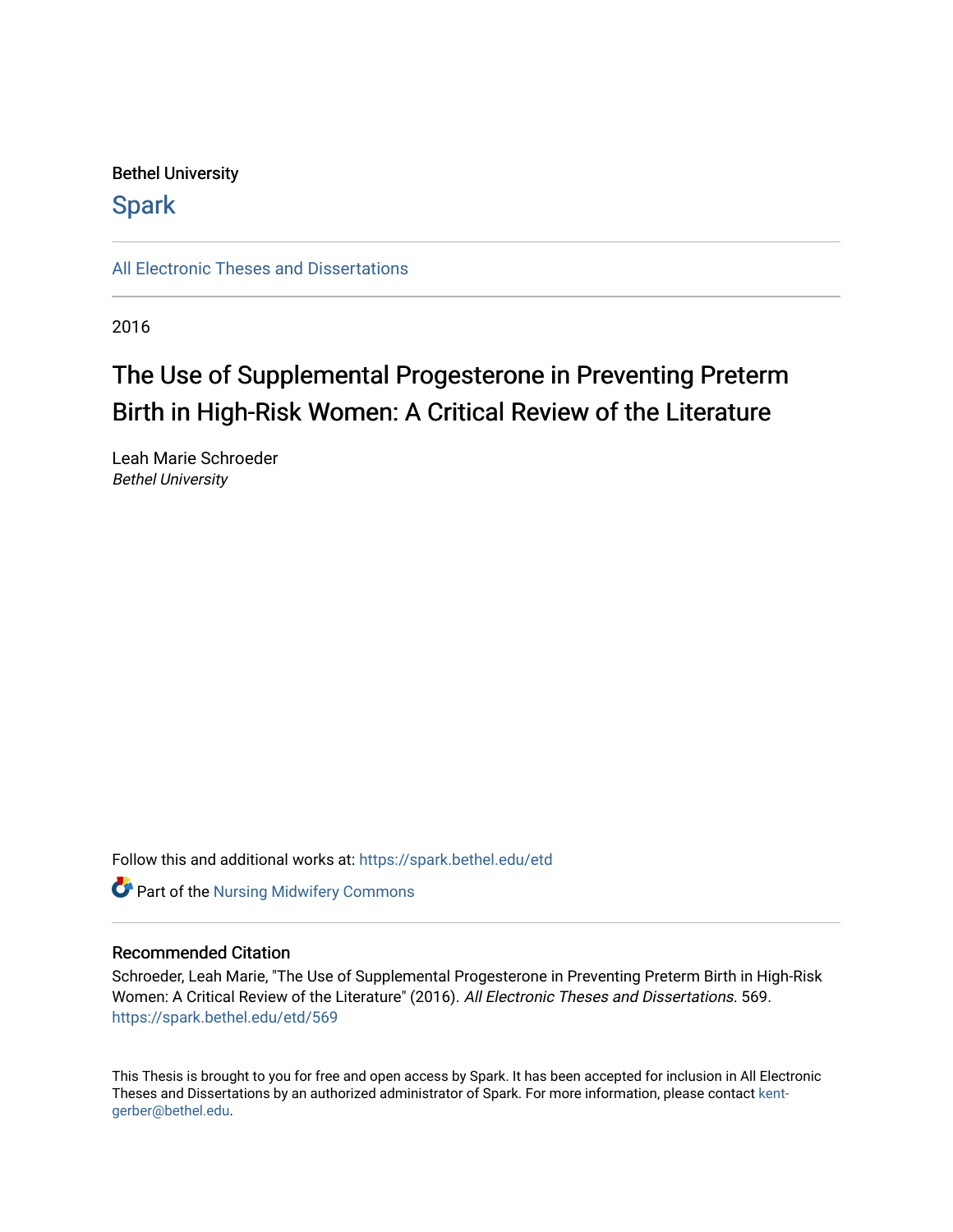# THE USE OF SUPPLEMENTAL PROGESTERONE IN PREVENTING PRETERM BIRTH IN HIGH-RISK WOMEN: A CRITICAL REVIEW OF THE LITERATURE

# A MASTER'S PROJECT SUBMITTED TO THE GRADUATE FACULTY OF THE GRADUATE SCHOOL BETHEL UNIVERSITY

BY

# LEAH MARIE SCHROEDER

# IN PARTIAL FULFILLMENT OF THE REQUIREMENTS

# FOR THE DEGREE OF

MASTER OF SCIENCE IN NURSE-MIDWIFERY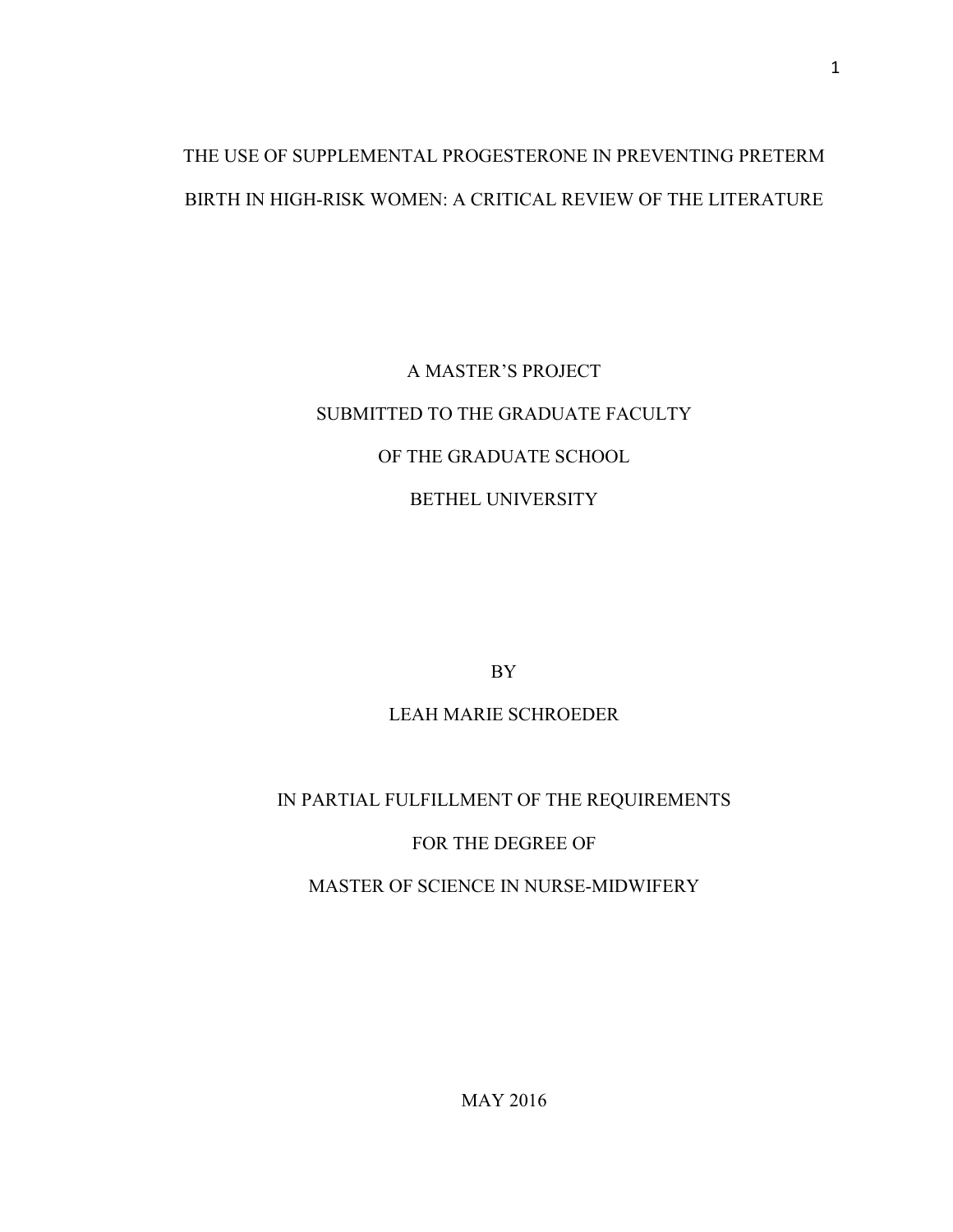# BETHEL UNIVERSITY

The Use of Supplemental Progesterone in Preventing Preterm Birth in High-Risk

Women: A Critical Review of the Literature

Leah Marie Schroeder

May 2016

# Approvals:

| Project Advisor Name:                           | Dr. Marjorie Schaffer, PhD, RN |
|-------------------------------------------------|--------------------------------|
| Project Advisor Signature:                      | Maryrne a. Schaffer            |
| Second Reader Name:                             | Dr. Jane Wrede, APRN, CNM      |
| Second Reader Signature:                        | fame Wurde                     |
| Director of Graduate Nursing Program Name:      | Dr. Jane Wrede, APRN, CNM      |
| Director of Graduate Nursing Program Signature: | fame Wurde                     |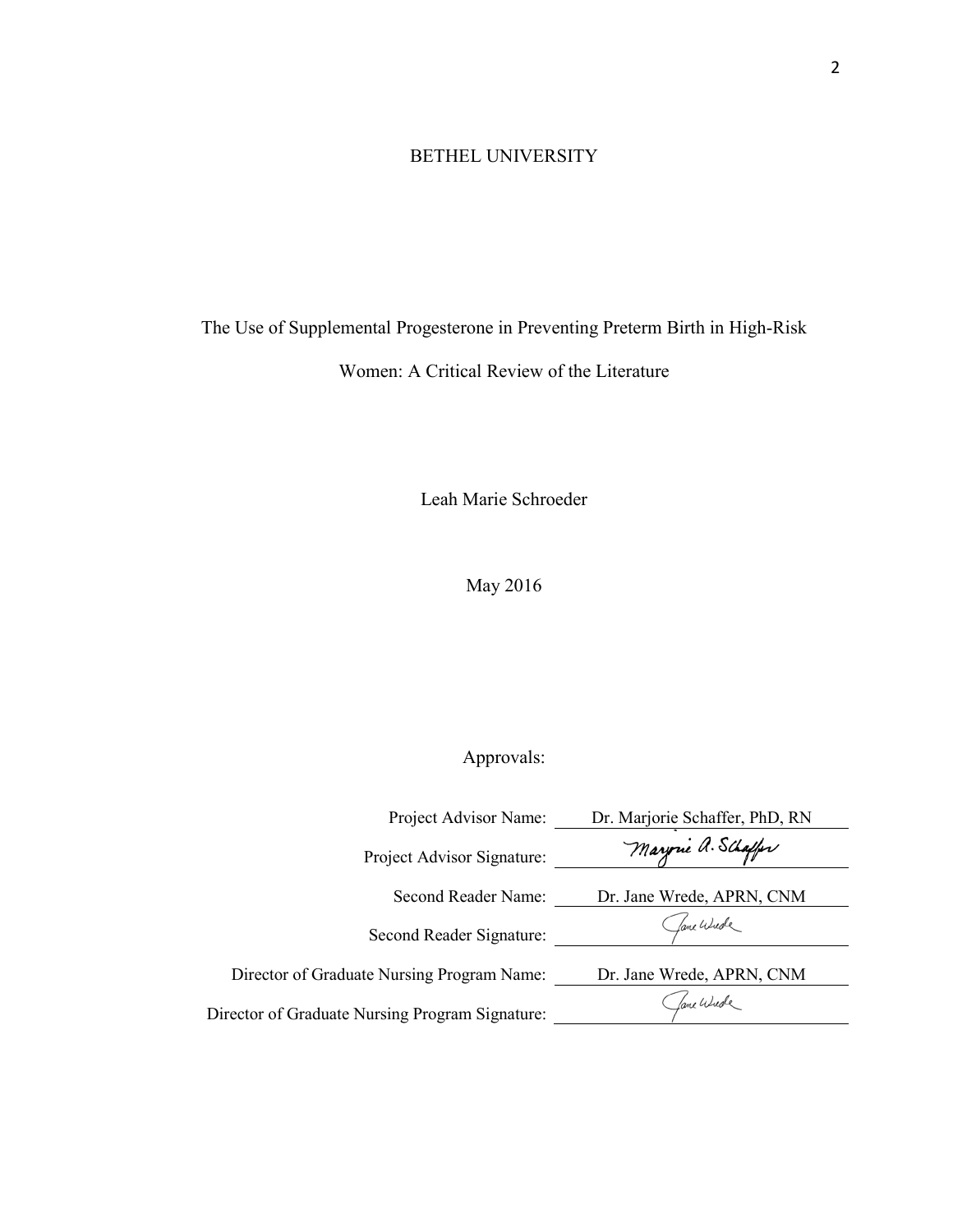# **Acknowledgements**

I have put great time and effort into this project. However, it would not have been possible without the continuous encouragement and support of my family, friends, colleagues, professors, and classmates. For this, I extend a sincere 'thank you' to all of them.

I would first like to thank my capstone advisor, Dr. Marjorie Schaffer, whose expertise, guidance, support, and understanding made this project possible. Additionally, thank you to the Bethel University faculty that has supported me through this journey. You have been there for me through the ups and the downs and I wouldn't have made it through this journey without your guidance, motivation, or support.

To my classmates, thank you for being present for each other throughout the program and capstone process. You are the only group of women who truly understand the trials and the triumphs we have encountered over the past two years and I am not sure I would be where I am today without you all. The support you have provided me has been life changing.

 To my patient, understanding, and loving husband, family, and friends, I applaud you all for sticking by my side through this journey. Thank you for being listening ears and offering words of encouragement throughout this journey. Without you all I could not and would not be where I am today. Thank you for helping me reach my goals.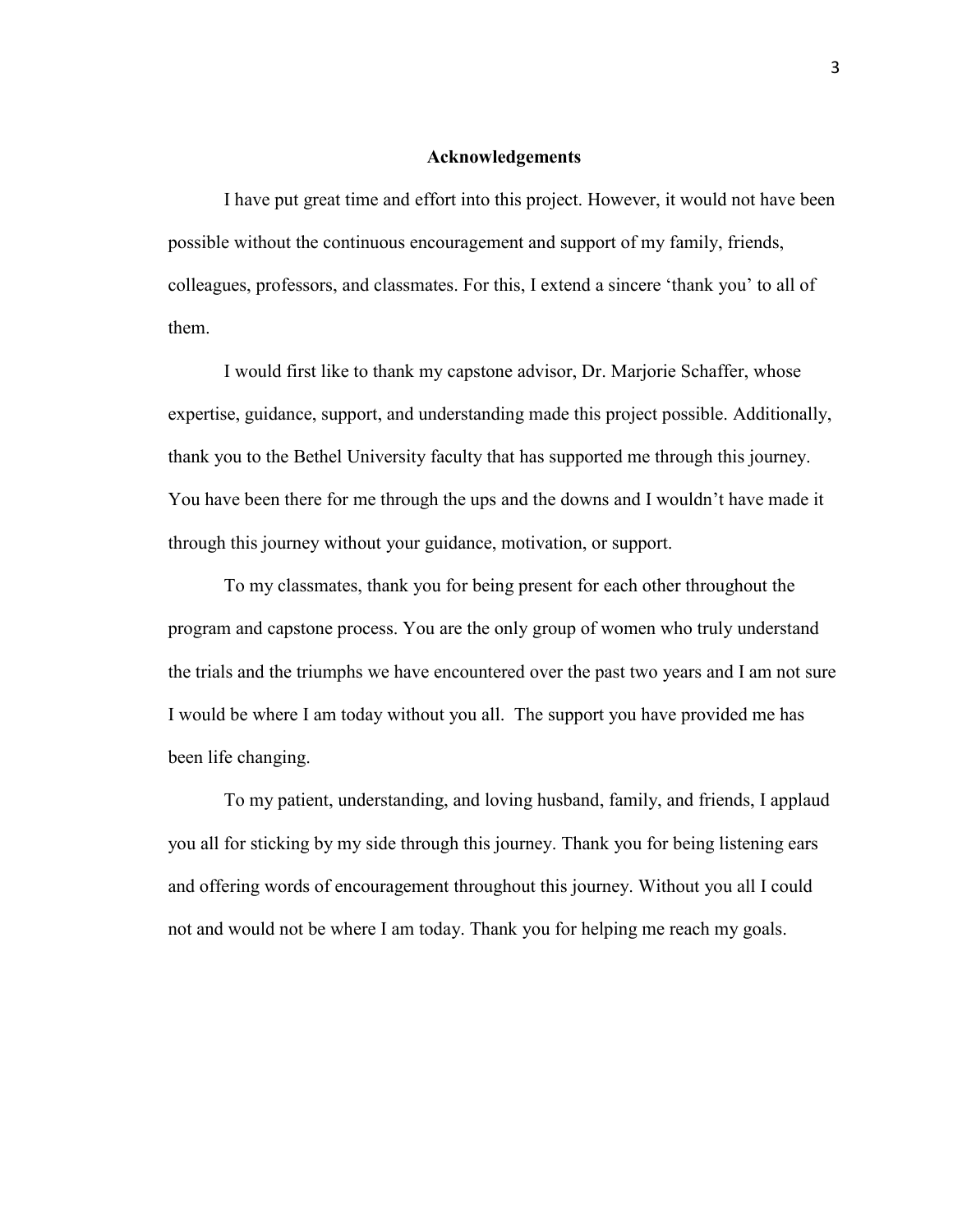#### **Abstract**

**Background:** Twelve percent of births in the United States occur before 37 weeks of gestation and therefore are considered preterm births (Norwitz, 2015). While the ability to identify women at risk for preterm birth has improved dramatically over the past three decades, the application of primary and secondary interventions has failed to reduce the incidence of preterm delivery, which has actually been on the rise (Norwitz, 2015). Preterm birth is a phenomenon that needs to be reduced not only in the United States, but also across the world.

**Purpose**: To determine to what extent the use of supplemental progesterone in pregnancy can aid in preventing preterm labor, and more importantly preterm birth, in women who are at a high-risk for preterm birth.

**Results:** Twenty articles were identified for review and appraised using the John Hopkins Research Evidence Appraisal Tool. The major findings of the reviewed literature concluded that the use of progestational agents is an effective measure in preventing preterm birth and improving neonatal outcomes.

**Conclusion:** By reducing the rate of preterm birth, there is potential to reduce many other linked outcomes such as neonatal outcomes and costs related to premature delivery complications. Progestational agents are an effective measure in preventing preterm birth in high-risk women. Screening women for preterm birth risk factors early in their antenatal care is an appropriate primary prevention technique. The use of progestational agents in high-risk women is an appropriate secondary prevention technique that has shown many benefits.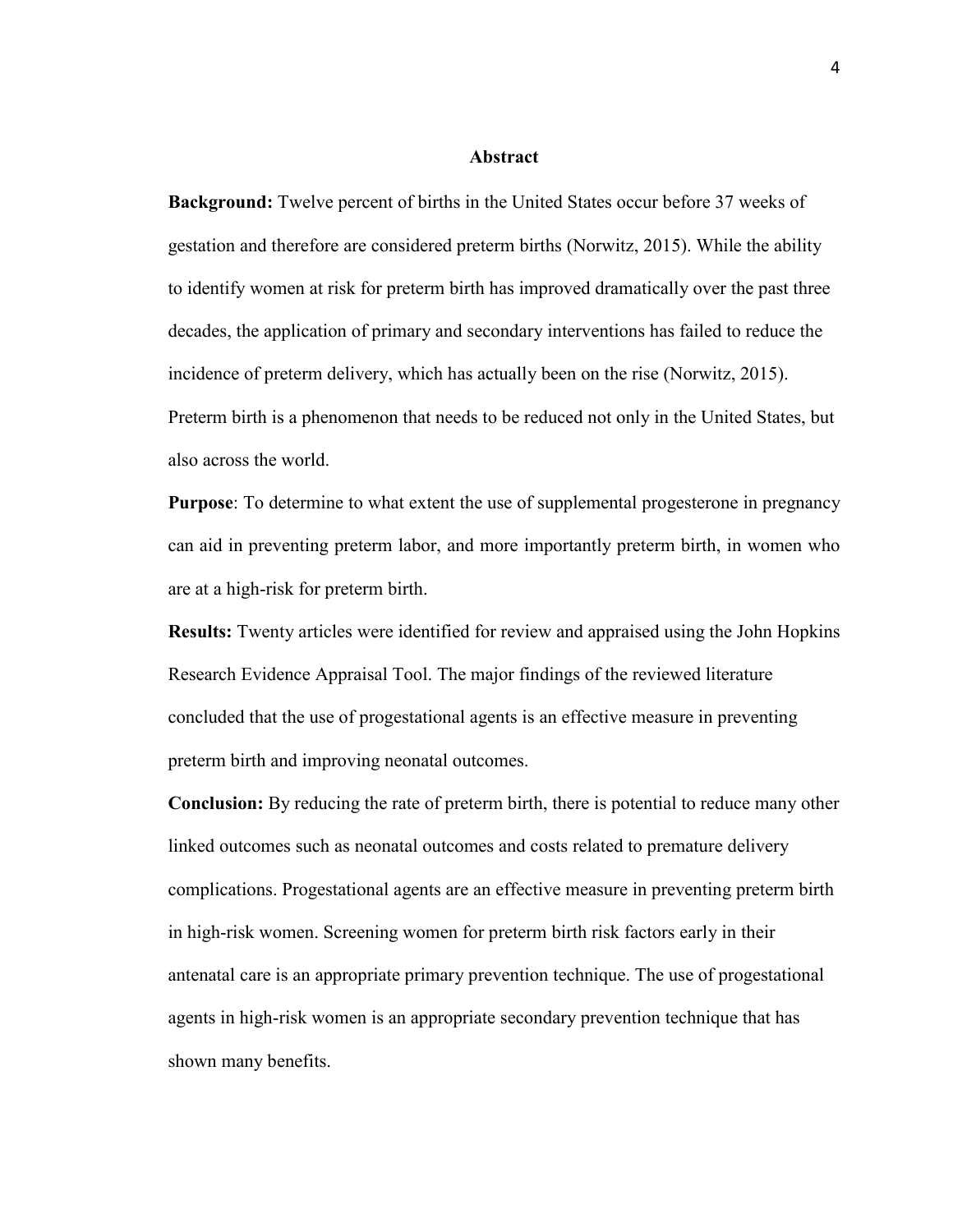**Implications for Research and Practice:** There is a need for further research focusing specifically on multiple gestation pregnancies and pregnancies with known fetal anomalies and the use of progestational agents. Significant research has focused on singleton gestation pregnancies and pregnancies with known fetal anomalies excluded from these research studies. Additionally, further research needs to be conducted on optimal administration route, timing of administration, and studies investigating costeffectiveness.

**Keywords:** progesterone, preterm birth, pregnancy, preterm labor, prevention, and short cervix.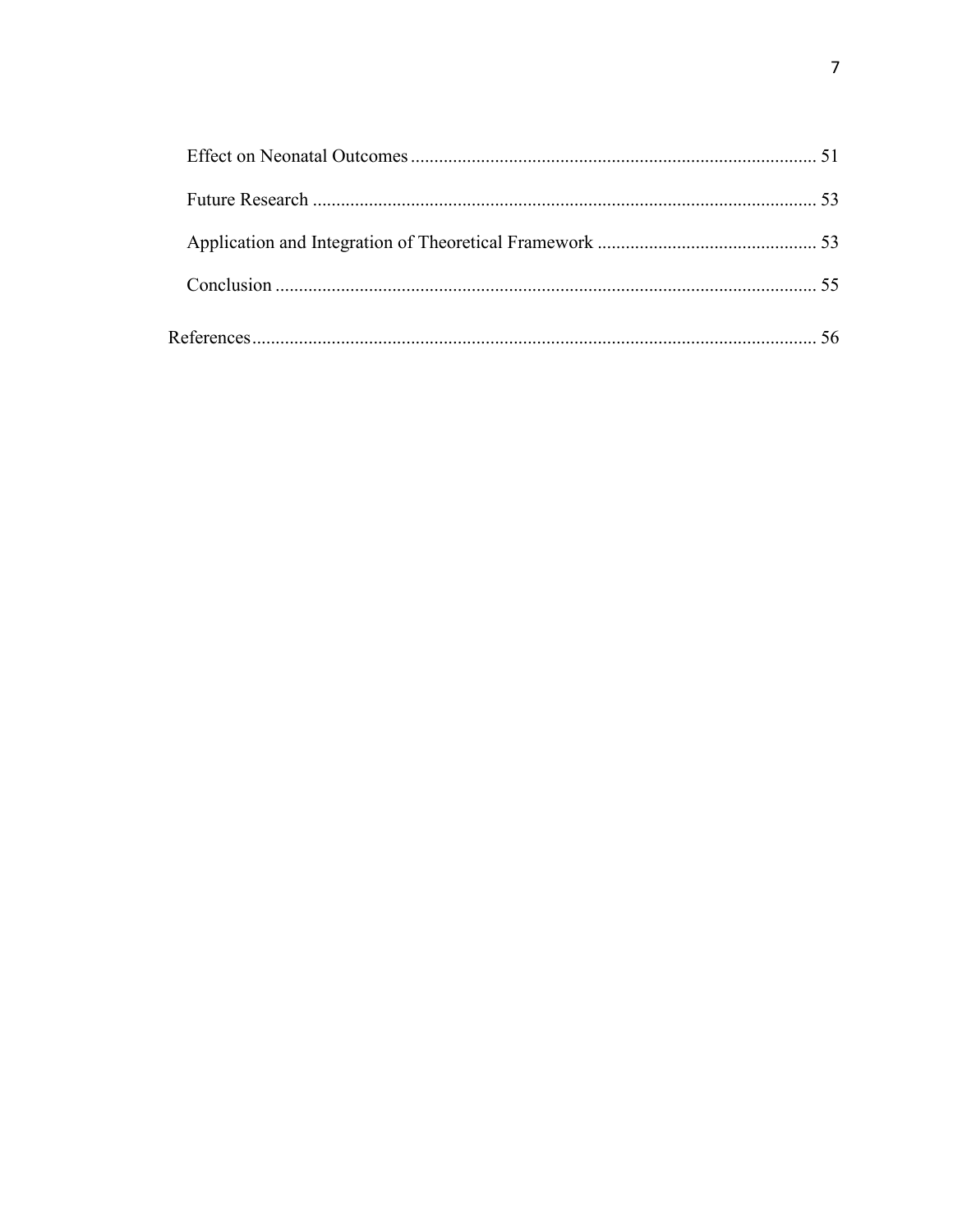# **Chapter I: Introduction**

Preterm birth is defined as the 'delivery of an infant between 20 and 37 weeks of gestation and is the greatest contributor to infant death and a leading cause of long-term neurological disabilities in children (Centers for Disease Control and Prevention, 2015; The American Congress of Obstetricians and Gynecologists, 2015). The risk of mortality and morbidity strongly correlates with birth weight and the gestational age at the time of delivery with the highest risk being early gestational age (Mackenzie, Walker, Armson, & Hannah, 2006). In addition to the potential health consequences of preterm birth, the cost of premature infants needing the neonatal intensive care unit (NICU) or long-term care is enormous and overwhelming (Mackenzie, Walker, Armson, & Hannah, 2006). Unfortunately, the reality is that twelve percent of births in the United States occur before 37 weeks of gestation and therefore are considered preterm births (Norwitz, 2015). Preterm birth is a phenomenon that needs to be reduced not only in the United States, but across the world.

Throughout history, researchers and providers have focused on active management (tertiary prevention) of preterm labor (regular contractions of the uterus resulting in cervical change that start before 37 weeks of pregnancy) in preventing preterm birth (ACOG, 2015). These efforts to delay delivery in women presenting with acute preterm labor have been largely unsuccessful (Norwitz, 2015). While the ability to identify women at risk for preterm birth has improved dramatically over the past three decades, the application of primary and secondary interventions has failed to reduce the incidence of preterm delivery, which has actually been on the rise (Norwitz, 2015).

# **Statement of Purpose**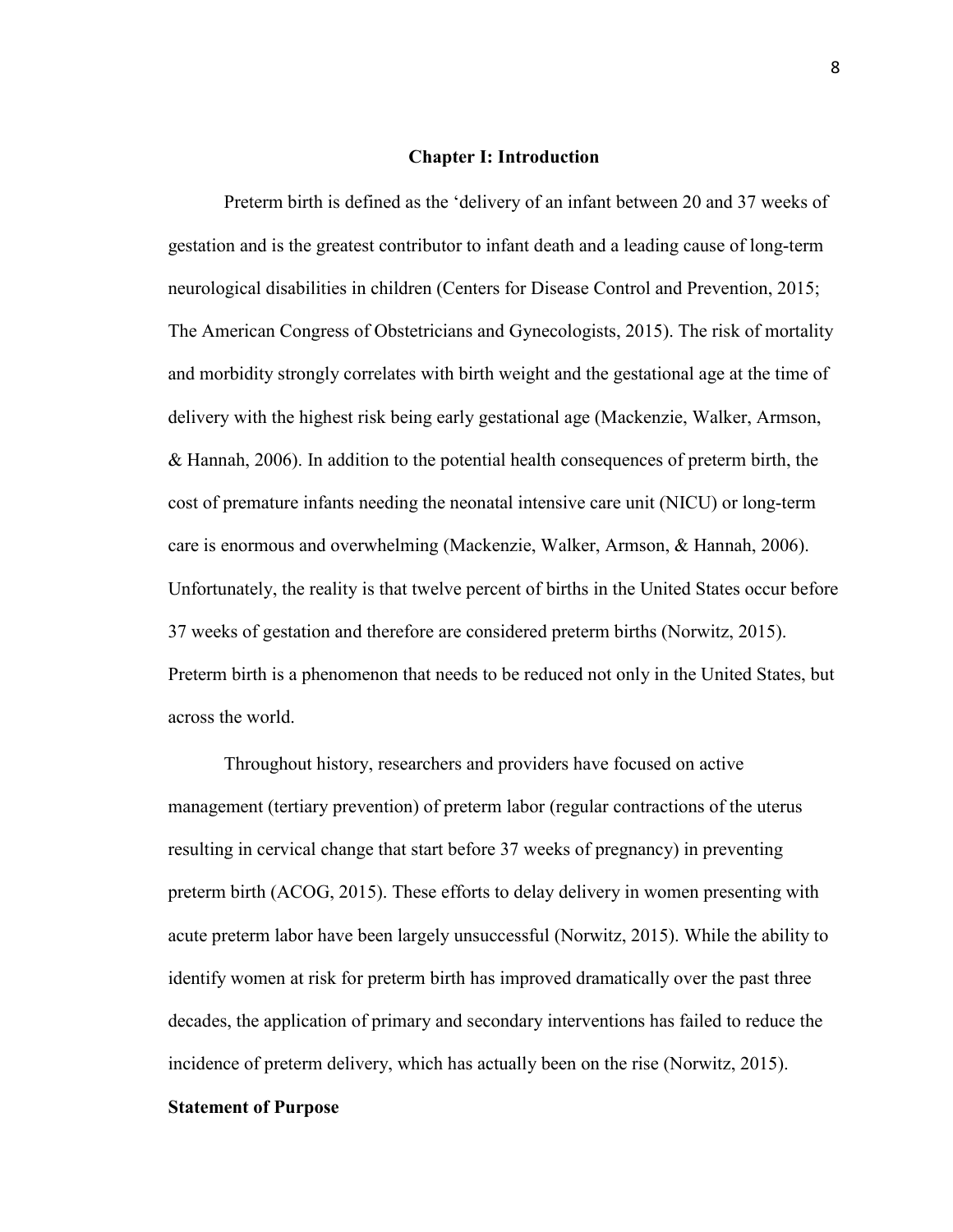The intent of this critical appraisal of the literature is to determine to what extent the use of supplemental progesterone in pregnancy can aid in preventing preterm labor, and more importantly preterm birth, in women who are at a high-risk for preterm birth. By developing an evidenced-based method for primary prevention of preterm labor and birth, maternal and neonatal outcomes have the potential to improve exponentially.

#### **Need for Critical Review of a Nurse-Midwifery Problem**

Healthy People has developed a set of science-based, 10-year national objectives for improving the health of all Americans (Office of Disease Prevention and Health Promotion, 2016). A vast majority of these objectives focus on maternal, infant, and child health. Pertinent Healthy People 2020 objectives include MICH-1 reduce the rate of fetal and infant deaths, MICH-8 reduce low birth weight (LBW) and very low birth weight (VLBW), and finally, MICH-9 reduce preterm births (ODPHP, 2016). Developing a research-supported method to aid in primary and secondary prevention of preterm birth would contribute to the success of these Healthy People 2020 goals and improve maternal and neonatal outcomes not only nationally, but worldwide.

The first randomized controlled trial of progestational agents for the prevention of preterm birth in high-risk women was published in 1970 by Paperink (Mackenzie, Walker, Armson, & Hannah, 2006). The evidence on the use of supplemental progesterone in preventing preterm labor and preterm birth is a relatively new phenomenon in medicine that has been identified as a mechanism to potentially reduce the risk of spontaneous preterm birth in a variety of high-risk populations (Norwitz, 2015). While supplemental progesterone is currently used in medical practice in an effort to reduce the incidence of preterm birth, there is a significant disconnect in the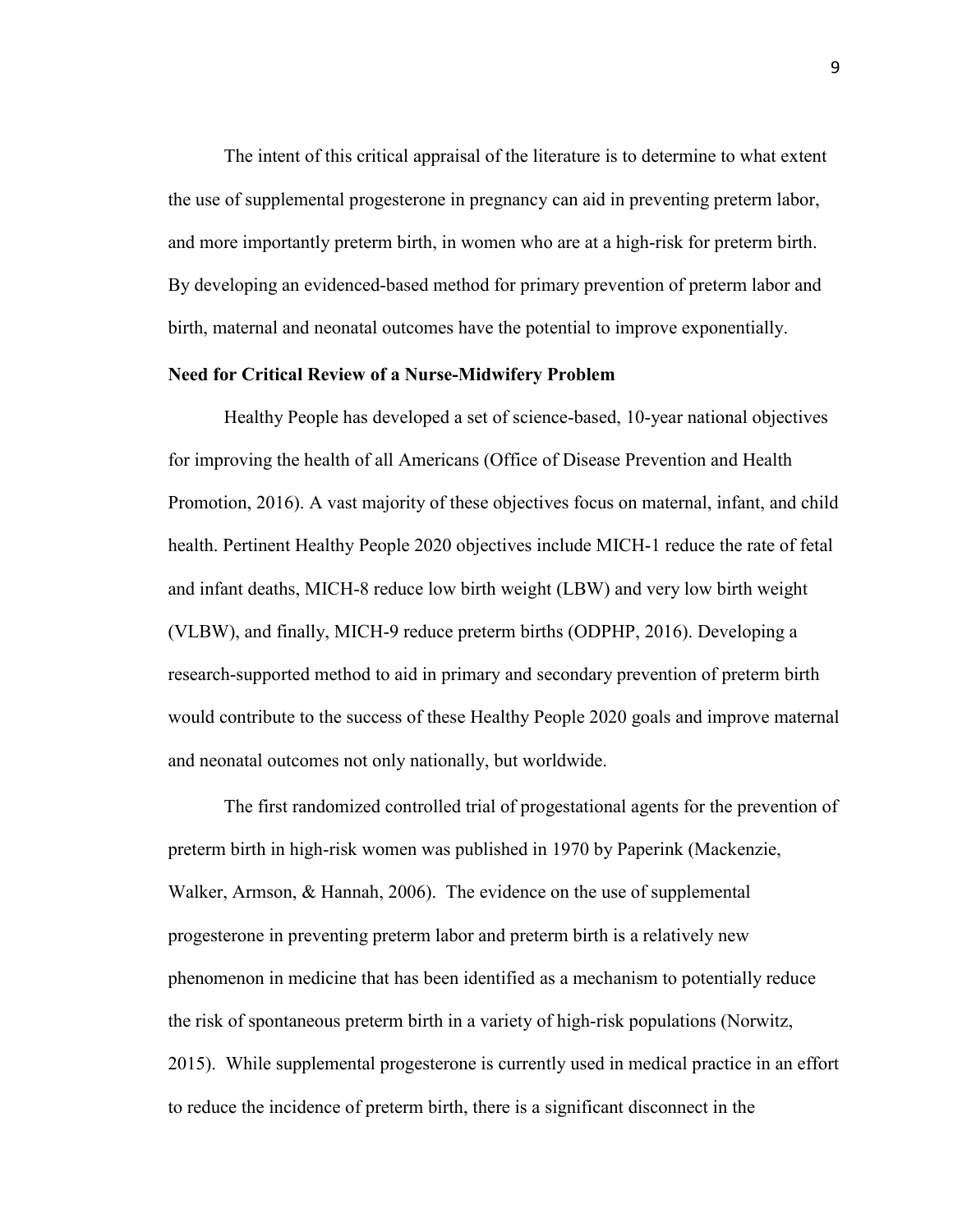appropriate timing, route, and dose of treatment. Over the past decade, there have been numerous research studies to attempt to identify these factors and a critical review of the literature is needed to analyze the data as a whole and determine the most appropriate treatment plan, if any.

# **Significance to Nurse-Midwifery**

Nurse-midwives are on the forefront for providing exceptional prenatal care and identifying women at risk for pregnancy complications. At every visit, especially the first visit, the nurse-midwife is assessing the women's history and clinical picture. Identifying women at risk for certain complications such as preterm birth is crucial. If a nursemidwife is able to prevent even one preterm birth, he/she is potentially saving a life. The art and science of nurse-midwifery are characterized by hallmarks including incorporation of scientific evidence into clinical practice, health promotion, disease prevention, and health education, and care to vulnerable populations- to name a few (American College of Nurse-Midwives, 2012). By understanding the potential impact of supplemental progesterone therapy, nurse-midwives will better serve these hallmarks of nurse-midwifery and the patients that may benefit from secondary intervention.

# **Conceptual Model**

The conceptual model selected for this critical appraisal is Betty Neuman's Systems Model (Petiprin, 2015). A systems perspective requires the nurse-midwife to not only view the interaction of the subsystems within the system but also the effect that each subsystem on the other subsystems (Reed, 1993). In other words, the Systems Model focuses on the response of the patient system to stressors and the use of primary, secondary, and tertiary nursing prevention, intervention, attainment, and maintenance of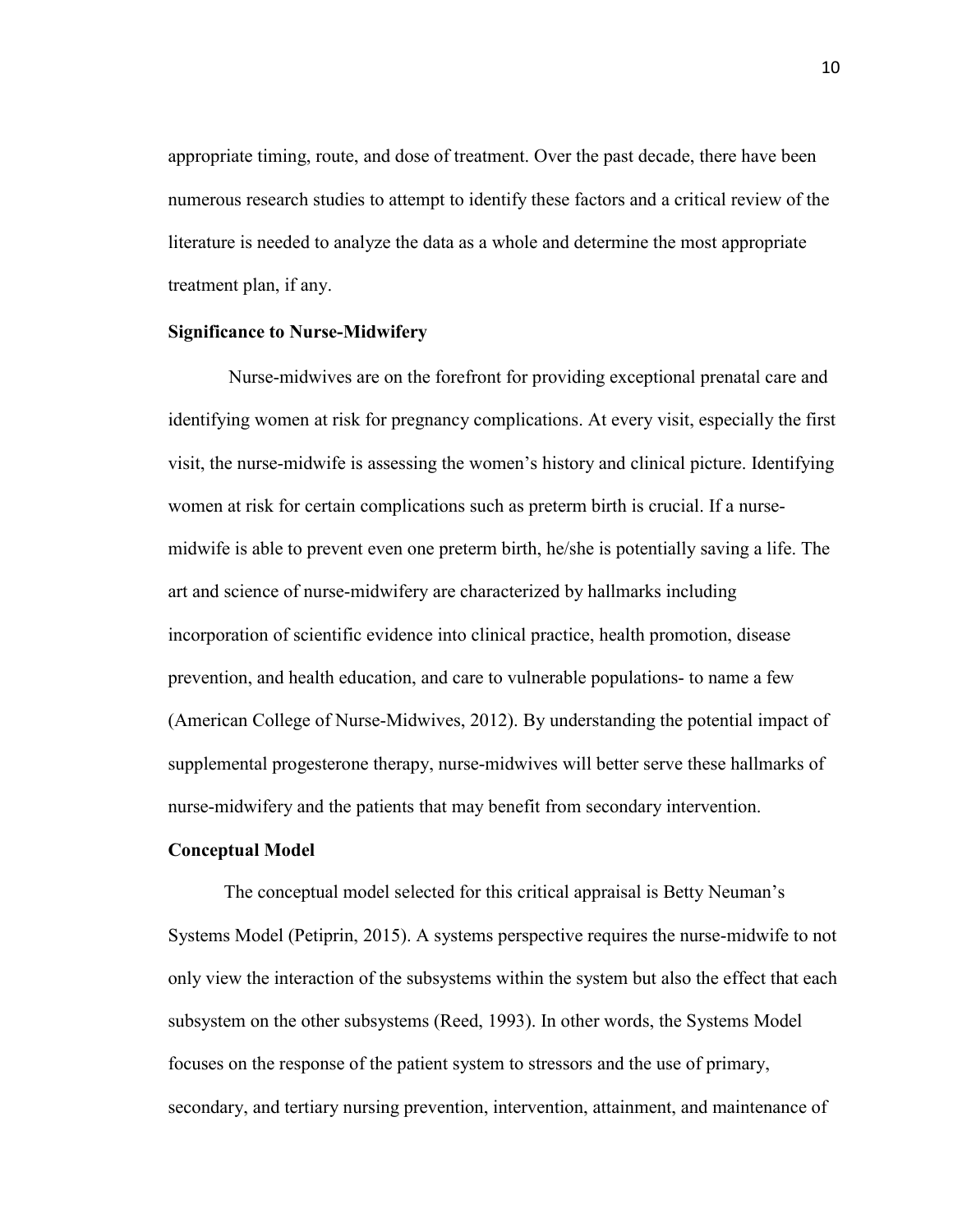patient system wellness (Petiprin, 2015). This model is applicable to primary, secondary, and tertiary prevention of preterm birth and the potential effects that progesterone has on patient system wellness.

The Neuman's Systems Model has basic beliefs, called assumptions, which are necessary to understand when using the Neuman Model. The following assumptions are found in the Neuman model (Neuman, 1989, pp. 21-22, 77; Reed, 1993 pp. 5-7).

- 1. Though each individual client or group as a client system is unique, each system is a composite of common known factors or innate characteristics within a normal, given range of response contained within a basic structure.
- 2. Many, known, unknown, and universal and environmental stressors exist. Each differs in its potential for disturbing a client's usual stability level, or normal line of defense. The particular interrelationships of client variables - physiological, psychological, sociocultural, developmental, and spiritual - at any point in time can affect the degree to which a client is protected by flexible line of defense against possible reaction to a single stressor or combination of stressors.
- 3. Each individual client/client system, over time, has evolved a normal range of response to the environment that is referred to as a normal line of defense, or usual wellness/stability state.
- 4. When the cushioning, accordion-like effect of the flexible line of defense is no longer capable of protecting the client/client system against an environmental stressor, the stressor breaks through the normal line of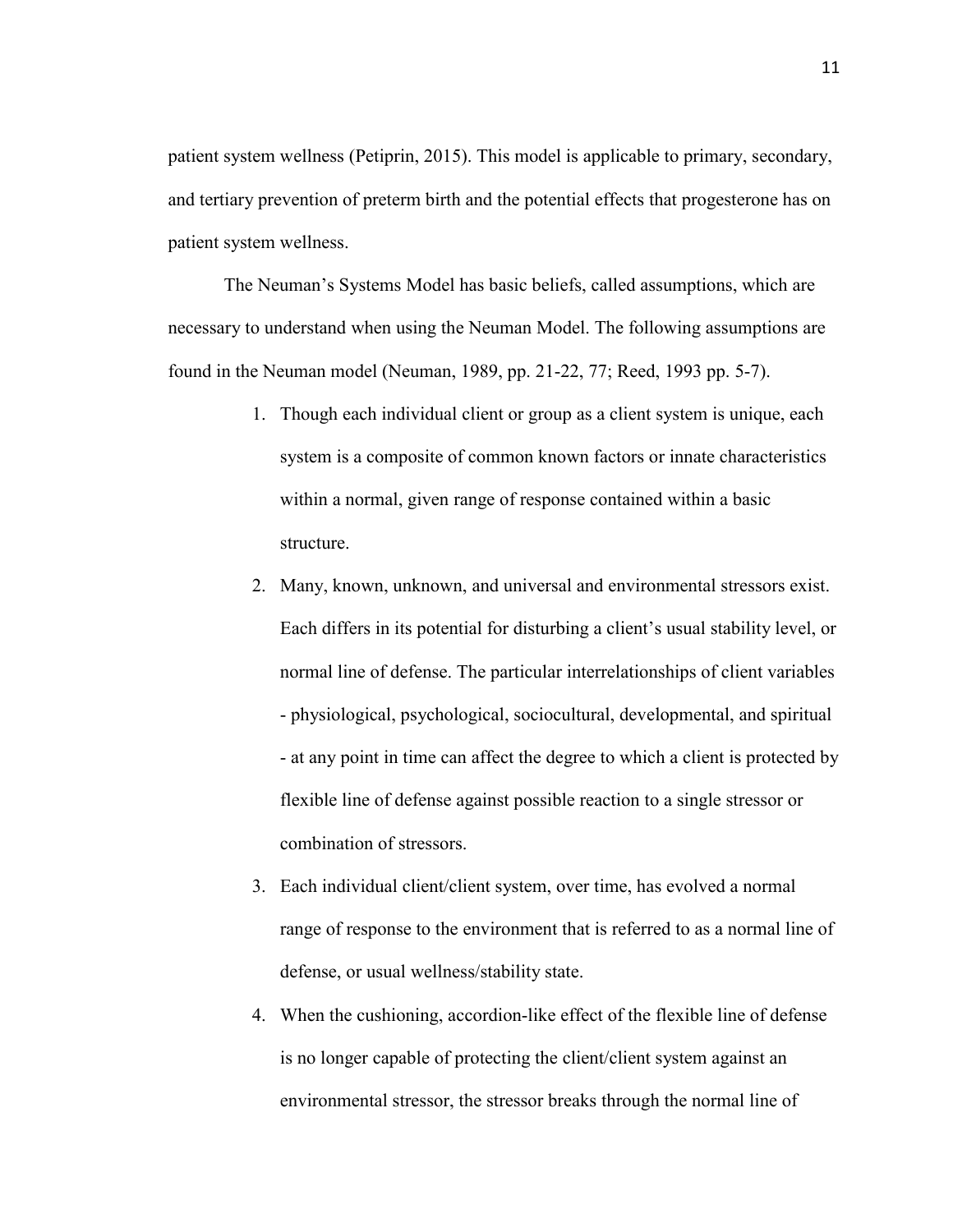defense. The interrelationships of variables - physiological, psychological, sociocultural, developmental, and spiritual - determine the nature and degree of the system reaction or possible reaction to the stressor invasion.

- 5. The client, whether in a state of wellness or illness, is a dynamic composite of the interrelationships of variables - physiological, psychological, sociocultural, developmental, and spiritual. Wellness is on a continuum of available energy to support the system in its optimal state.
- 6. Implicit within each client system is a set of internal resistance factors, known as lines of resistance (resources), which function to stabilize and return the client to the usual wellness state (normal line of defense) or possible to a higher level of stability following an environmental stressor reaction.
- 7. Primary prevention relates to general knowledge that is applied in client assessment and intervention in identification and reduction or mitigation of risk factors associated with environmental stressors to prevent possible stressor reaction.
- 8. Secondary prevention relates to symptomatology following a reaction to stressors appropriate ranking of intervention priorities, and treatment to reduce their noxious effects.
- 9. Tertiary prevention relates to the adjustive processes taking place as reconstitution begins and maintenance factors move the client back in a circular manner toward primary prevention.
- 10. The client is in dynamic constant energy exchange with the environment.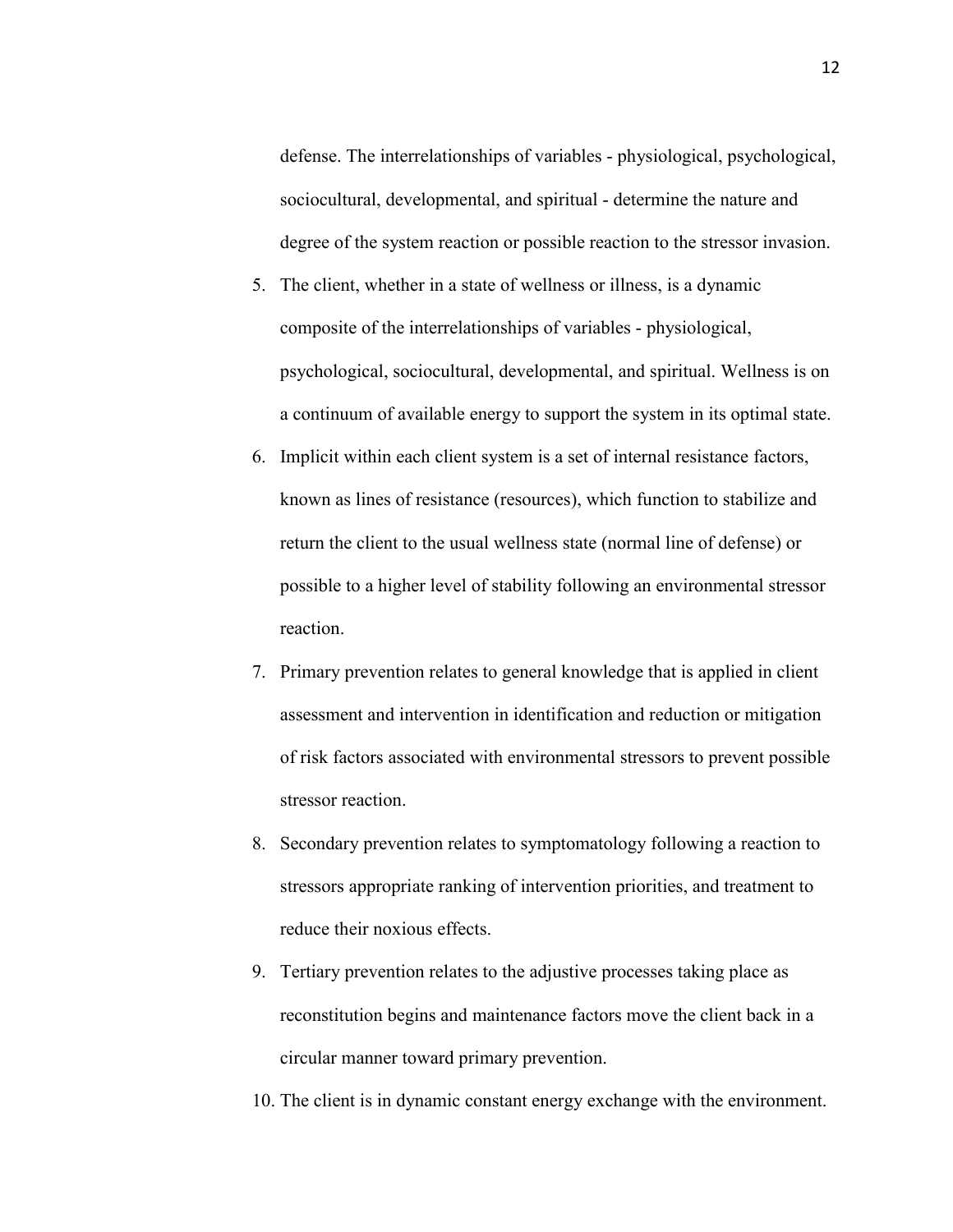Figure 1.1 depicts Neuman's Systems Model. The circle surrounded by the series of concentric rings graphically represents the client. The rings are known as the basic structure and serve as a protective structure for the client and to help maintain a stable state (Reed, 1993). The outer ring is known as the flexible line of defense (FLD) and is the outer boundary of the client that protects the normal line of defense or usual state of wellness of the client (Reed, 1993). The FLD is ultimately the first line of defense in response to stressors from the environment (Reed, 1993). An example of a stressor in regards to the research question may be a history of preterm birth or a sonographically short cervix. The next ring is known as the normal line of defense (NLD) and represents the client's usual state of wellness (Reed, 1993). And finally, lines of resistance (LR) are the closest mechanism and function as a protectant for the basic structure's integrity (Reed, 1993). When these lines of defense and resistance are effective, the system is able to reconstitute and return to a steady state and when they are ineffective, death or illness of the system may occur (Reed, 1993).

 Physiological, psychological, sociocultural, developmental, and spiritual variables have an influence on the system (Reed, 1993). Another positive or negative influence on the system includes both internal and external environmental stress factors (Reed, 1993). These environmental factors are further divided into internal, external, and created.

 The internal environment (intrapersonal) "consists of all forces or interactive influences internal to or contained solely within boundaries of the client" (Neuman, 1989, pp. 31; Reed, 1993, pp. 11). This forms as the result of relationships among the subsystems of the client (Reed, 1993). The external environment consists of intrapersonal or extrapersonal influences (Reed, 1993). These influences include interaction of the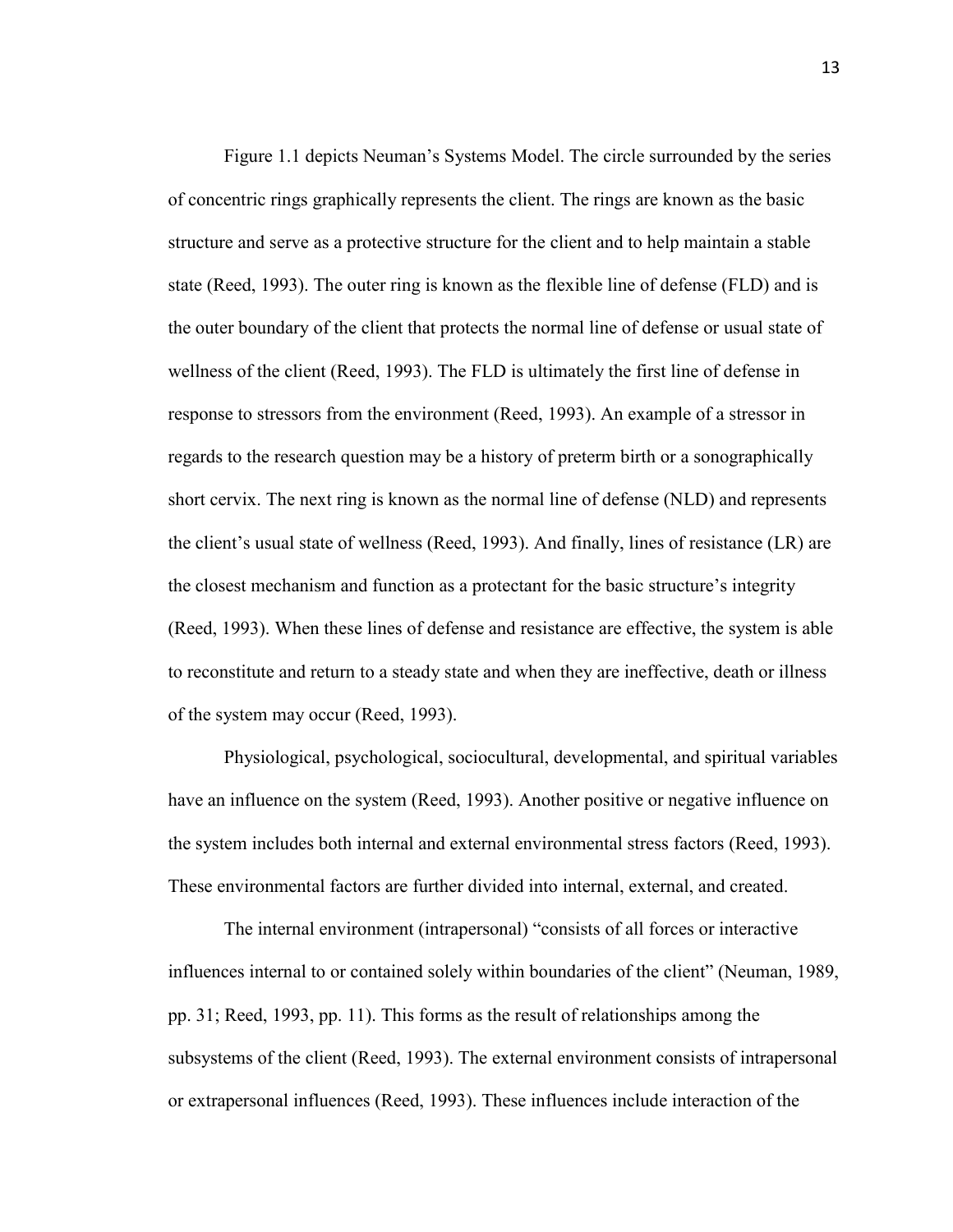client with another person such as a work colleague, family member, or healthcare team member (Reed, 1993). The created environment is the client's attempt to create a safe setting for functioning (Reed, 1993). In particular, this created environment is developed by the client if the client perceives a threat to the basic structure and function of the system (Reed, 1993).

In every environment, there are stressors that have the potential to cause disequilibrium. These stressors can be divided into intrapersonal, interpersonal, and extrapersonal stressors. The stressor's effect on the client is dependent on the strength of the stressor, the number of stressors present at any given time, and the ability of the client to protect against the stressor (Reed, 1993). In the Neuman Model, health and wellness are considered the same (Reed, 1993). Wellness occurs when system needs are fully met and the client is healthy. Obviously, the reverse is true as well - when there are unmet needs, wellness is reduced.

 The nursing goal is to keep the client well and stable by integrating appropriate interventions (Reed, 1993). There are three levels of prevention used to attain, maintain and retain wellness - primary, secondary, and tertiary (Reed, 1993). Primary prevention is aimed at decreasing risk factors and increasing the FLD's ability to withstand environmental stressors (Reed, 1993). Secondary prevention comes into effect when the NLD is disrupted. It is aimed at strengthening at protecting the basic structure and strengthening the LR (Reed, 1993). Tertiary prevention focuses on helping treating the client in order to promote a healthy return to a wellness state (Reed, 1993).

Until recently, preterm birth has largely focused on the tertiary level of prevention to delay delivery in women presenting with acute preterm labor (Norwitz, 2015). The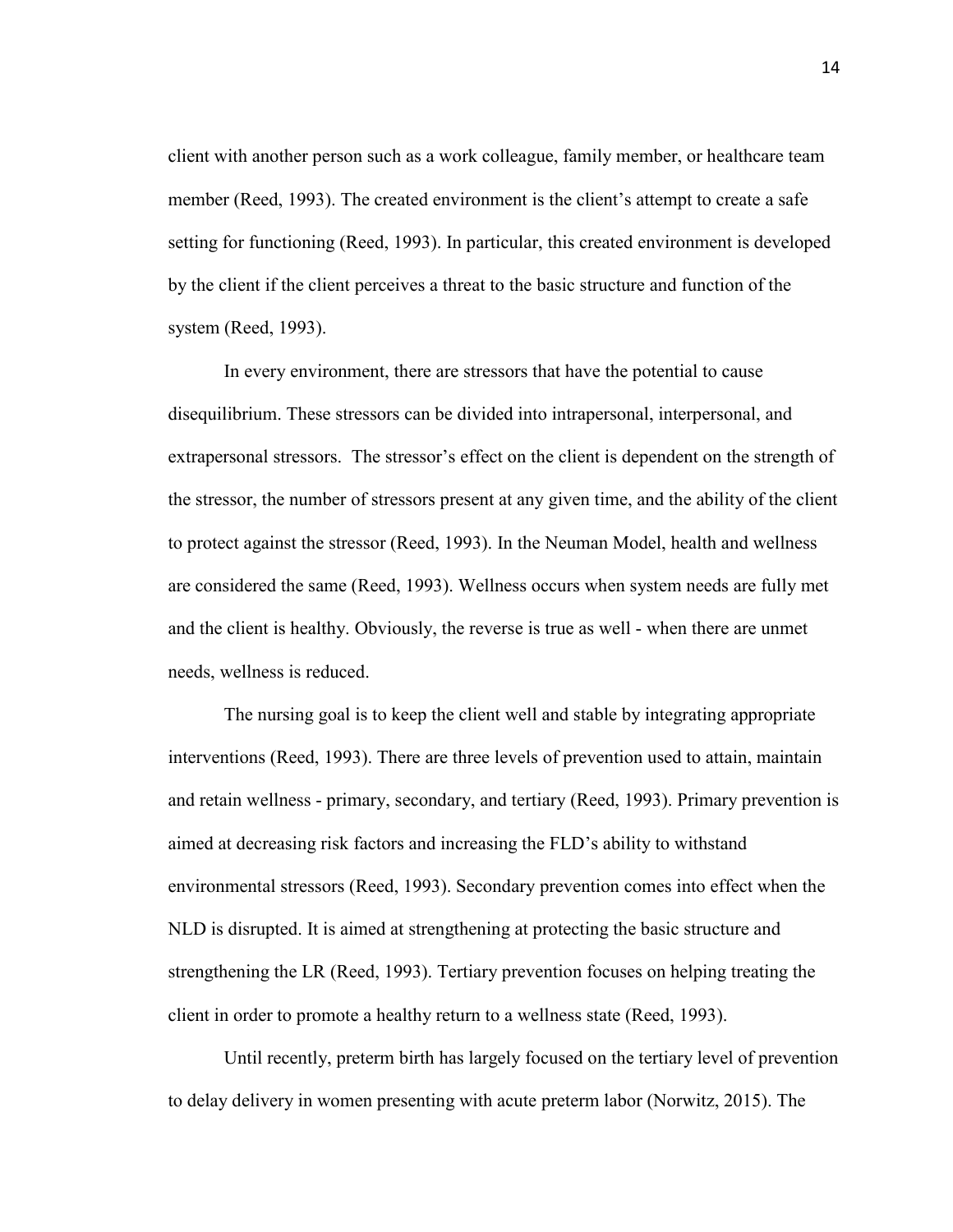rates of preterm labor, preterm birth, and complications in relation to these factors result in suffering. Women may be at risk for preterm birth if they have a personal history of previous spontaneous preterm birth or have a sonographically identified short cervix. By identifying women at risk for preterm birth early in their pregnancies, nurse-midwives will be utilizing primary prevention and by determining and implementing the safest method of progesterone supplementation in high-risk women in an effort to avoid preterm birth nurse-midwives will be encompassing secondary prevention. By acting upon these assessments, the provider will have a better chance of being successful in keeping the client and the fetus in a state of wellness and health. Prevention as intervention is the basis of health promotion and needs to encompass primary, secondary, and tertiary prevention in order to be successful.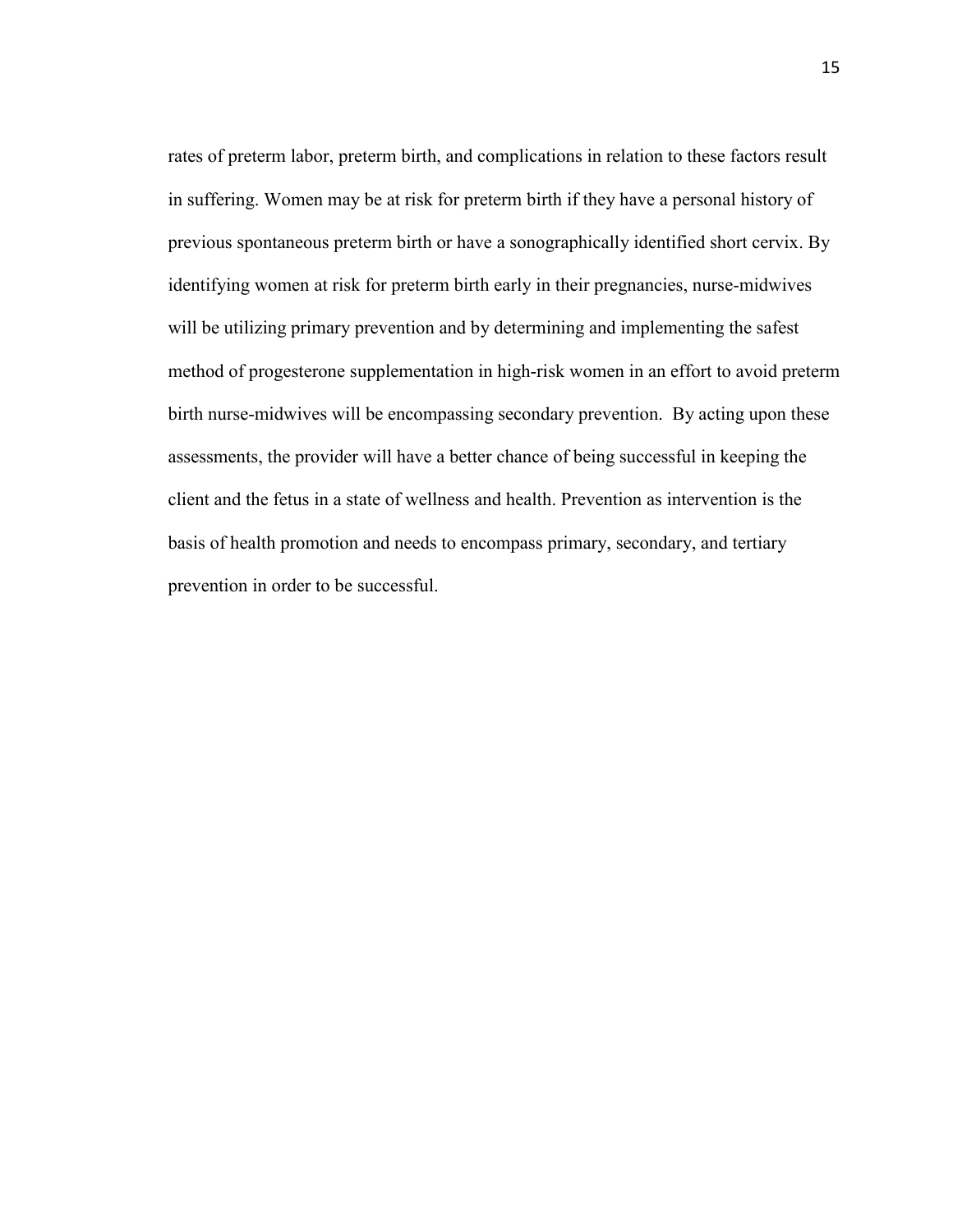

(Harris County District Hospital, n.d.)

# **Summary**

As healthcare, midwifery, and medicine continue to evolve, we must make a cognizant effort to remain up-to-date on current research. The use of progesterone supplementation in pregnant women with a high-risk for preterm birth is growing. There is evidence supporting the use of progesterone; however, there is still inconsistent information on the preferred route, dosing, diagnostic criteria and timing of administration. This chapter described the consequences of preterm labor and birth and the need for primary and secondary prevention strategies, the need for a critical review of the literature, the significant to nurse-midwifery, and the conceptual model supporting the review.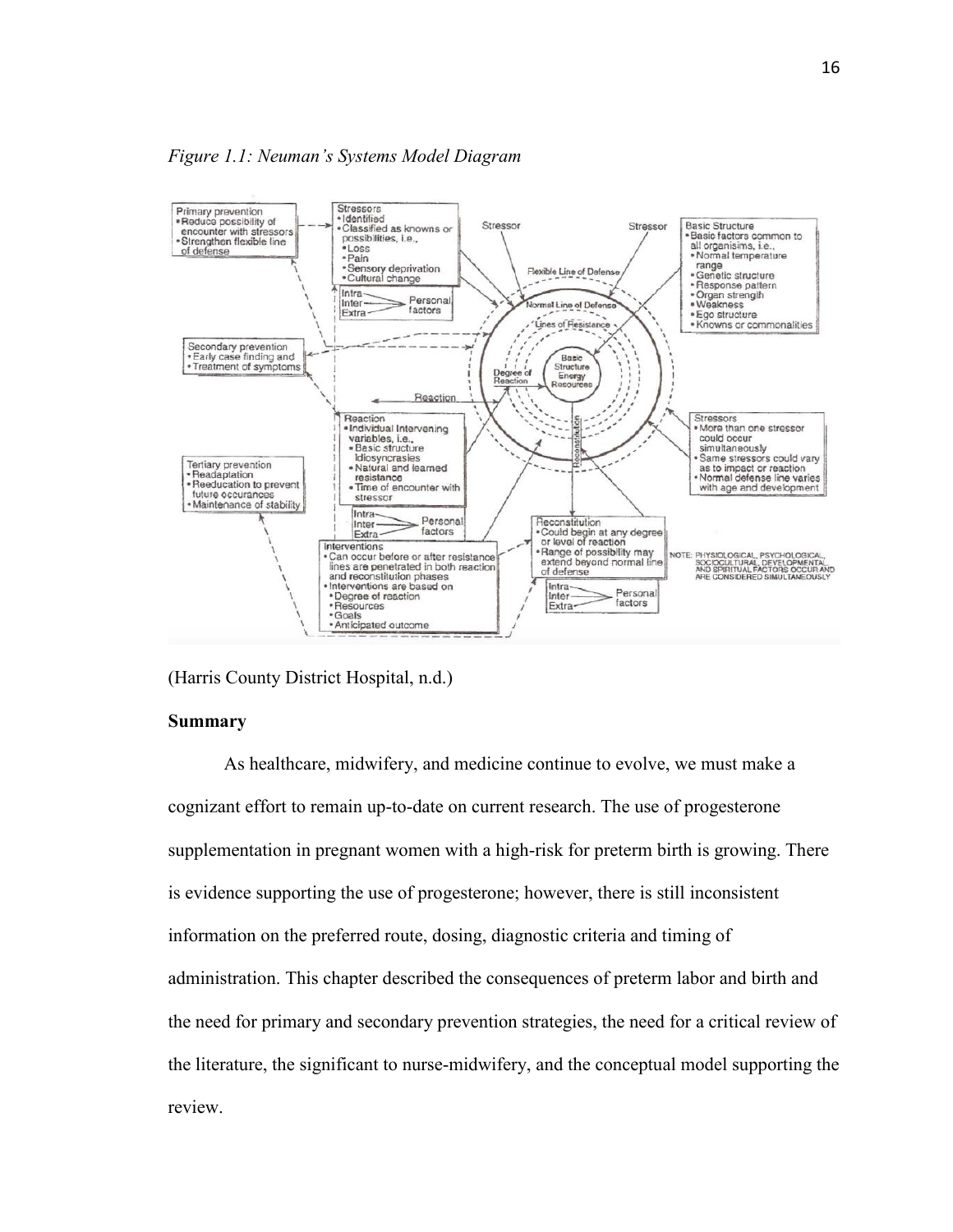Chapter 2 describes the strategies used for appraisal of the literature including databases, search terms, inclusion and exclusion criteria, a summary of the number and types of research selected for this critical review, and criteria for evaluating research studies. Chapter 3 provides a breakdown of the review and analysis of the evidence and includes a synthesis of major findings in the form of a matrix as well as strengths and weakness of the research studies. Chapter 4 concludes with a synthesis of the literature answering the research question, current trends, and gaps in the literature, implications for nurse-midwifery, recommendations for further nursing research, and application and integration of the identified conceptual model.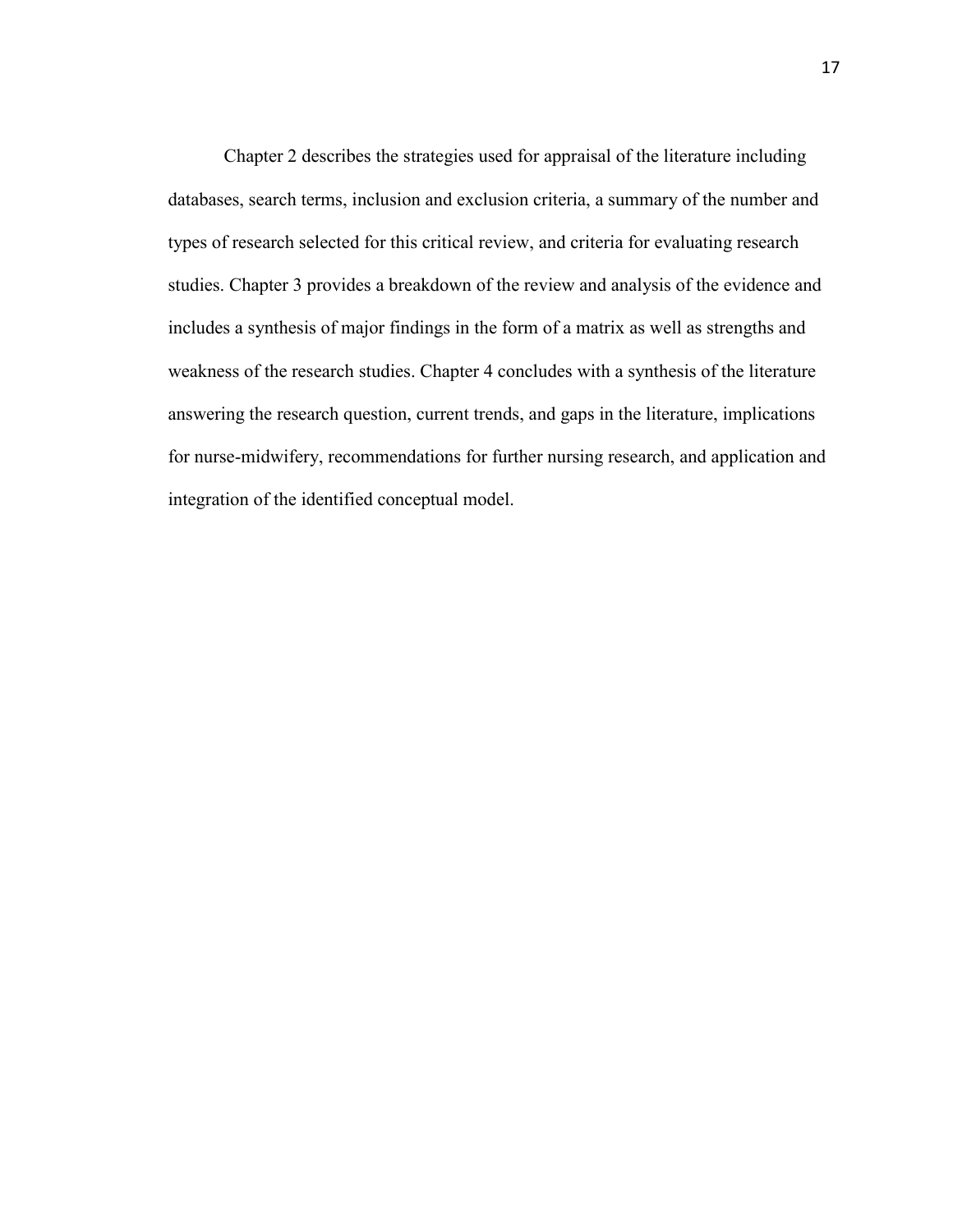# **Chapter II: Methods**

This chapter will discuss the search methods used in this critical appraisal of the literature. Studies related to the prevention of preterm birth in high-risk women by utilizing the use of progesterone were included. This chapter describes the search strategies to identify research studies that answer the research question, strategies used to evaluate the research, explanation of inclusion and exclusion criteria, and the number and types of studies found in the literature review. Finally, the evaluation process for determining the level and quality of the evidence in the research studies will be explained.

# **Search Strategies Used to Identify Research Studies**

The purpose of this critical appraisal of the literature is to determine if the use of progesterone in high-risk singleton pregnancies reduces the risk of preterm labor and birth. An initial search was conducted utilizing a basic general search of several EBSCO databases with scholarly articles including Academic Search Premier, AgeLine, Alt HealthWatch, Database of Abstracts of Reviews of Effects, EBSCO MegaFILE, ERIC, Family & Society Studies Worldwide, GreenFILE, MasterFILE Premier, MLA International Bibliography, Music Index, New Testament Abstracts, Old Testament Abstracts, Philosopher's Index, Professional Development Collection, PsycINFO, Teacher Reference Center, and Business Source Premier through the Bethel University library using a combination of the following key words: progesterone, preterm birth, pregnancy, preterm labor, progesterone, prophylactic progesterone, prevention, high-risk, premature, early labor, and short cervix.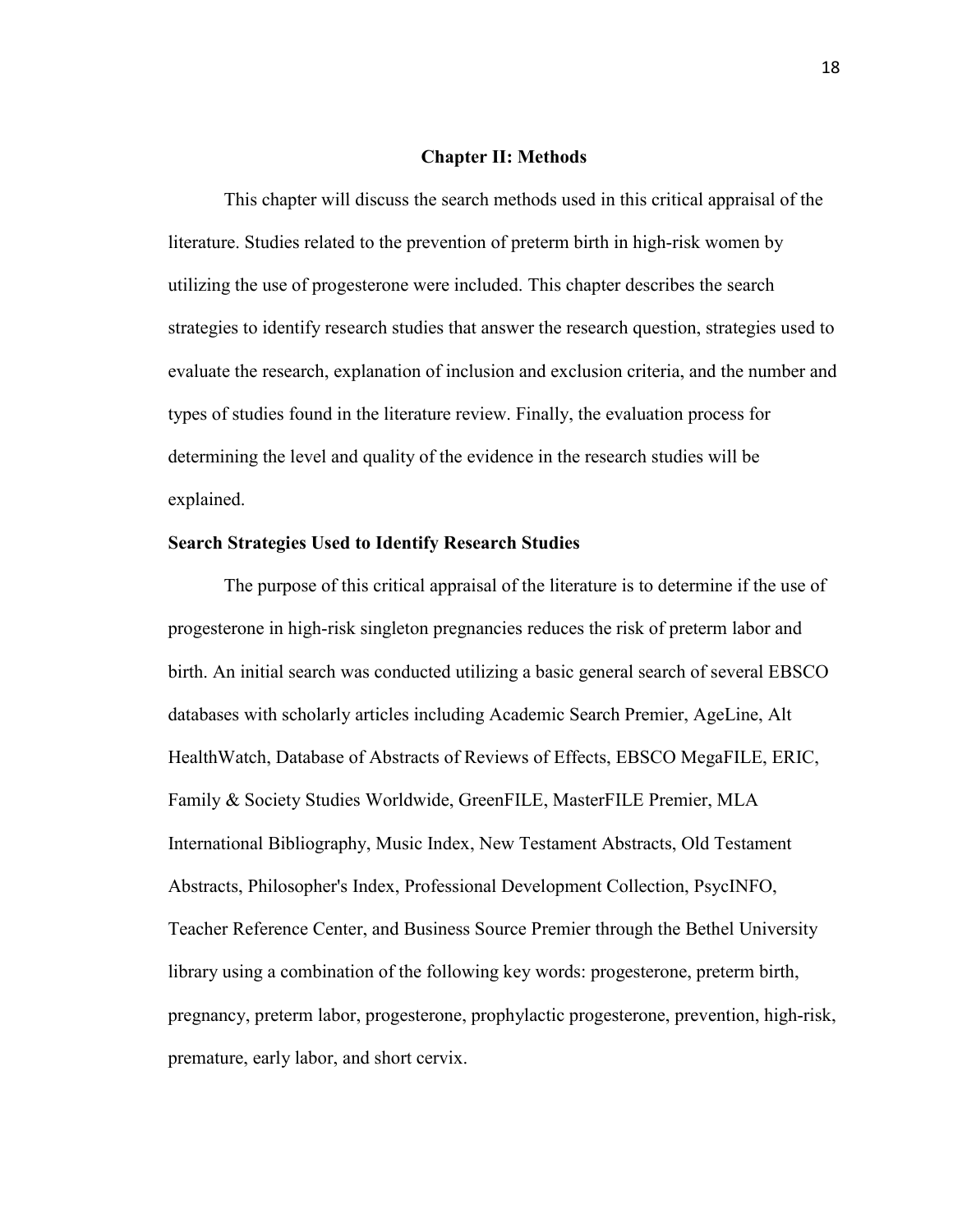# **Strategies Used to Evaluate the Research**

The John Hopkins Nursing Evidence-Based Practice: Model and Guidelines by Deerholt  $\&$  Dang (2012) were used to evaluate the research studies in this critical appraisal of the literature. The John Hopkins Research Evidence Appraisal Tool allowed the research studies to be critiqued based on the level and quality of the evidence (Deerholt & Dang, 2012). The evidence was categorized from level I-IV according to the John Hopkins Research Evidence Appraisal Tool (Deerholt & Dang, 2012). Level I research studies include experimental studies that are randomized controlled trials (RCT), and systematic reviews of RCTs with or without a meta-analysis. Level II research studies include quasi-experimental studies and systemic reviews that include RCTs and quasi-experimental studies with or without meta-analysis. Level III research studies are non-experimental studies, qualitative studies, or a combination of RCTs, quasiexperimental and non-experimental studies with or without meta-analysis. Level IV studies include opinions of respected authorities, clinical practice guidelines, or expert committee/consensus panels based on scientific evidence (Deerholt & Dang, 2012).

Research studies are considered 'high quality' if the results obtained are generalizable, have a sufficient sample size, design, adequate control, and definitive conclusions. If the study has reasonably consistent results, a sufficient sample size, design, moderate control, and fairly definitive conclusions, it is then considered 'good quality'. And finally, research studies are categorized as 'low quality' if there is little evidence with inconsistent results, insufficient sample size for the study, and if conclusions are unable to be drawn from the results (Deerholt & Dang, 2012). The studies were further analyzed based on their purpose, sample, design, measurement,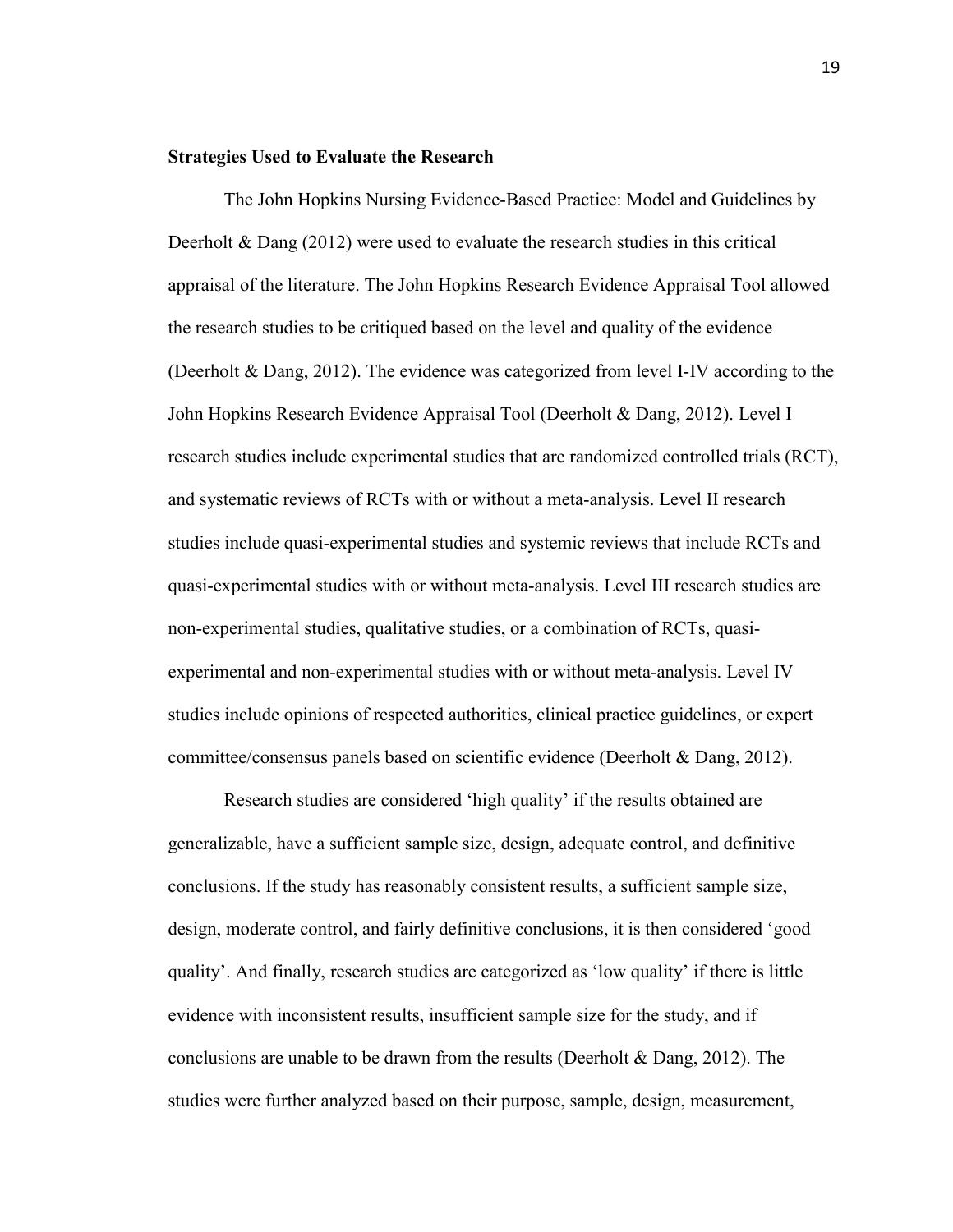results, conclusions, and recommendations. The data were then organized in the form of a Matrix (Table 1).

# **Criteria for Including or Excluding Research Studies**

Experimental, quasi-experimental, and non-experimental research studies of all qualities were included in the matrix. Many of the studies in the initial search were excluded because their content did not relate to the purpose of the review or pertain to the research question. All ages, routes of medication administration, formulations, and timing of medication administration were included. Singleton pregnancies were included and multi-gestation pregnancies were omitted for the sake of data analysis but if the study included data on singleton pregnancies as well, it was included. Only studies written in English were included.

# **Number and Types of Studies Selected for the Review**

 A total of 748 studies were evaluated in the initial selection. Abstracts were reviewed and many studies that did not pertain to the research question were immediately omitted. The remaining studies were organized according to original research, literature review, meta-analysis, and expert opinion. The studies were also sorted according to the type of research. In addition, the references within the research studies were analyzed yielding additional pertinent literature for review.

Ultimately, 20 articles were chosen for the final review and compiled into matrices. 10 of these studies were 'high quality' and 10 of these studies were 'good quality'. Table 1 summarizes the studies that were included in the final review in an organized matter. The matrix was developed using the headings: citation, purpose,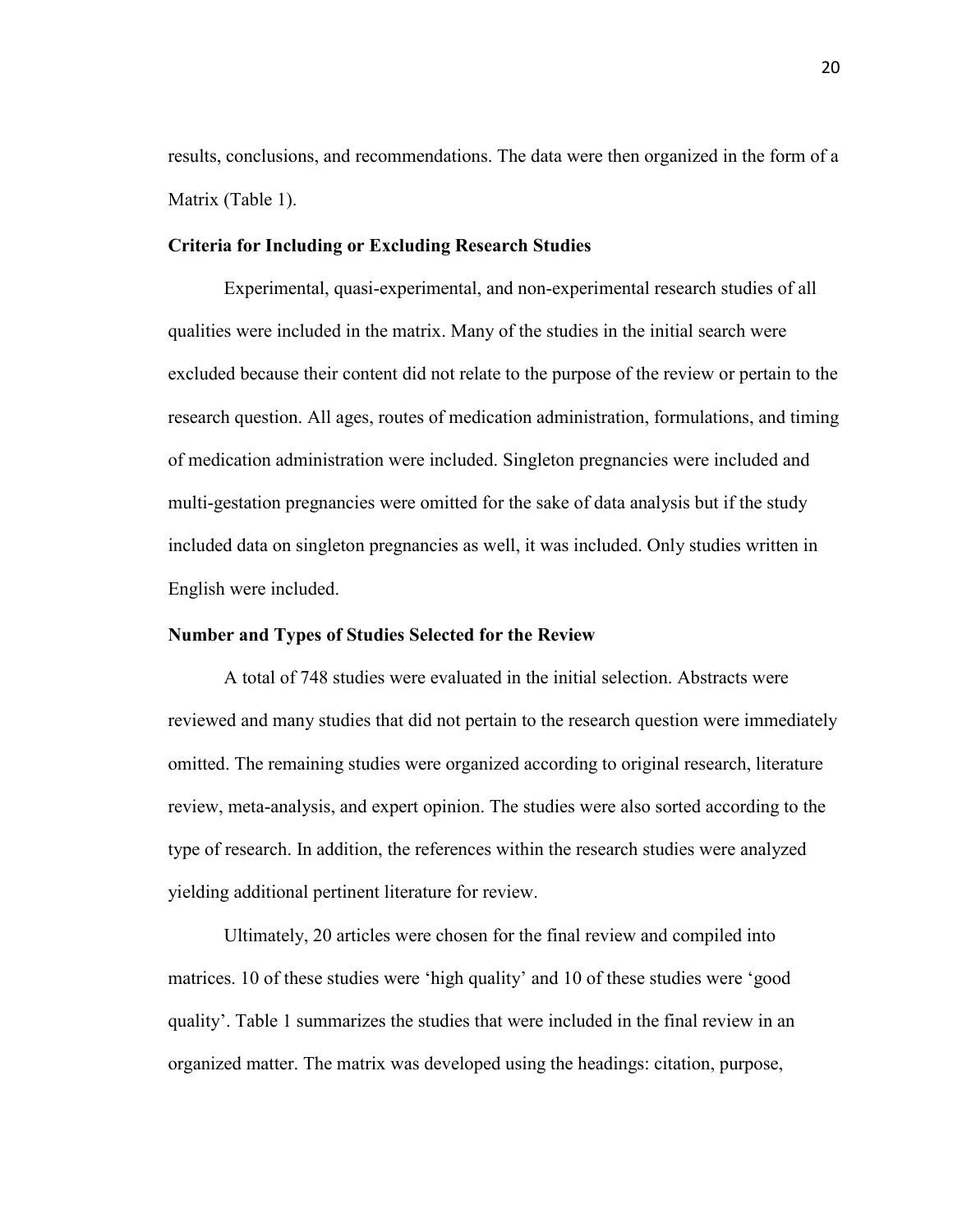sample, design, measurement, results/conclusions, recommendations, and level/quality. The matrix was then sorted alphabetically by author.

# **Summary**

The use of progesterone for preterm birth prophylaxis in high-risk mothers is not well understood in terms of route, timing, appropriate use, and duration of use which, presented a need for a critical appraisal of the literature. There is a need for analysis of the evidence to determine these items as well as analyze neonatal outcomes. The Matrix (table 1) includes 20 studies that provide a thorough evaluation of the evidence. This chapter summarized the search and evaluation strategies used for this critical appraisal of the literature.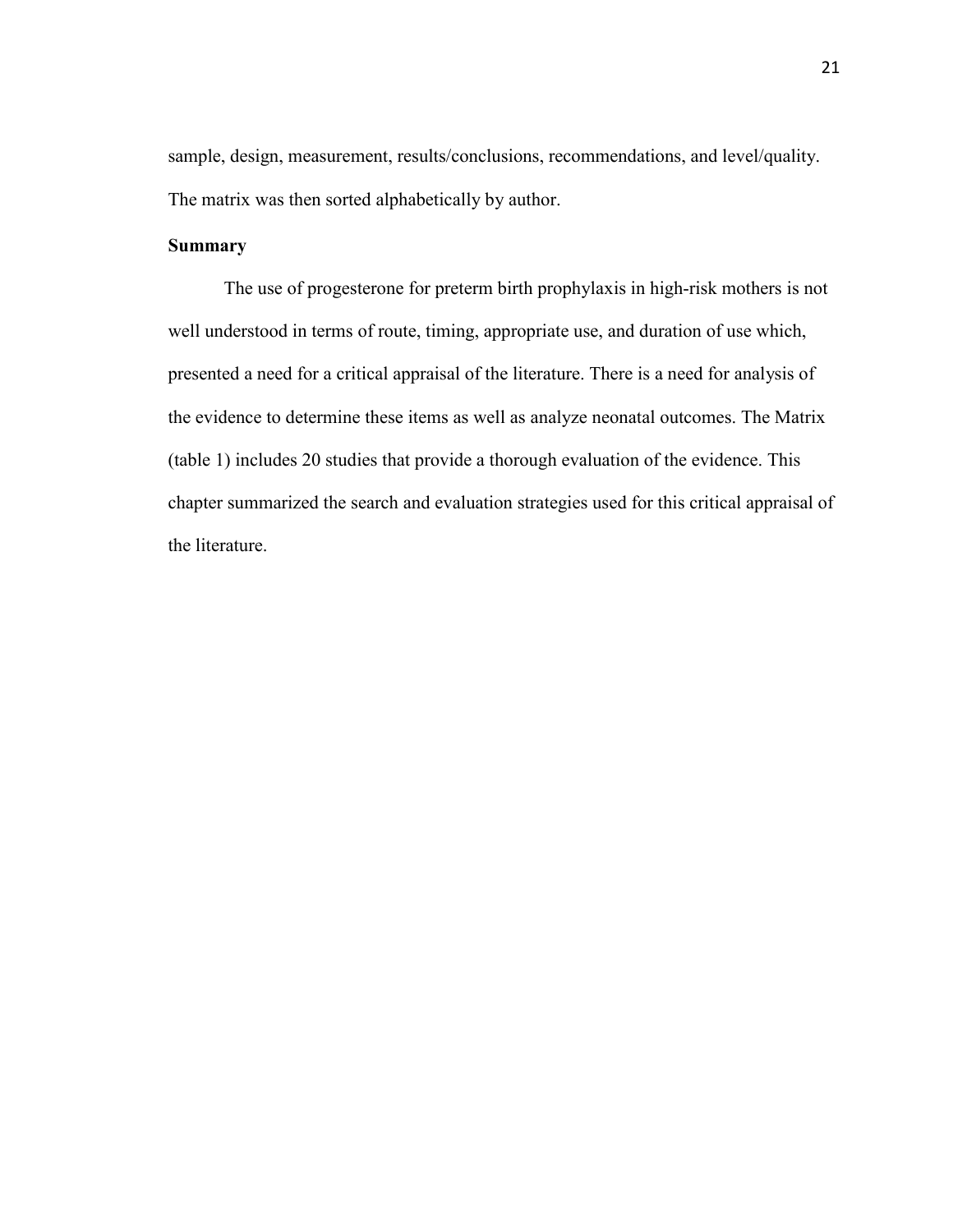# **Chapter III: Literature and Analysis**

Chapter Three synthesizes the major findings of the literature review as it pertains to the use of progesterone to prevent preterm birth. Strengths and weaknesses of the selected research studies will be discussed. The articles are organized in a matrix, which has been alphabetized by author for ease of use for the reader.

# **Synthesis of Matrix**

The matrix was created as a tool to organize the selected research studies. Organization in this manner allows for an easier identification of trends in the research studies. Twenty studies were selected for the final matrix. The following headings were utilized in every matrix entry: citation, purpose, sample, design, measurement, results/conclusions, recommendations, and level/quality. After organizing and examining the studies, the findings were synthesized and implications for practice were identified.

# **Synthesis of Major Findings**

# **Effectiveness of Placebo and Progestational Agents**

One of the most important measures of the critical appraisal was to determine if the use of progestational agents was effective in preventing preterm birth. In the studies identified for review, researchers often determined effectiveness by comparing effectiveness of progestational agents with placebo agents.

The research for this review that investigated the effectiveness of progestational agents dated back until 2003. There were two research articles published in 2003 that were included in this literature review. The first study by Meis et al. (2003) provided statistically significant results that treatment with progestational agents significantly reduced the risk of delivery at less than 37 weeks of gestation (incidence, 36.3% in the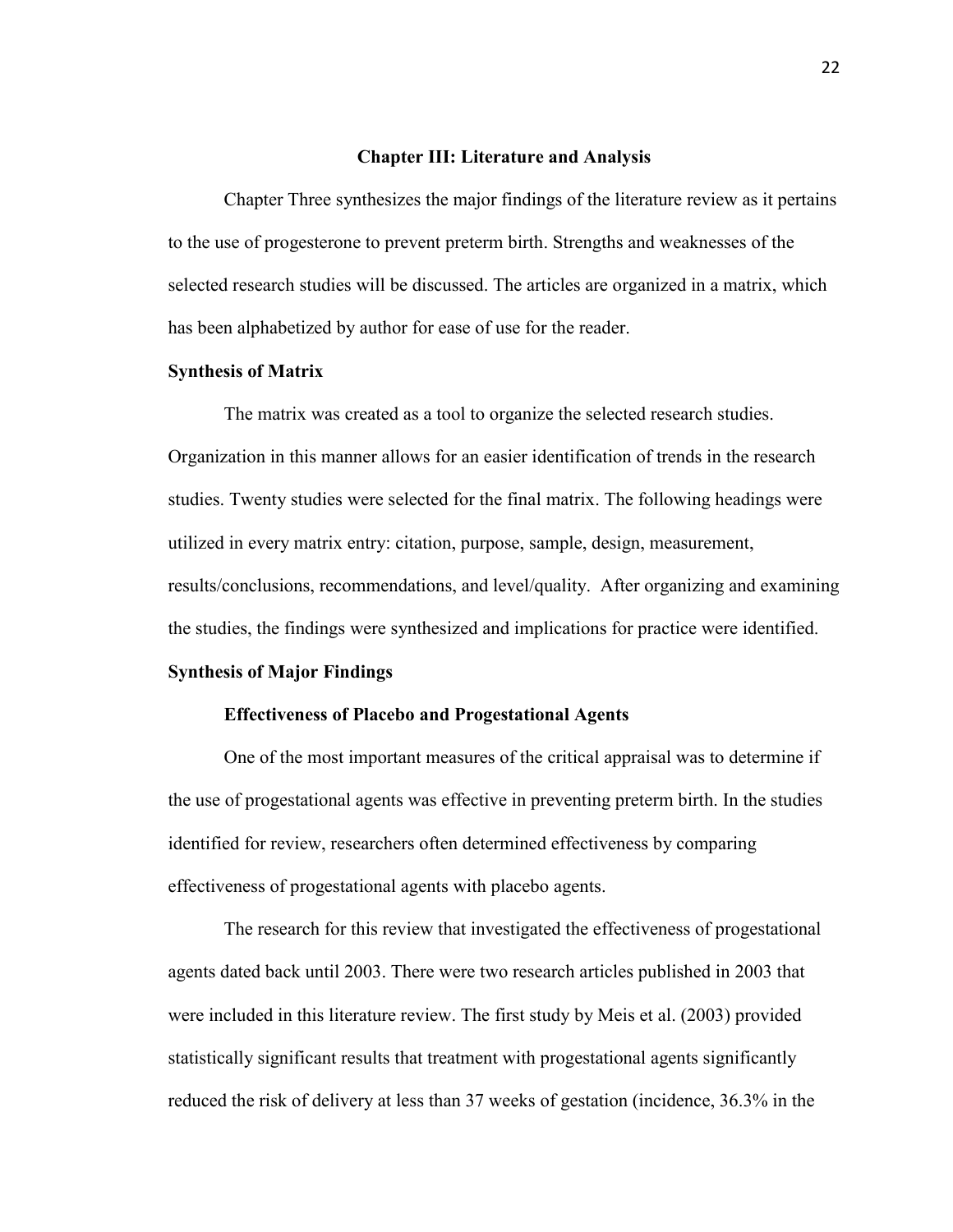progesterone group vs. 54.9% in the placebo group; relative risk, 0.66 [95% confidence interval, 0.54 to 0.81]), 35 weeks of gestation (incidence, 20.6% vs. 30.7%; relative risk, 0.67 [95% confidence interval, 0.48 to 0.93]), and 32 weeks of gestation (11.4% vs. 19.6%; relative risk, 0.58 [95% confidence interval, 0.37 to 0.91]). This was further confirmed by a second study in 2003 by Da Fonesca, Bittar, Carvalho, and Zugaib in which a placebo and progestational agents were utilized in 142 cases. In this study, 72 women received progesterone and 70 received a placebo (Da Fonesca et al., 2003). Of the 142 cases in the study, there were a total of 30 preterm births or a preterm birth rate of 21.1% (Da Fonesca et al., 2003). The study concluded that there were differences in uterine activity between the progesterone and placebo (23.6% vs. 54.3%, respectively; p < .05). and in preterm birth rates between the progesterone and placebo groups (13.8% vs. 28.5%, respectively;  $p < .05$ ) as more women were delivered before 34 weeks in the placebo group than in the progesterone group (Da Fonesca et al., 2003). Once again, the use of progestational agents was supported by this study.

 Moving forward in time, a study by Sanchez-Ramos, Kaunitz, and Delke (2005) also compared patients who received a placebo agent to women who received progestational agents. This study found that the women who received progestational agents had lower rates of preterm delivery (Sanchez-Ramos, Kaunitz, & Delke, 2005). This was confirmed in additional studies by Dodd, Crowther, Cincotta, Flenady, and Robinson (2005) Mackenzie, Walker, Armson, and Hannah (2006). Both studies resulted in similar outcomes of a significant reduction in delivery at less than 37 weeks with the use of progestational agents. Once again, the research findings were supported by Fonesca, Celik, Parra, Singh, and Nicolaides (2007) when their study suggested that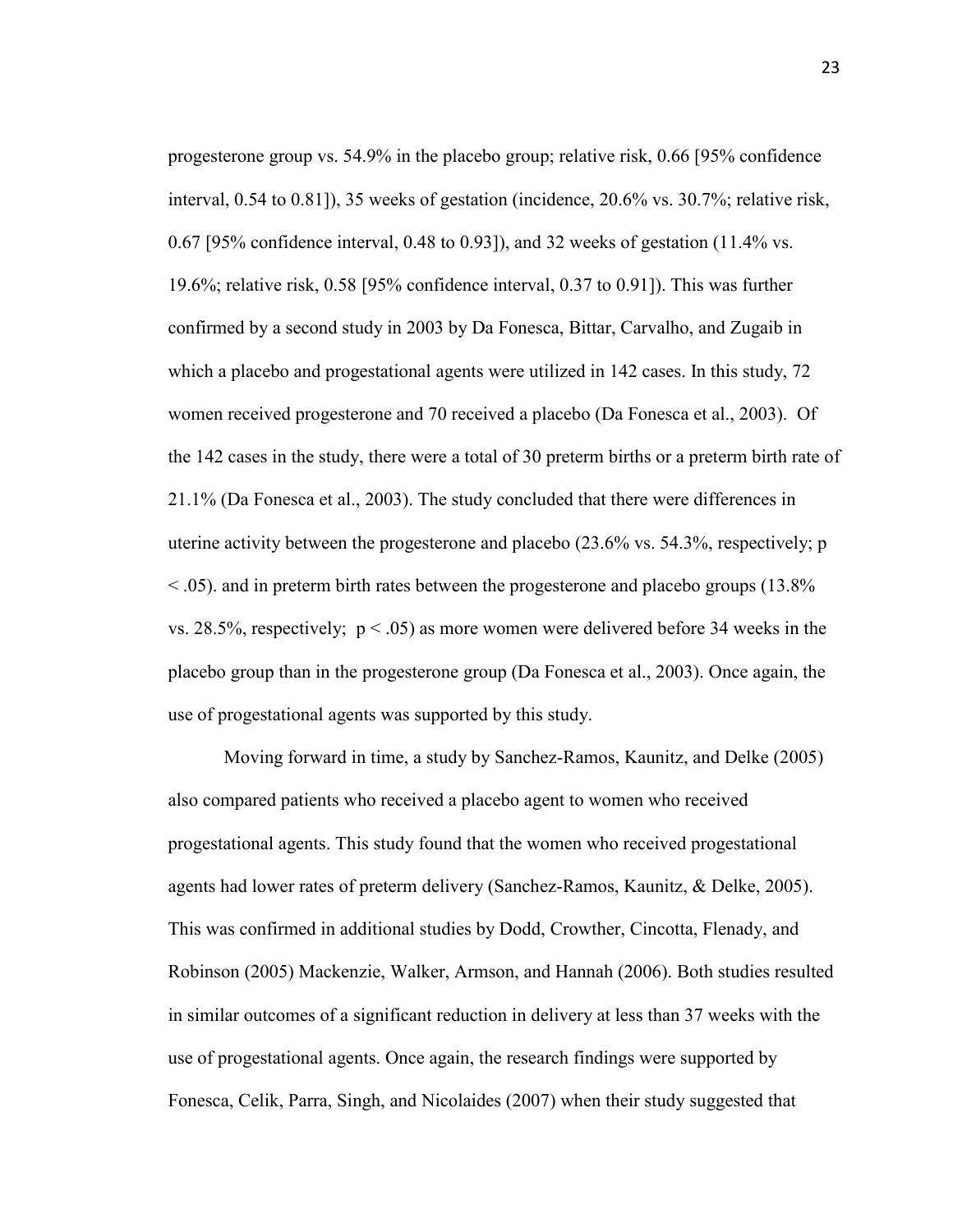spontaneous delivery before 34 weeks of gestation was less frequent in their progesterone group in comparison to the placebo group.

As the research progressed throughout the years, results remained quite consistent supporting the use of progestational agents in preventing preterm birth. Cetingoz, Cam, Sakalli, Karateke, Celik, and Sancak (2011) determined that there was once again a statistically significant difference in the rate of preterm birth between the placebo and progesterone groups. More women delivered before 37 weeks of gestation in the placebo group than in the progesterone group, therefore supporting the use of progestational agents (Cetingoz et al., 2011). The use of progesterone also resulted in a reduction in the preterm births before 34 weeks of gestation (Cetingoz et a., 2011).

A large study by Hassan et al. (2011) compared vaginal progesterone gel with a placebo agent. The results revealed that women allocated to receive vaginal gel progesterone without a history of preterm birth had a lower rate of preterm birth before 35, 33, and 28 weeks than did those allocated to placebo group (Hassan et al., 2011). However, it is important to note that the reduction in the rate of preterm birth in women with a prior history of preterm birth between 20 and 35 weeks of gestation did not reach statistical significance (Hassan et al., 2011). Ultimately, the administration of vaginal progesterone gel to women with a sonographic short cervix in the mid-trimester was found to be associated with a 45% reduction in the rate of preterm birth before 33 weeks of gestation (Hassan et al., 2011). And finally, in a study by Conde-Agudelo et al. (2013), direct comparison results determined that both vaginal progesterone and cerclage were associated with significant reductions in the risk of pre-term birth at less than 32 weeks of gestation compared to placebo/no cerclage (relative risk 0.47, 95% confidence interval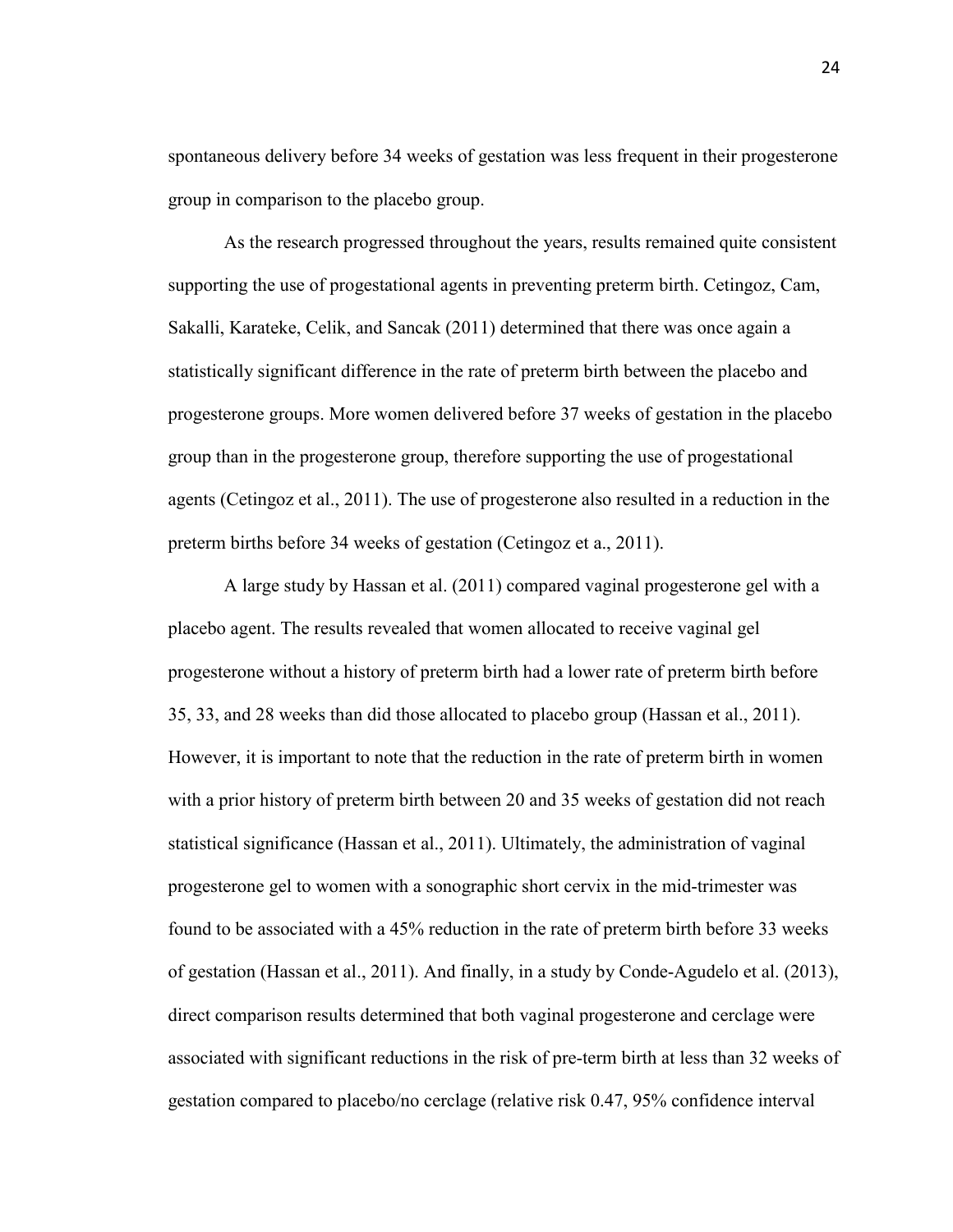0.24 to 0.91, four RCTs for vaginal progesterone compared with placebo; relative risk 0.66, 95% confidence interval 0.48 to 0.91, five RCTs for cerclage compared with no cerclage).

 There were only a few articles that did not fully support the use of progestational agents in preventing preterm birth. The first study was completed by O'Brien el al. (2007), which determined that the use of progesterone did not decrease the frequency of preterm birth at less than or equal to 32 weeks of gestation. Berghella et al. (2010) conducted a second study, which determined that in 300 women, progestational agents had no effect on preterm birth at less than 35 weeks of gestation in women with ( $p =$ 0.64) or without cerclage ( $p = 0.51$ ). However, this study did conclude that preterm birth at less than 24 weeks of gestation (odds ratio, 0.08) was significantly lower for those with progestational agents and no cerclage (Berghella et al., 2010).

# **Route of Administration**

Determining the optimal route for progesterone administration is important. Currently, there are vaginal, oral, and intramuscular routes of progesterone agent administration. Two studies from the identified studies investigated the optimal route of progesterone administration. In terms of identifying the optimal route of administration, it is important to take into consideration effectiveness and adverse effects.

Velez Edwards et al. (2013) performed a systemic review and meta-analysis by drug route of 27 randomized trials. Across all of the studies analyzed, all routes (oral, vaginal, and intramuscular) were identified as effective in reducing preterm birth in singleton pregnancies (Intramuscular risk ratio 0.77, 95% Bayesian credible interval: 0.69-0.87; vaginal risk ratio 0.80, 95% Bayesian credible interval: 0.69-0.91; oral risk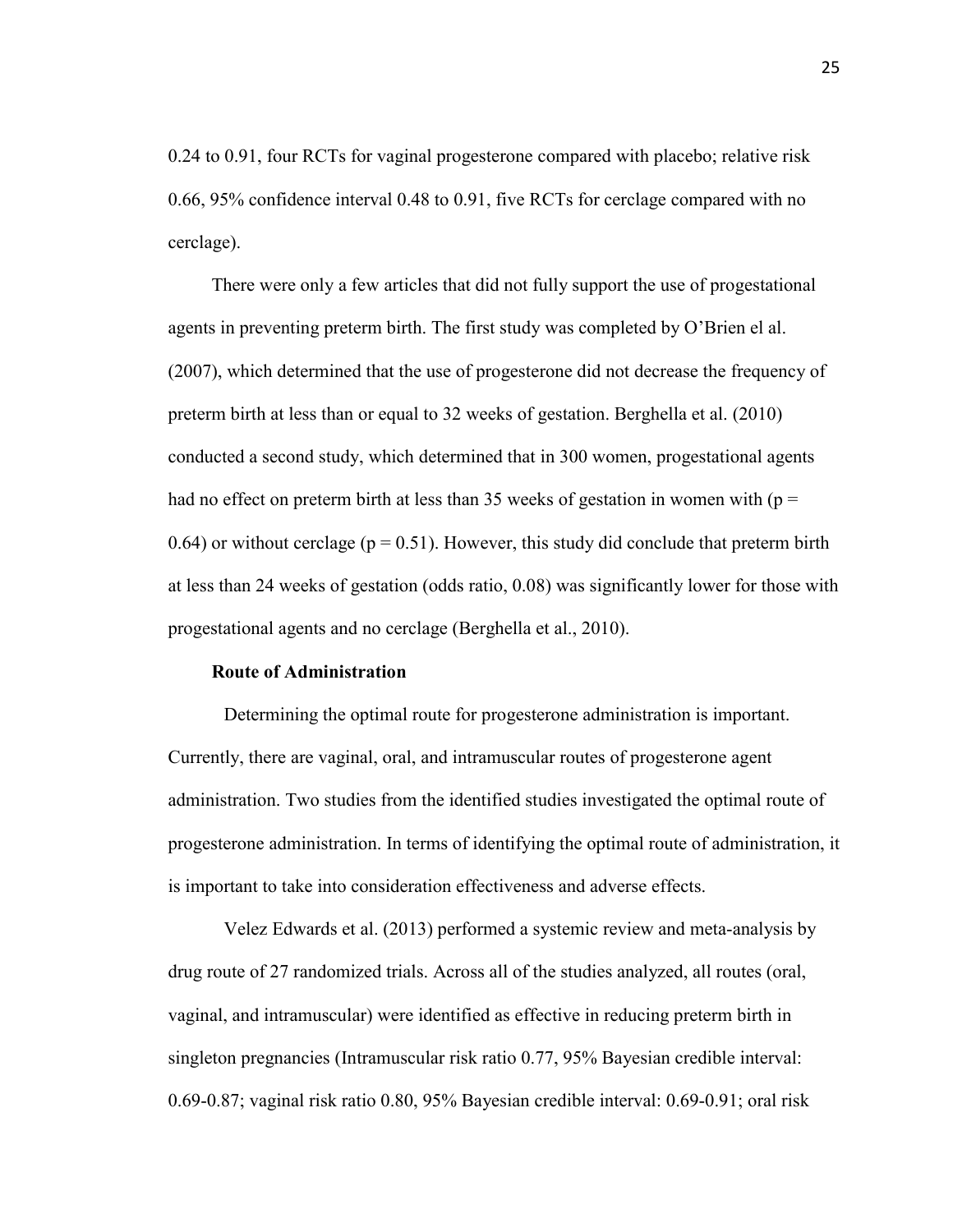ratio 0.66, 95% Bayesian credible interval: 0.47-0.84) (Velez Edwards et al., 2013). Vaginal and intramuscular progesterone were both effective in reducing neonatal deaths in singleton pregnancies (Velez Edwards et al., 2013). This study suggests that the oral route is not the optimal route of administration.

Maher, Abelaziz, Ellaithy, and Bazeed (2013) completed a randomized trial to analyze the use of vaginal and intramuscular progesterone. This study revealed that vaginal progesterone was associated with a lower percentage of deliveries before 34 weeks in comparison to the intramuscular route of administration ( $p = 0.02$ ) (Maher et al., 2013). The same outcome was seen when deliveries between 28 and 32 weeks of gestation were analyzed ( $p = 0.04$ ) (Maher et al., 2013). As far as deliveries at other gestational ages, there were no statistically significant differences between the routes of delivery (Maher et al., 2013).

In the study by Maher et al. (2013), adverse effects were reported higher in the intramuscular group than the vaginal group. In their study, 14.1% of patients in the intramuscular group reported adverse effects compared to only 7.5% in the vaginal group  $(p = 0.017)$  (Maher et al., 2013).

#### **Cost-Effectiveness**

An important consideration to address regarding the use of progesterone for preventing preterm birth is determining whether this strategy promotes cost-effectiveness. Two of the studies reviewed identified cost-effectiveness as an outcome measure. It must be determined what the appropriate screening technique is and when progesterone should be initiated to be most effective and cost-effective.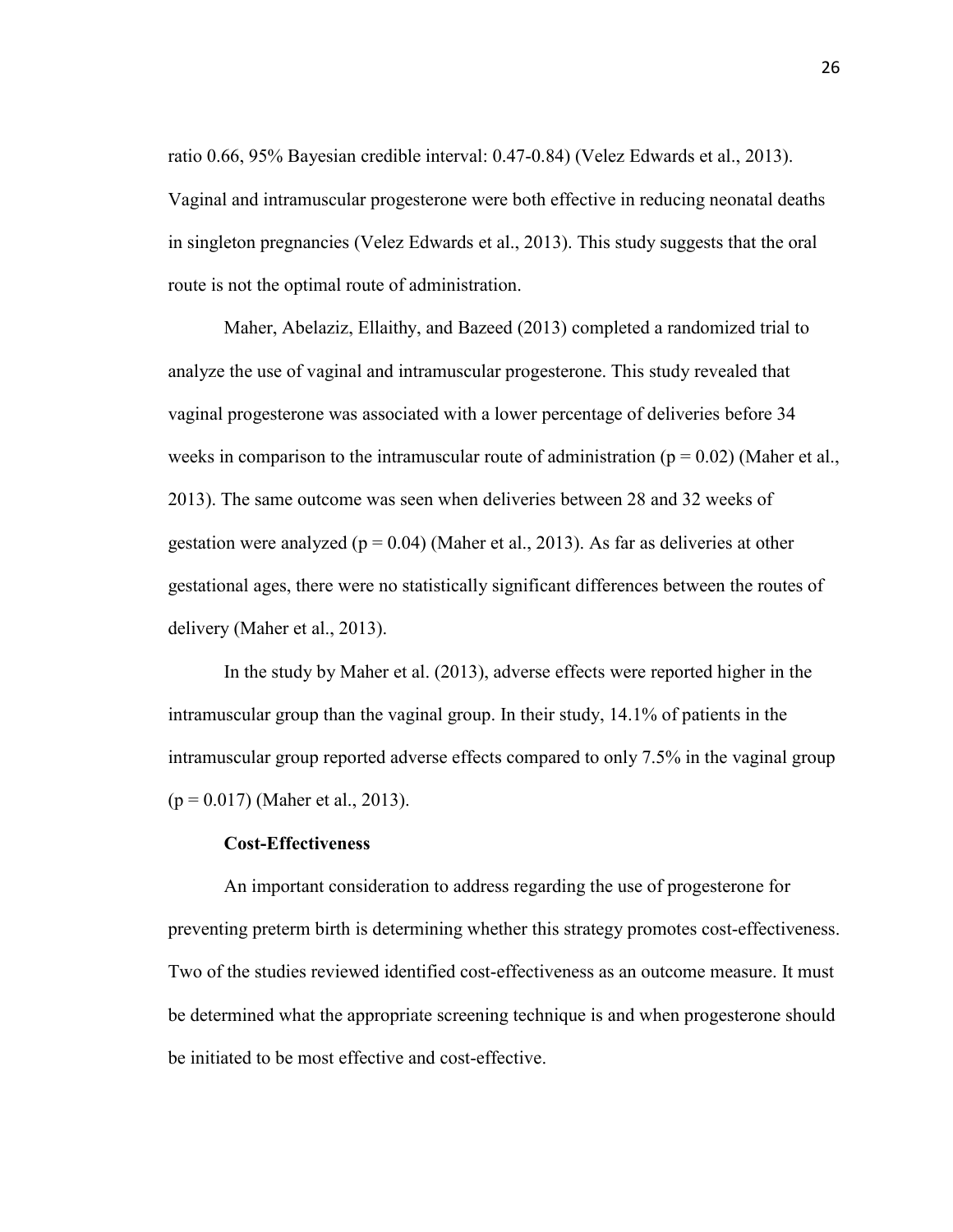Cahill et al. (2010) identified that universal sonographic screening for cervical length and treatment with vaginal progesterone was the most cost-effective strategy and was the best choice among three alternatives. The three alternatives were cervical length screening for women at increased risk for preterm birth and treatment with vaginal progesterone, risk-based treatment with 17-OHP-C without screening, and no screening or treatment (Cahill et al., 2010). Universal screening represented savings of \$1339 (\$8323 vs \$9664), when compared with treatment with 17-OHP-C, and led to a reduction of 95,920 preterm births annually in the United States (Cahill et al., 2010).

Pizzi, Seligman, Baxter, Jutkowitz, and Berghella (2014) analyzed a well-known trial known as the PREGNANT trial for the cost effectiveness of the use of vaginal progesterone 8% gel in reducing the likelihood of preterm birth among women with a short cervix. Researches analyzed the costs and cost effectiveness of vaginal progesterone gel versus placebo. The estimated cost per mother was US \$23,079 for vaginal progesterone gel and US \$36,436 for the placebo (Pizzi et al., 2014). The costeffectiveness model showed a savings of US \$24,071 per preterm birth averted with vaginal progesterone gel (Pizzi et al., 2014). As you can see, vaginal progesterone gel realized cost savings and cost effectiveness in 79% of simulations (Pizzi et al., 2014).

 According to Petrini et al. (2005), if all eligible women receive progestational preventative therapy, 9,870 preterm births may have been prevented, which is an astonishing amount and would have a significant reduction in costs. If the progestational agent were restricted to women with a history of a previous spontaneous very preterm birth, 2,163 preterm births may have been prevented (Petrini et al., 2005).

27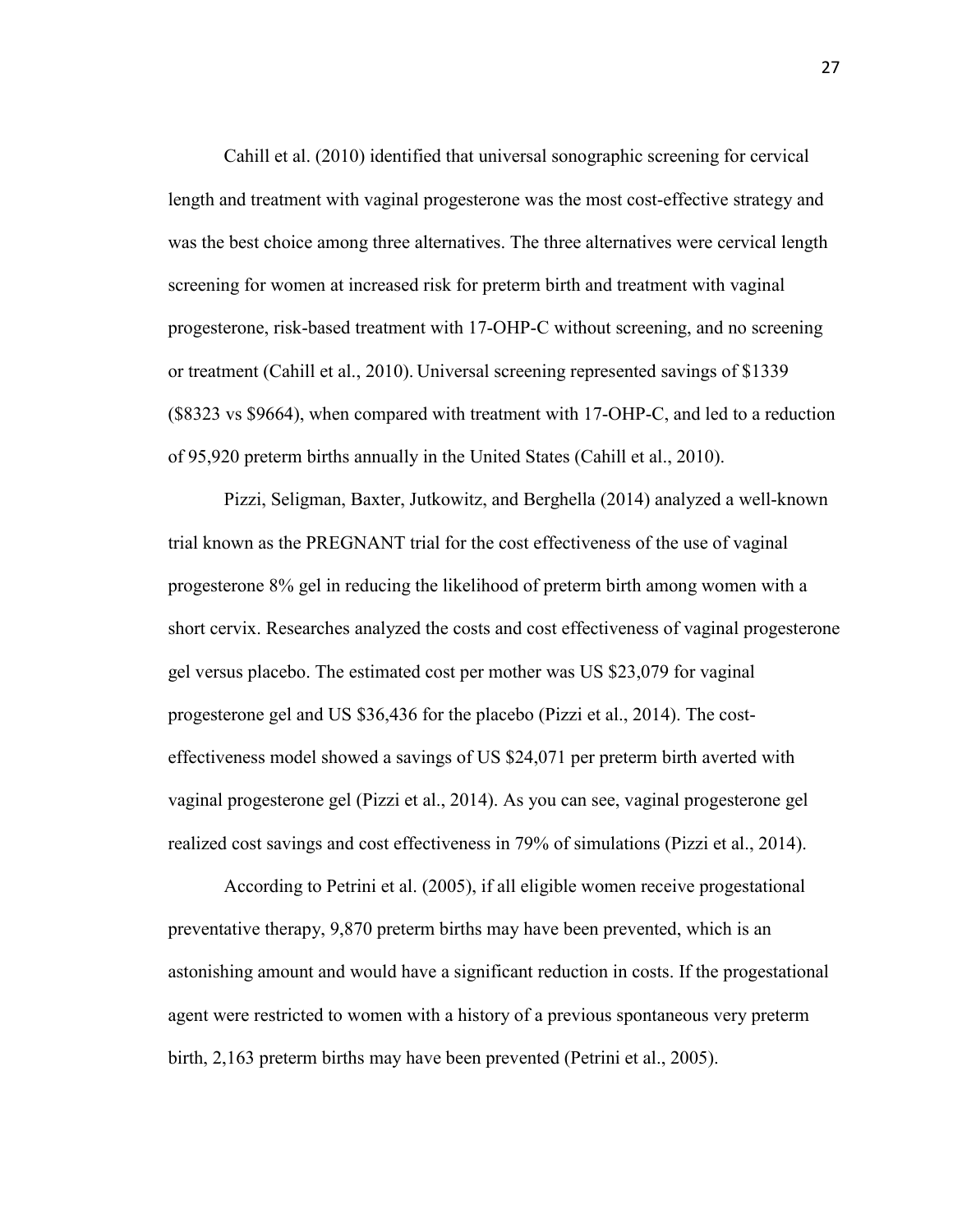# **Effect on the Neonatal Outcomes**

It is well-known that preterm birth has an effect on a neonate. There are often higher rates of neonatal death, neonatal complications, NICU admissions, and lower birth weights to neonates born at earlier gestations or prematurely. Because of this, it is important to analyze if the use of progesterone not only prevents preterm birth but if there is also an effect on neonatal outcomes. There was an overwhelming amount of research on this; in the critical appraisal, numerous studies that addressed neonatal outcomes were **located** 

 The use of progestational agents to prevent preterm birth was found to be statistically associated with decreased neonatal morbidity (Sotiriadis, Papatheodorou & Markydimas, 2012; Fonesca et al., 2007; Rai et al. 2009), perinatal death (Berghella et al., 2010; Rode et al., 2009), respiratory distress syndrome (Rode et al., 2009; Hassan et al., 2011), necrotizing enterocolitis (Rode et al., 2009; Meis et al., 2003), intraventricular hemorrhage (Dodd et al., 2005; Meis et al., 2003), need for supplemental oxygen (Meis et al., 2003), neonatal intensive care unit (NICU) admissions (Sotiriadis, Papatheodorou & Markydimas, 2012), NICU length of stay (Rai et al., 2009) and higher APGAR scores (Rai et al., 2009).

One factor that has a significantly associated with some of these complications is the infant's weight at birth. If progestational agents have the potential to decrease the rate of premature births, the average birth weight is likely to rise. There is a statistically significant reduction of infants born with low birth weights when receiving progestational agents (Sanchez- Ramos, Kaunitz, & Delke, 2005; Tita & Rouse, 2009; Dodd et al., 2005; Rai et al., 2009; Hassan et al., 2011).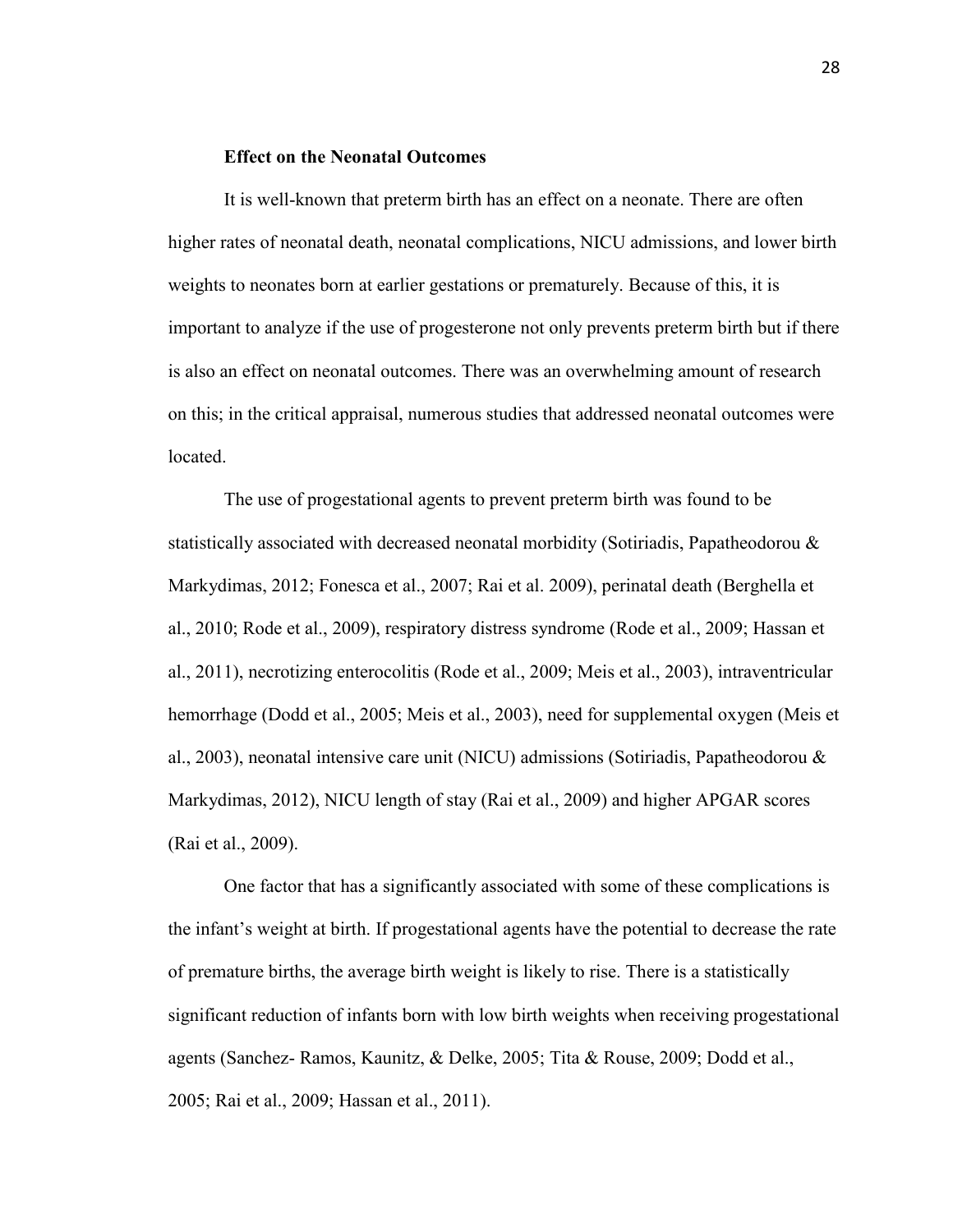Some studies however did not have statistically significant results between the progestational group and the placebo groups. Rode et al. (2009) concluded that the risk of admission for preterm labor, antenatal corticosteroid therapy, and tocolytic therapy is not decreased in women who are treated prophylactically with progesterone. Sanchez-Ramos, Kaunitz, and Delke (2005) had similar results in that there were no differences in rates of hospital admissions for threatened preterm labor or perinatal mortality. Some studies determined that there was no difference between the groups in infant morbidity or mortality rates or other maternal or neonatal outcome measures (O'Brien et al., 2007; Mackenzie et al., 2006; Cetingoz et al., 2011).

# **Strengths and Weaknesses**

The strengths and weaknesses of the articles selected for the critical appraisal of the literature were evaluated using the Johns Hopkins Research Evidence Appraisal Tool (Dearholt & Dang, 2012). Only evidence graded 'high' or 'good' according to the Quality Rating Scheme for Evidence as described in Dearholt and Dang (2012) was included in the critical appraisal. There were 16 level I studies, one level II study, and three level III studies included in the critical appraisal. Weaknesses include occasionally less than ideal sample sizes and the need for further research in larger studies including diverse populations and high-risk populations. An additional weakness with this critical appraisal is that only two studies were identified that addressed the route of administration of progestational agents. Additional studies on route of administration would have strengthened the critical review.

# **Summary**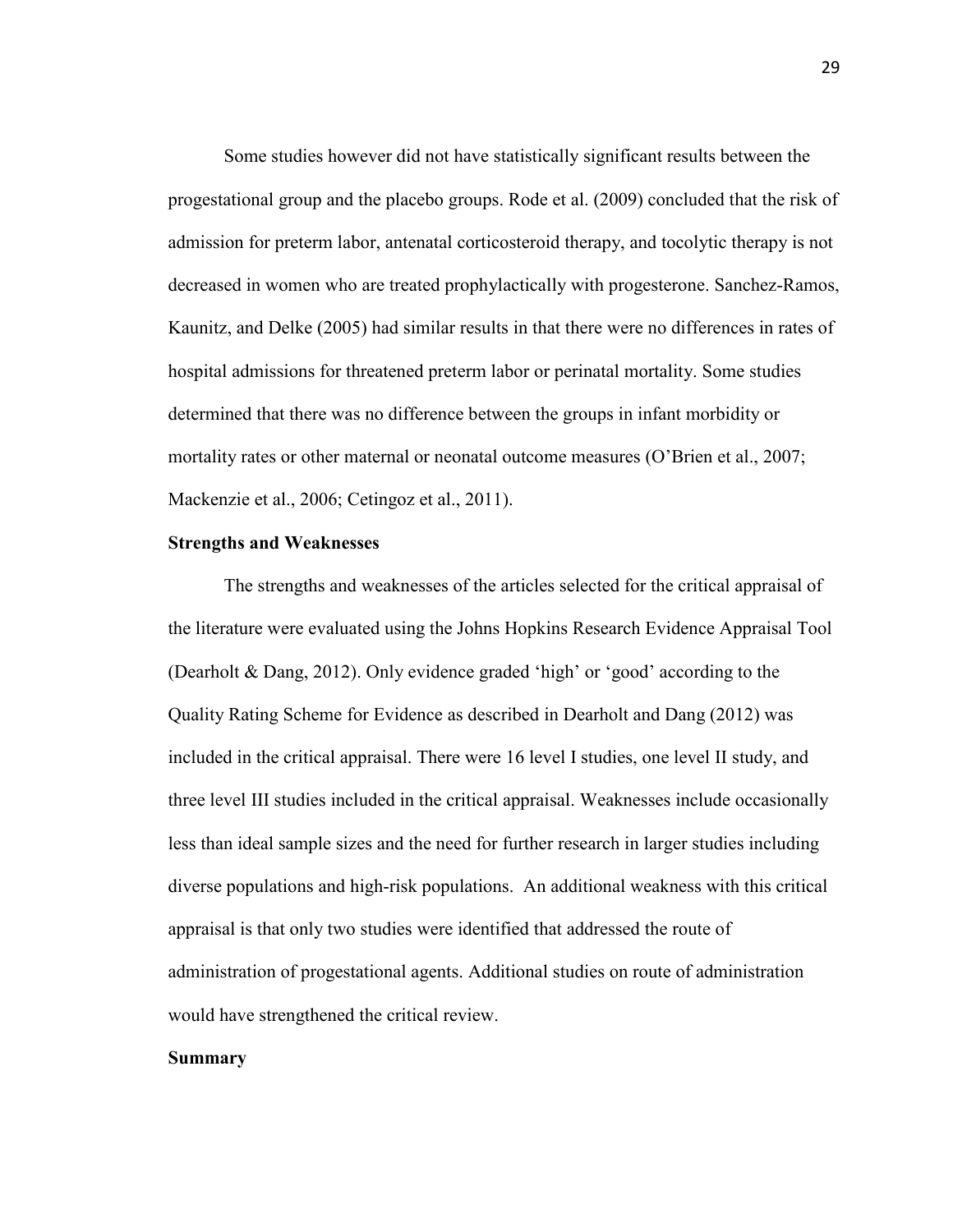The matrix consists of 20 critically appraised articles that examine the use of progestational agents in preventing preterm birth. Cost effectiveness, route, and neonatal outcomes were also evaluated. The John Hopkins Research Evidence Appraisal Tool was used to appraise the quality and evidence level of every article included in the matrix. All of the articles met established criteria for 'high' or 'good' quality literature. Limitations, strengths, and implications for practice were identified within the matrix. A major focus of the appraised literature is the use of progestational agents in preventing preterm birth. Although a few studies found no differences in the use of progestational agents in preventing preterm birth, the majority of studies showed that this method was indeed effective in this outcome. The use of progestational agents in high-risk women is secondary prevention that is cost effective and improves neonatal outcomes. There is need for further research focusing specifically on the appropriate conditions of use and route.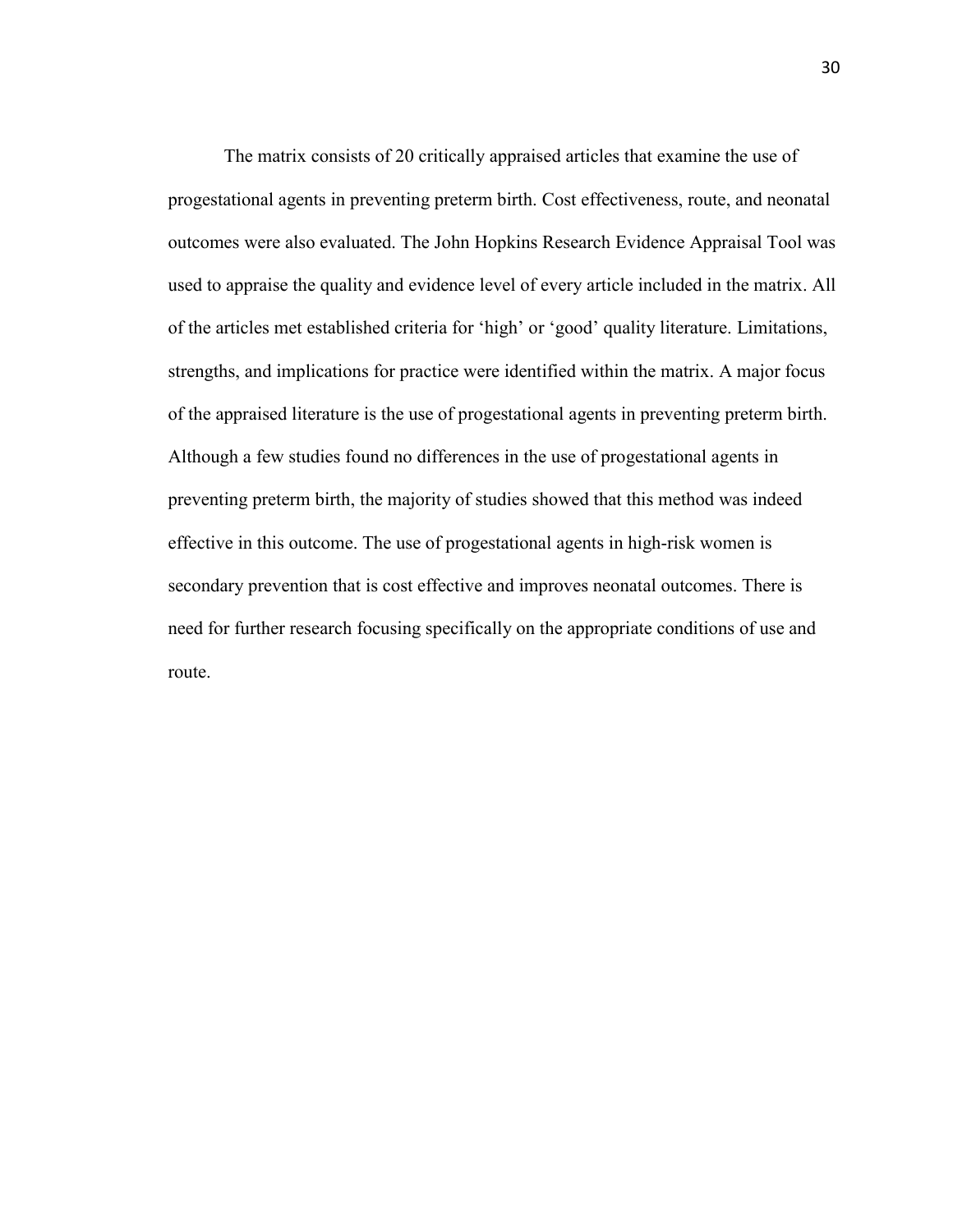# **Chapter IV: Discussion**

This chapter is based on a discussion of the critical appraisal of the literature. Current trends, gaps, future research topics, and application and integration of the theoretical framework will be discussed. This discussion is based on the original research question addressed: to what extent can the use of supplemental progesterone in pregnancy aid in preventing preterm labor, and more importantly preterm birth, in women who are at a high-risk for preterm birth? The John Hopkins Research Evidence Appraisal Tool was used to appraise 20 scholarly articles related to this topic. The findings were then evaluated and synthesized to identify trends and gaps in the literature and identify implications for changes as well as future research topics. Betty Neuman's Systems Model was applied to the concept of screening women for their risk of preterm labor and birth and implementing a preventative measure such as progesterone when appropriate.

# **Effectiveness of Placebo and Progestational Agents**

The use of progestational agents has been recognized as an appropriate method in preventing preterm birth in women with a history of preterm birth or have an identified sonographic short cervix. Multiple studies included in the matrix are supportive of the use of progestational agents in preventing preterm birth and found a significant decrease in births at less than 37 weeks of gestation. In fact, the only two studies that lacked evidence to support the use of progestational agents were the studies by O'Brien el al. (2007) and Berghella et al. (2010). The repetitive findings supportive of progestational agents were reviewed in multiple Level I studies of good or high quality based on the John Hopkins Research Evidence Appraisal Tool. The consistency present in these results provides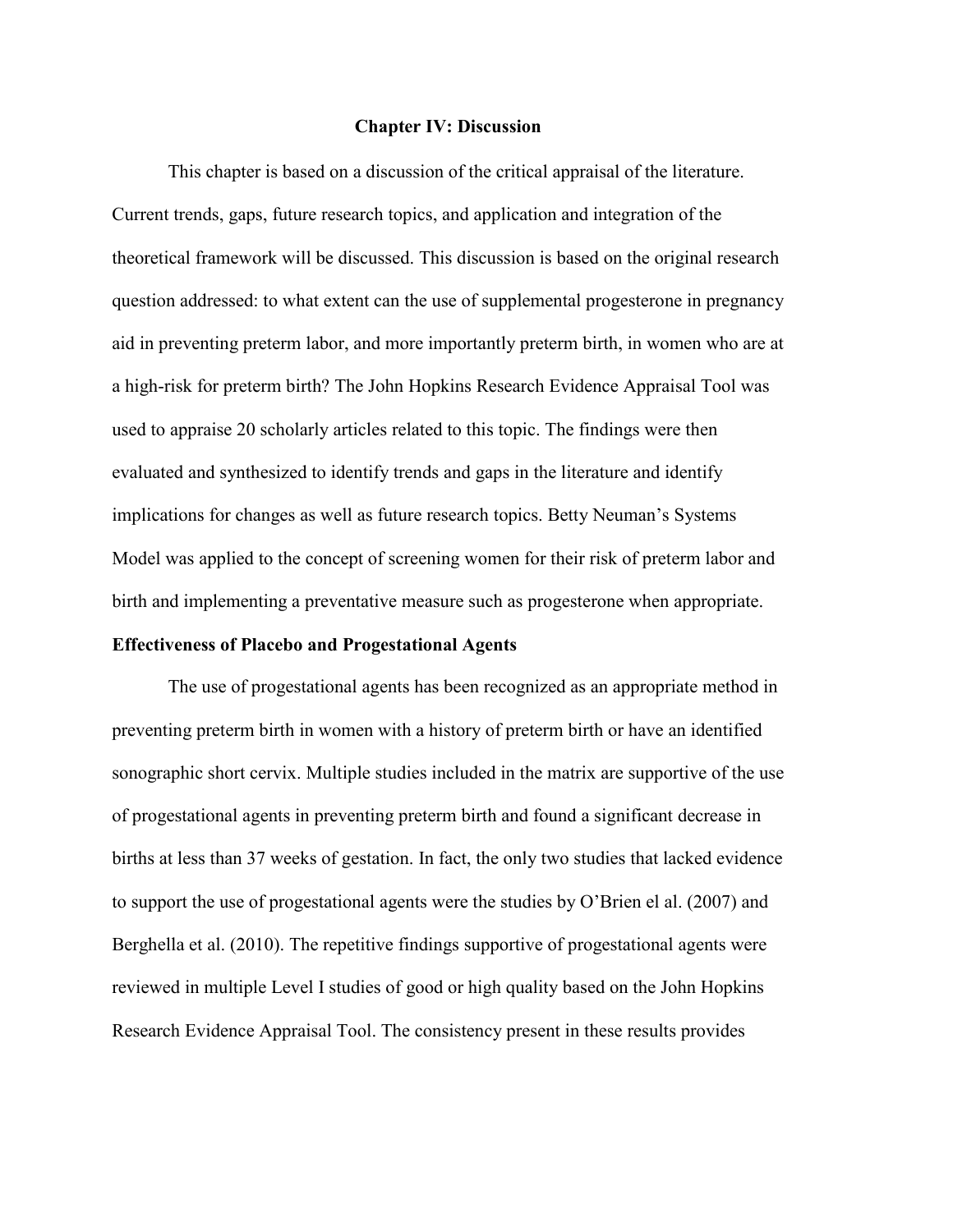evidence and support for the use of progestational agents in preventing preterm labor and birth in high-risk women.

It does need to be recognized that multiple gestation pregnancies and documented known fetal anomalies were not included in this critical appraisal. It also needs to be noted that many of the studies used different gestational ages in their outcome measures making conclusions more difficult to generalize in this critical appraisal.

The studies by O'Brien el al. (2007) and Berghella et al. (2010) that did not show significant evidence to support the use of progestational agents in preventing preterm birth were both Level I studies. Although the quality of evidence was rated as good through the Johns Hopkins Research Evidence Appraisal Tool, the lack of additional research supporting similar and consistent results weakens the argument of implementing a change in practice based on these two studies alone. Instead, the overwhelming amount of evidence supporting the use of progestational agents is apparent and practice changes would better be supported from these reproducible studies.

#### **Route of Administration**

Unfortunately, only two studies identified in this critical appraisal investigated the optimal route of progesterone administration making it difficult to identify trends. Velez Edwards et al. (2013) found that vaginal and intramuscular progesterone were both effective in reducing neonatal deaths in singleton pregnancies (Velez Edwards et al., 2013). And most importantly, this study suggests that the oral route is not the optimal route of administration (Velez Edwards et al., 2013). This leaves the potential optimal route choice of delivery between intramuscular and vaginal routes.

32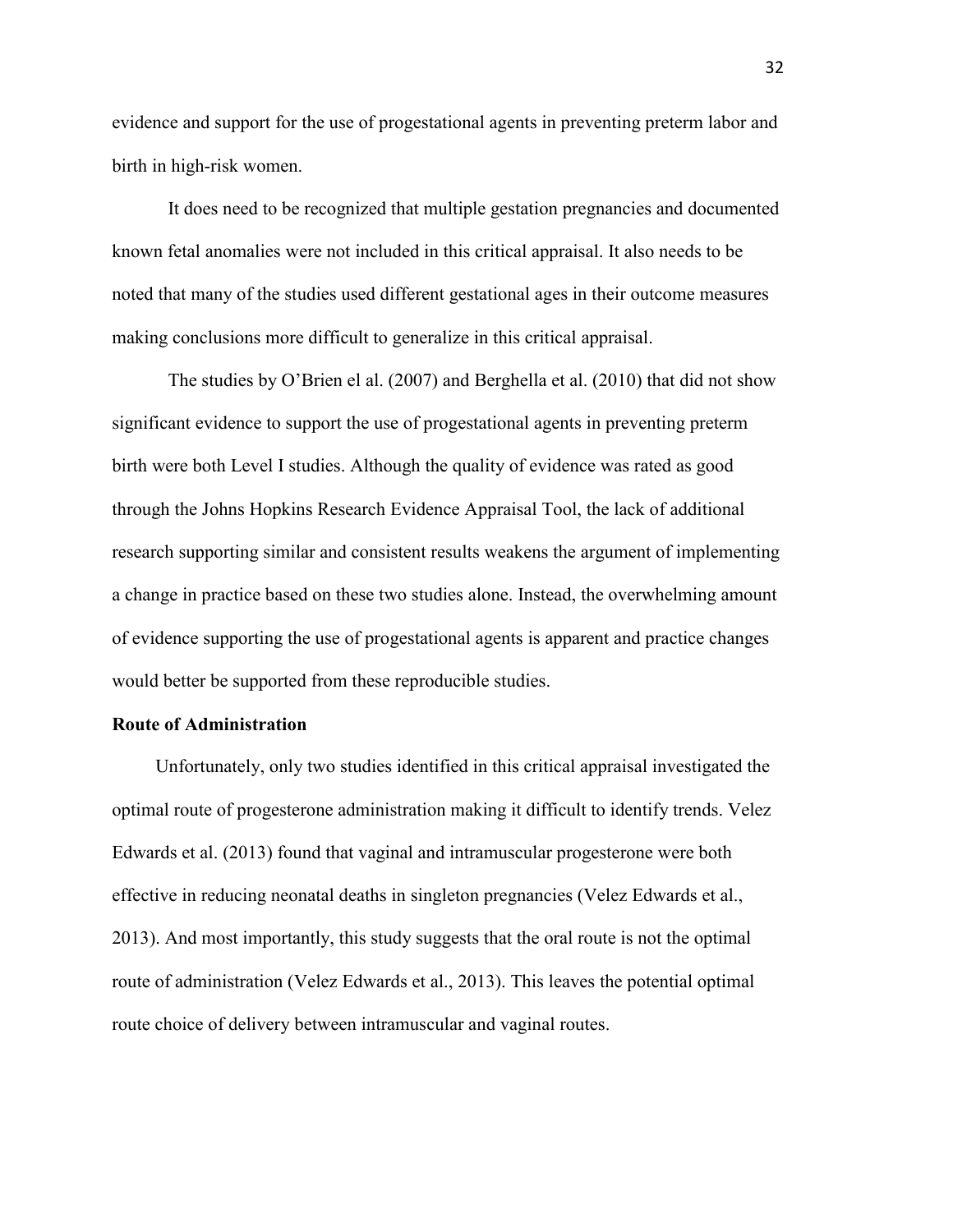Maher, Abelaziz, Ellaithy, and Bazeed (2013) completed a randomized trial to analyze the use of vaginal and intramuscular progesterone. This study revealed that vaginal progesterone was associated with a lower percentage of deliveries before 28, 32, and 34 weeks of gestation than the intramuscular route of administration (Maher et al., 2013). This study also identified that there are more adverse effects reported in the intramuscular group in comparison to the vaginal group (Maher et al., 2013). This suggests that the vaginal route may be the preferred route.

Despite the results of these two studies, there are significant gaps in research given that there are only two studies investigating administration routes. Although the quality of evidence was rated as good through the Johns Hopkins Research Evidence Appraisal Tool, the lack of additional research supporting similar and consistent results weakens the argument of implementing a change in practice based on these two studies alone

# **Cost-Effectiveness**

Only three of the studies reviewed identified cost-effectiveness as an outcome measure making it difficult to identify significant trends in the literature. Cahill et al. (2010) identified that universal sonographic screening for cervical length and treatment with vaginal progesterone was the most cost-effective strategy and was the best choice as opposed to cervical length screening for women at increased risk for preterm birth and treatment with vaginal progesterone, risk-based treatment with 17-OHP-C without screening, and no screening or treatment (Cahill et al., 2010). Universal screening represented savings of \$1,339, when compared with treatment with 17-OHP-C, and led to a reduction of 95,920 preterm births annually in the United States (Cahill et al., 2010).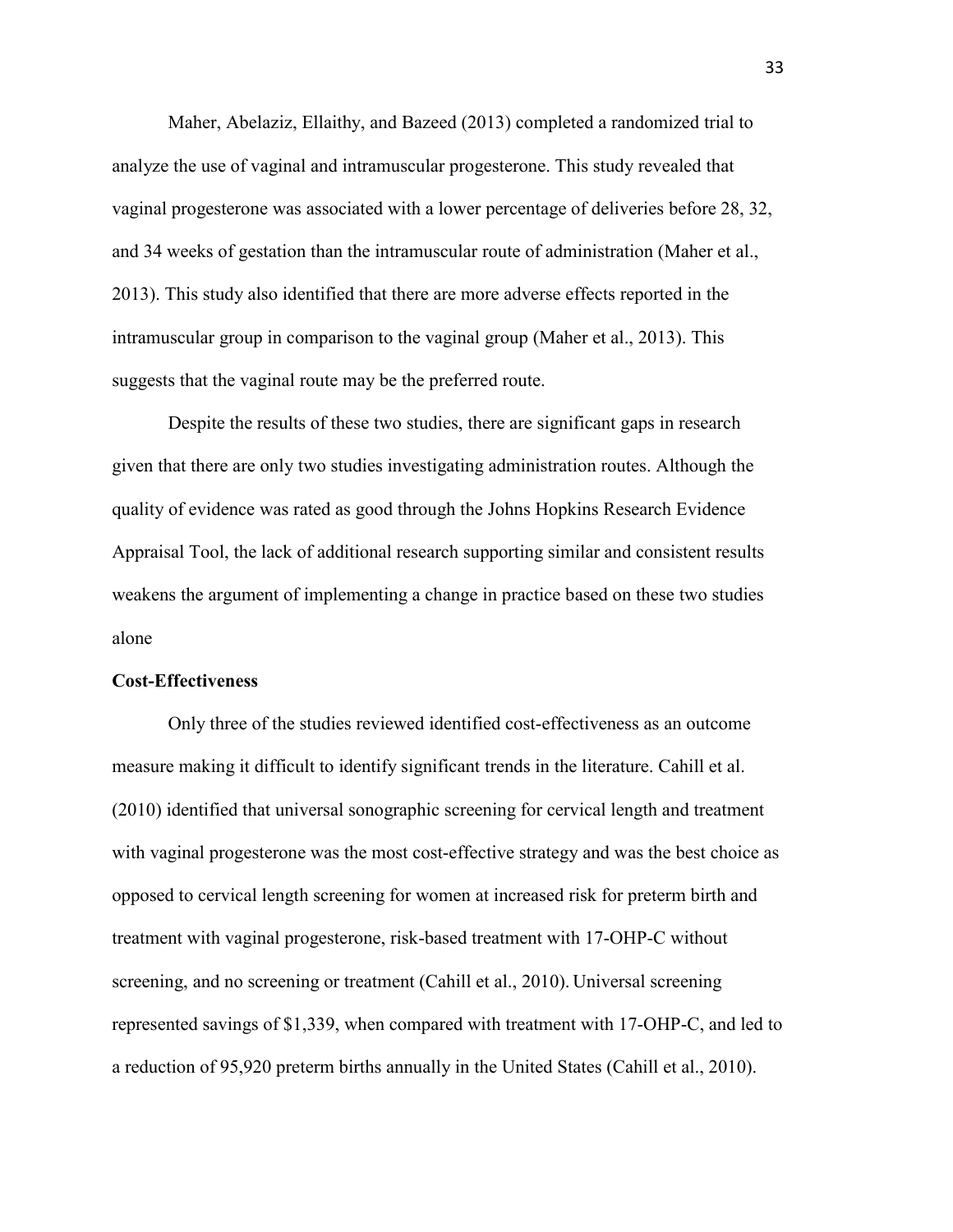Additionally, Pizzi, Seligman, Baxter, Jutkowitz, and Berghella (2014) analyzed a wellknown trial known as the PREGNANT trial for the cost effectiveness of the use of vaginal progesterone 8% gel in reducing the likelihood of preterm birth among women with a short cervix. The cost-effectiveness model showed a significant savings of US \$24,071 per preterm birth averted with vaginal progesterone gel (Pizzi et al., 2014). According to Petrini et al. (2005), if all eligible women receive progestational preventative therapy, 9,870 preterm births may have been prevented, which is an astonishing amount and in turn would have a significant reduction in costs. If the progestational agent were restricted to women with a history of a previous spontaneous very preterm birth, only 2,163 preterm births may have been prevented (Petrini et al., 2005).

Despite the results of these three studies, there are significant gaps in research given that there are only three studies investigating administration routes. The quality of evidence was rated as high and good through the Johns Hopkins Research Evidence Appraisal Tool. However, the studies by Cahill et al. (2010) and Petrini et al. (2005) were identified as Level III studies leaving Pizzi et al. (2014) as the only Level I study addressing this outcome. The lack of Level I studies and additional research supporting similar and consistent results weakens the argument of implementing a change in practice based on these three studies alone.

# **Effect on the Neonatal Outcomes**

The use of progestational agents in high-risk women has been recognized as an appropriate method in preventing preterm birth as well as a method that has a positive effect on neonatal outcomes. The use of progestational agents to prevent preterm birth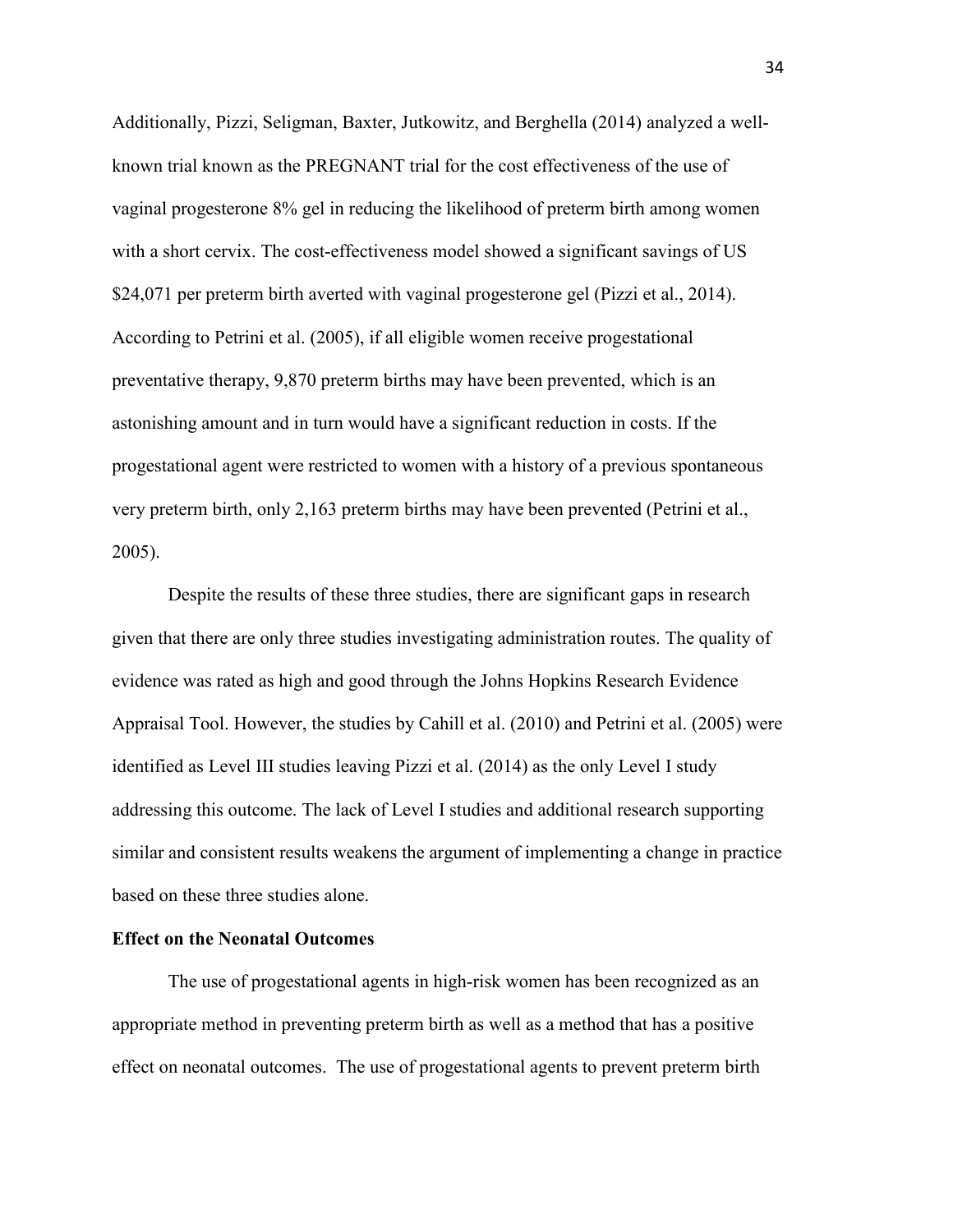was found to be statistically associated with decreased neonatal morbidity (Sotiriadis, Papatheodorou & Markydimas, 2012; Fonesca et al., 2007; Rai et al. 2009), perinatal death (Berghella et al., 2010; Rode et al., 2009), respiratory distress syndrome (Rode et al., 2009; Hassan et al., 2011), necrotizing enterocolitis (Rode et al., 2009; Meis et al., 2003), intraventricular hemorrhage (Dodd et al., 2005; Meis et al., 2003), need for supplemental oxygen (Meis et al., 2003), neonatal intensive care unit (NICU) admissions (Sotiriadis, Papatheodorou & Markydimas, 2012), NICU length of stay (Rai et al., 2009), higher birth weights (Sanchez- Ramos, Kaunitz, & Delke, 2005; Tita & Rouse, 2009; Dodd et al., 2005; Rai et al., 2009; Hassan et al., 2011), and higher APGAR scores (Rai et al., 2009).

 Some studies however did not have statistically significant results between the progestational group and the placebo groups. However, these results generally did not focus on neonatal outcomes but rather focused on preterm labor, hospital admissions, antenatal corticosteroid therapy, and tocolytic therapy (Rode et al., 2009; Sanchez-Ramos, Kaunitz, & Delke, 2005). Other studies showed that there was no difference between the groups in infant morbidity or mortality rates or other maternal or neonatal outcome measures meaning they were not better or worse (O'Brien et al., 2007; Mackenzie et al., 2006; Cetingoz et al., 2011).

The evidence that was identified in regards to the use of progestational agents having a positive effect on neonatal outcomes is overwhelming. The quality of evidence was rated as high and good through the Johns Hopkins Research Evidence Appraisal Tool and despite some studies identifying no significant effects on the outcome measures, no studies identified that the use of progesterone caused harm on neonatal outcomes.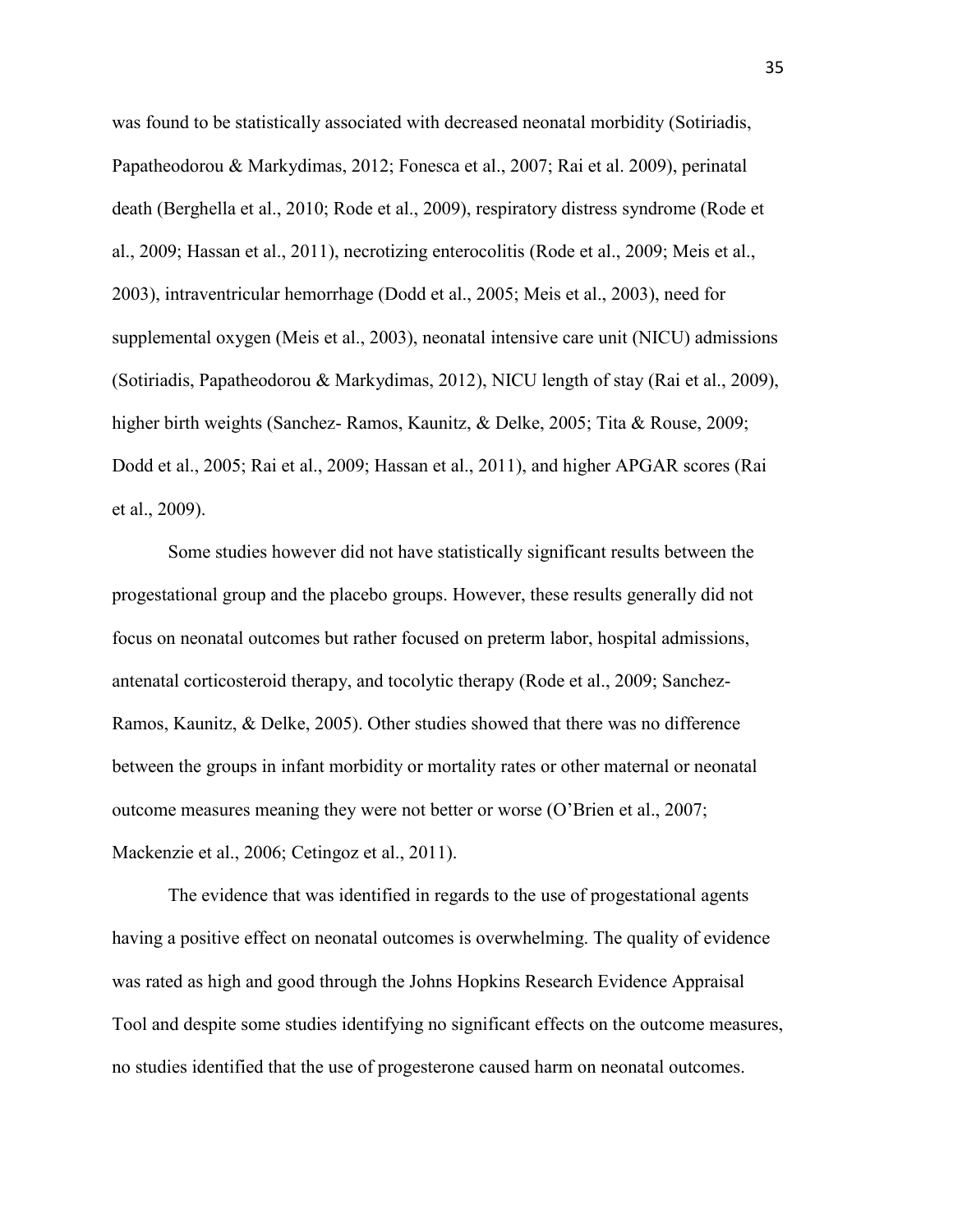# **Future Research**

There is a need for further research focusing specifically on multiple gestation pregnancies and pregnancies with known fetal anomalies and the use of progestational agents. Significant research has focused on singleton gestation pregnancies and pregnancies with known fetal anomalies excluded from these research studies. Additionally, further research needs to be conducted in regards to optimal administration route and timing of administration. The lack of studies investigating cost-effectiveness and route of administration necessitates further studies.

# **Application and Integration of Theoretical Framework**

Betty Neuman's Systems Theory supports the nursing goal to keep the client well and stable by integrating appropriate interventions (Reed, 1993). There are three levels of prevention used to attain, maintain, and retain wellness - primary, secondary, and tertiary (Reed, 1993). Primary prevention is aimed at decreasing risk factors and increasing the FLD's ability to withstand environmental stressors, secondary prevention comes into effect when the NLD is disrupted and it is aimed at strengthening at protecting the basic structure and strengthening the LR, and finally tertiary prevention focuses on helping treating the client in order to promote a healthy return to a wellness state (Reed, 1993).

Until recently, preterm birth has largely focused on the tertiary level of prevention to delay delivery in women presenting with acute preterm labor (Norwitz, 2015). The rates of preterm labor, preterm birth, and complications in relation to these factors were contributing to suffering and it is necessary to intervene sooner with primary or secondary prevention strategies to improve these outcomes.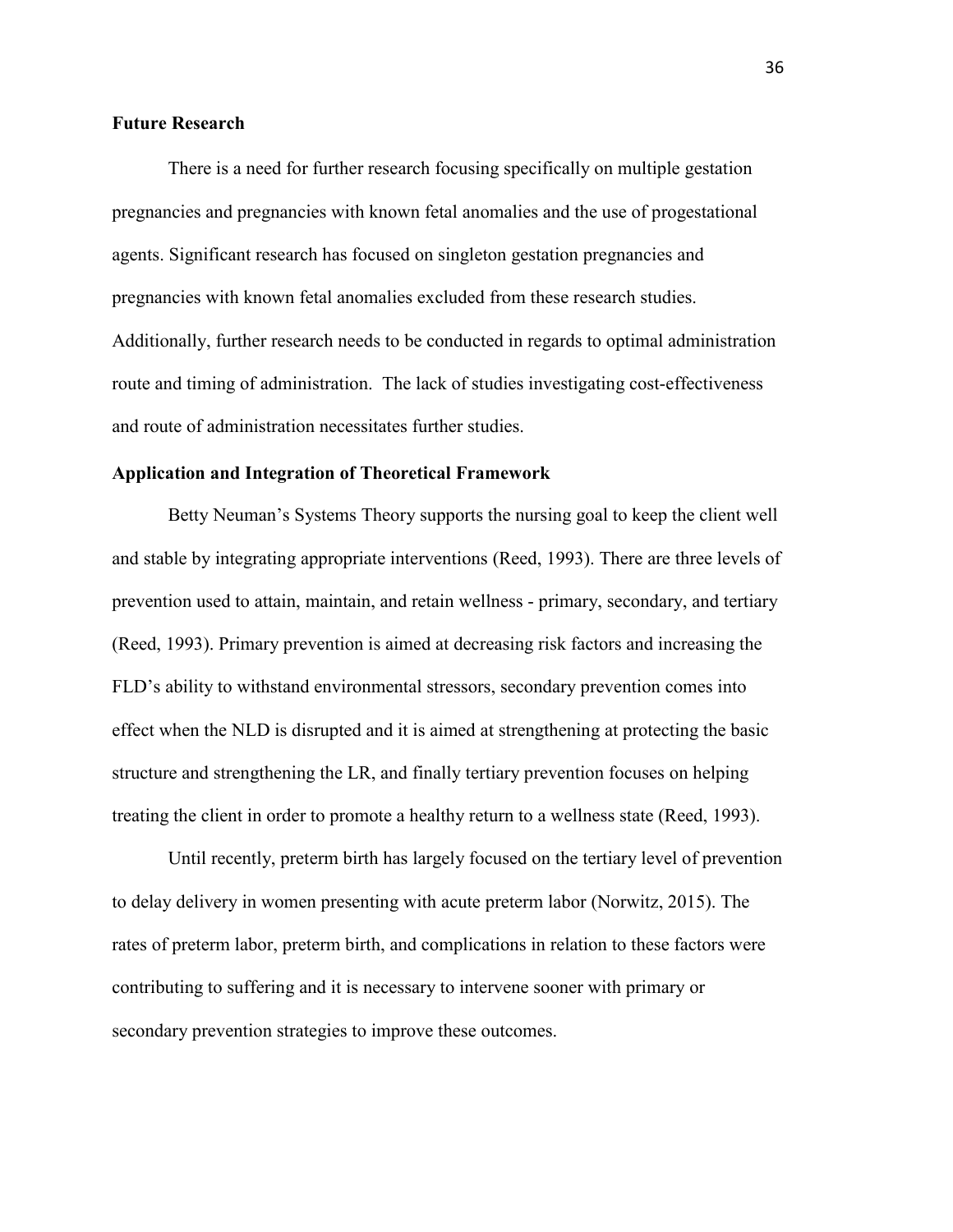Women may be at risk for preterm birth if they have a personal history of previous spontaneous preterm birth or have a sonographically identified short cervix. By identifying women at risk for preterm birth early in their pregnancies we will be utilizing primary prevention and by determining and implementing the safest method of progesterone supplementation in high-risk women in an effort to avoid preterm birth we will be encompassing secondary prevention. By acting upon these assessments, the provider will have a better chance of being successful in keeping the client and the fetus in a state of wellness and health. Prevention as intervention is the basis of health promotion and we need to to encompass primary, secondary, and tertiary prevention in order to be successful.

# **Conclusion**

The major findings of this critical review emphasize the benefits of the use of progestational agents in reducing preterm birth and neonatal outcomes. The literature supports the use of progestational agents in women at a high-risk for preterm labor or preterm birth. By reducing the rate of preterm birth, there is potential to reduce many other linked outcomes such as neonatal outcomes and costs related to premature delivery complications. Nurse leaders have the ability and responsibility to discuss a woman's risk factors and obstetrical history at antenatal visits to determine their risk for preterm delivery. By identifying those at risk early on, strategies such as prophylactic progesterone administration may be implemented in those identified as appropriate candidates. Betty Neuman's Systems theory provides a theoretical framework to improve nursing practice for those at risk for preterm birth by identifying the benefits of primary, secondary, and tertiary interventions. The nursing body of knowledge can be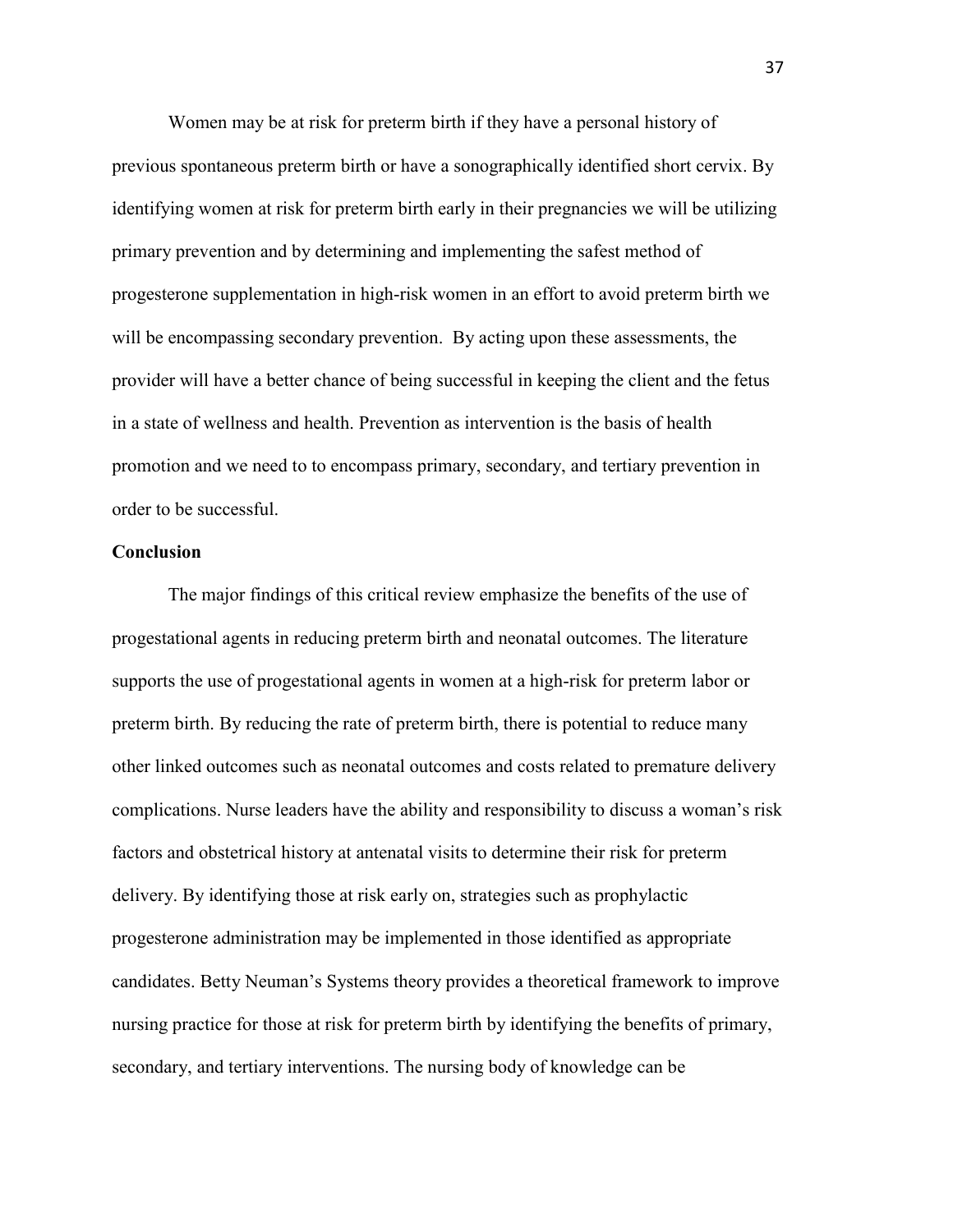strengthened through further research focused on route and timing of administration, cost-effectiveness, and investigating the potential effects on multiple gestation pregnancies and pregnancies with known fetal anomalies as these factors were not addressed fully in this literature review.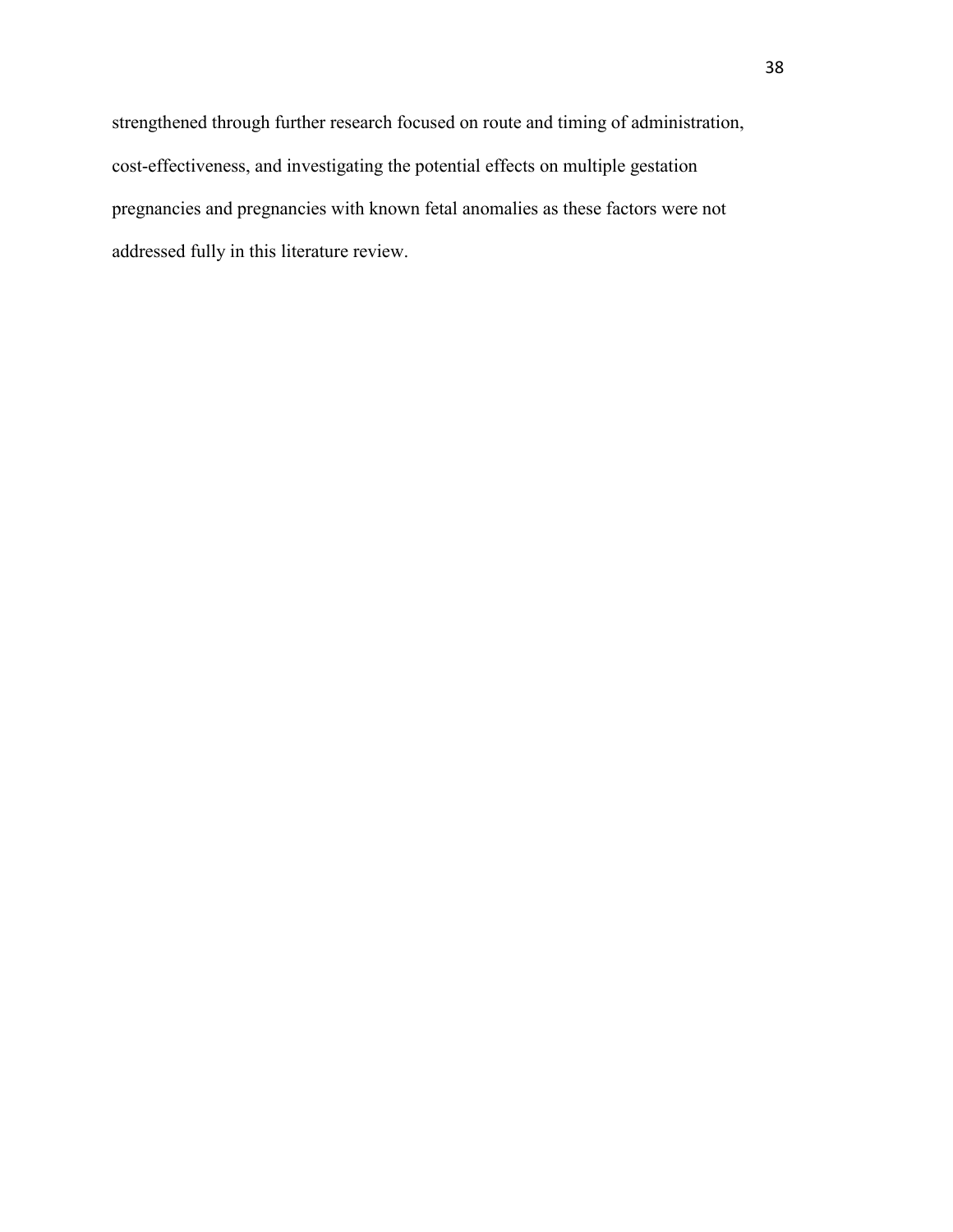#### References

American College of Nurse Midwives (2012). *Core competencies for basic midwifery practice*. Retrieved from

[http://midwife.org/ACNM/files/ACNMLibraryData/UPLOADFILENAME/00000](http://midwife.org/ACNM/files/ACNMLibraryData/UPLOADFILENAME/000000000050/Core%20Comptencies%20Dec%202012.pdf) [0000050/Core%20Comptencies%20Dec%202012.pdf](http://midwife.org/ACNM/files/ACNMLibraryData/UPLOADFILENAME/000000000050/Core%20Comptencies%20Dec%202012.pdf) 

Berghella, V., Figueroa, D., Szychowski, J. M., Owen, J., Hankins, G. D., Iams, J. D., & ... Guzman, E. R. (2010). 17-alpha-hydroxyprogesterone caproate for the prevention of preterm birth in women with prior preterm birth and a short cervical length. *American Journal of Obstetrics & Gynecology*, *202*(4), 351.e1-351.e6. doi:10.1016/j.ajog.2010.02.019

Cahill, A. G., Odibo, A. O., Caughey, A. B., Stamilio, D. M., Hassan, S. S., Macones, G. A., & Romero, R. (2010). Universal cervical length screening and treatment with vaginal progesterone to prevent preterm birth: A decision and economic analysis. *American Journal of Obstetrics & Gynecology*, *202*(6), 548.e1-548.e8.

doi:10.1016/j.ajog.2009.12.005

- Centers for Disease Control and Prevention (2015). *Preterm birth.* Retrieved from http://www.cdc.gov/reproductivehealth/maternalinfanthealth/pretermbirth.htm
- Cetingoz, E., Cam, C., Sakallı, M., Karateke, A., Celik, C., & Sancak, A. (2011). Progesterone effects on preterm birth in high-risk pregnancies: A randomized placebo-controlled trial. *Archives of Gynecology & Obstetrics*, *283*(3), 423-429. doi:10.1007/s00404-009-1351-2
- Conde-Agudelo, A., Romero, R., Nicolaides, K., Chaiworapongsa, T., O'Brien, J. M., Cetingoz, E., & ... Hassan, S. S. (2013). Vaginal progesterone vs cervical cerclage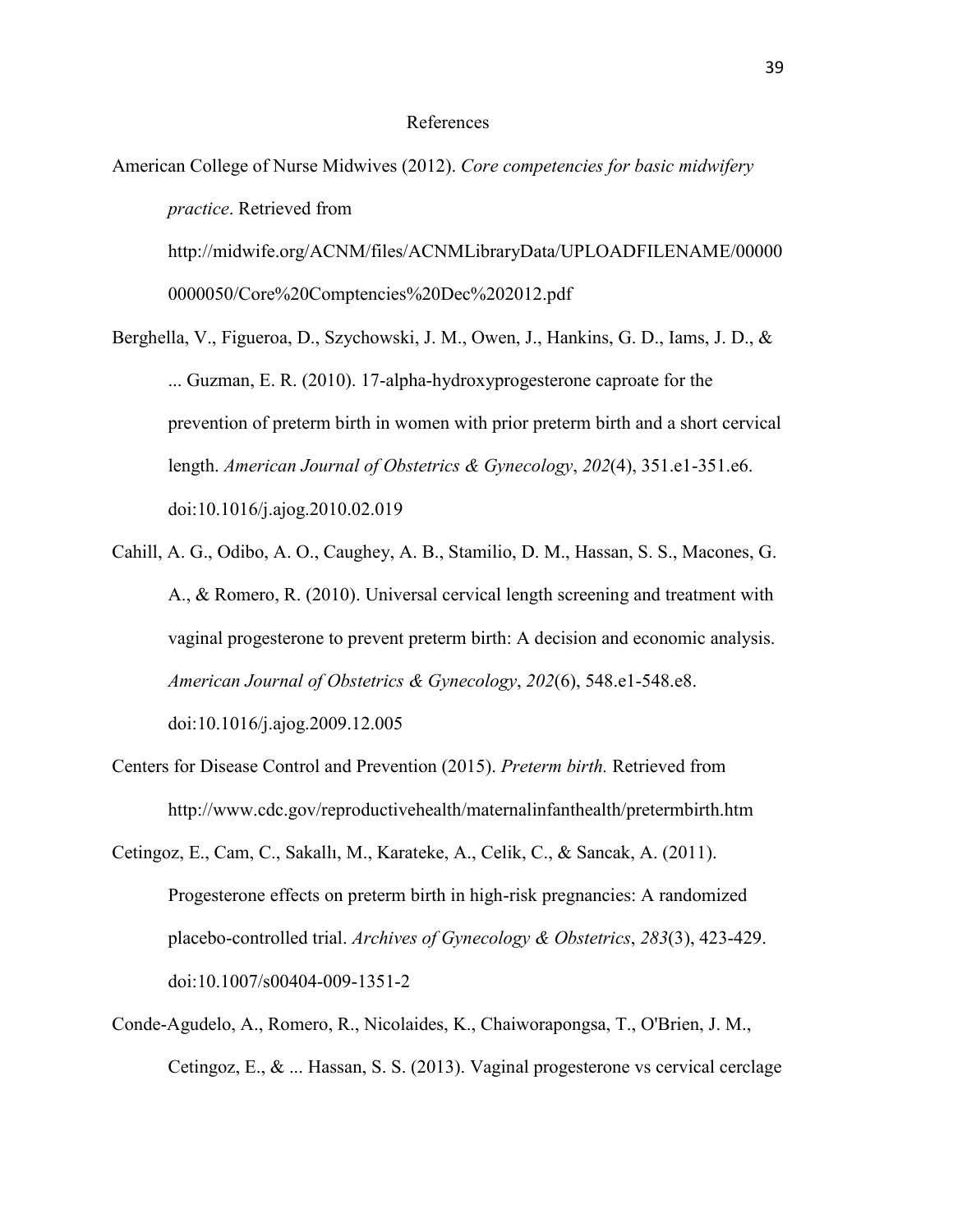for the prevention of preterm birth in women with a sonographic short cervix, previous preterm birth, and singleton gestation: A systematic review and indirect comparison meta-analysis. *American Journal of Obstetrics & Gynecology, 208*(1), 42.e1. doi:10.1016/j.ajog.2012.10.877

- Da Fonseca, E. B., Bittar, R. E., Carvalho, M. H., & Zugaib, M. (2003). Prophylactic administration of progesterone by vaginal suppository to reduce the incidence of spontaneous preterm birth in women at increased risk: A randomized placebocontrolled double-blind study. *American Journal of Obstetrics & Gynecology*, *188*(2), 419.
- Dearholt, S.L., & Dang, D. (Eds.). (2012). *John Hopkins nursing evidence-based practice: Model and guidelines* (2<sup>nd</sup> ed.). Indianapolis, IN: Sigma Theta Tau International.
- Dodd, J. M., Crowther, C. A., Cincotta, R., Flenady, V., & Robinson, J. S. (2005). Progesterone supplementation for preventing preterm birth: A systematic review and meta-analysis. *Acta Obstetricia Et Gynecologica Scandinavica*, *84*(6), 526- 533. doi:10.1111/j.0001-6349.2005.00835.x
- Fonseca, E. B., Celik, E., Parra, M., Singh, M., & Nicolaides, K. H. (2007). Progesterone and the risk of preterm birth among women with a short cervix. *New England Journal of Medicine*, *357*(5), 462-469. doi:10.1056/NEJMoa067815
- Harris County District Hospital (n.d). *Betty Neuman model.* Retrieved from http://www.stti.iupui.edu/pp07/congress10/johnson\_o.pdf
- Hassan, S. S., Romero, R., Vidyadhari, D., Fusey, S., Baxter, J. K., Khandelwal, M., & ... Manchulenko, D. (2011). Vaginal progesterone reduces the rate of preterm birth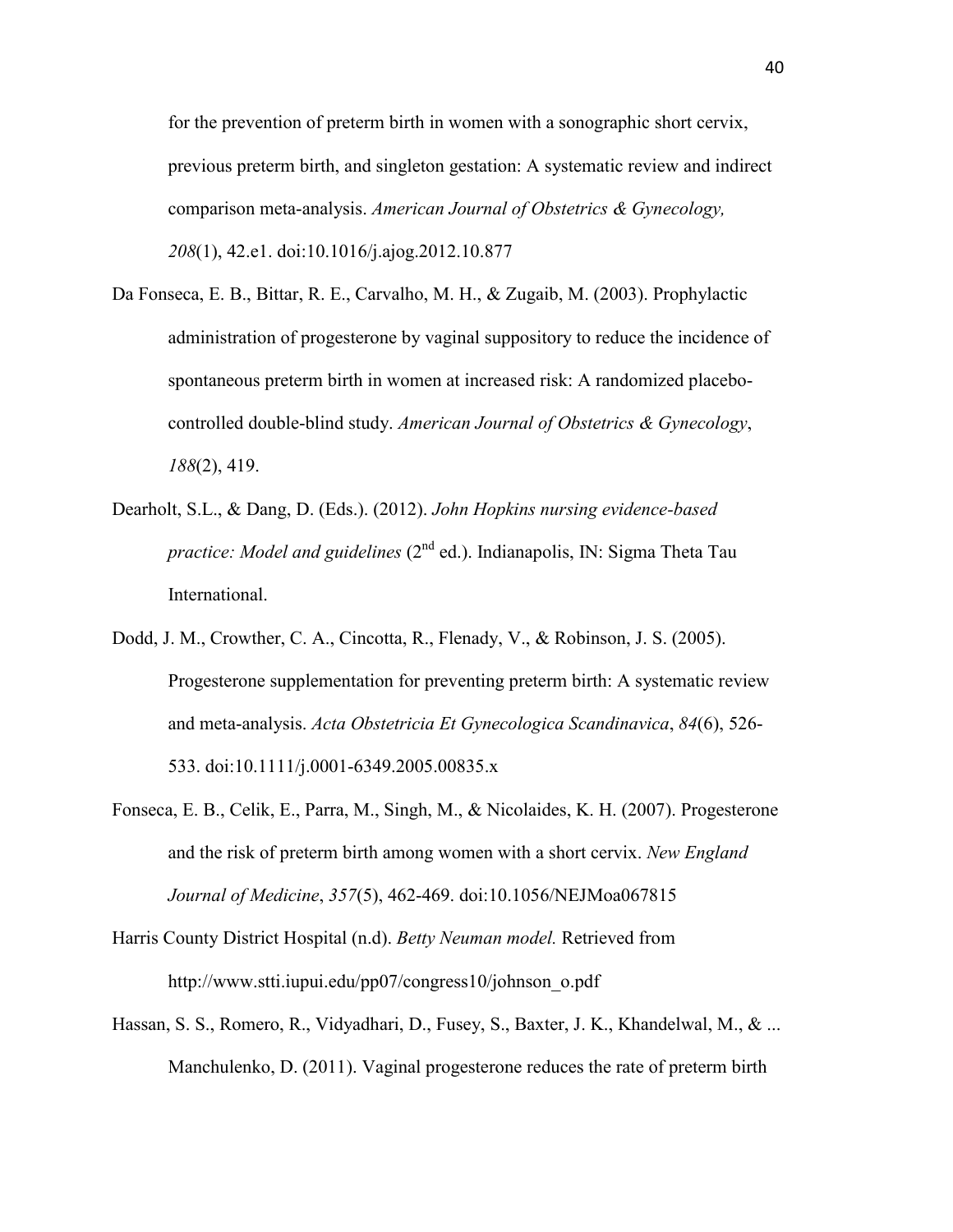in women with a sonographic short cervix: A multicenter, randomized, doubleblind, placebo-controlled trial. *Ultrasound in Obstetrics & Gynecology*, *38*(1), 18- 31. doi:10.1002/uog.9017

- Mackenzie, R., Walker, M., Armson, A., & Hannah, M. E. (2006). Progesterone for the prevention of preterm birth among women at increased risk: A systematic review and meta-analysis of randomized controlled trials. *American Journal of Obstetrics & Gynecology*, *194*(5), 1234-1242. doi:10.1016/j.ajog.2005.06.049
- Maher, M. A., Abdelaziz, A., Ellaithy, M., & Bazeed, M. F. (2013). Prevention of preterm birth: A randomized trial of vaginal compared with intramuscular progesterone. *Acta Obstetricia Et Gynecologica Scandinavica*, *92*(2), 215-222. doi:10.1111/aogs.12017
- Meis, P. J., Klebanoff, M., Thom, E., Dombrowski, M. P., Sibai, B., Moawad, A. H., & ... Thorp, J. M. (2003). Prevention of recurrent preterm delivery by 17 alphahydroxyprogesterone caproate. *New England Journal of Medicine*, *348*(24), 2379- 2385. doi:10.1056/NEJMoa035140
- Neuman, B. (1989). *The Neuman systems model* (2<sup>nd</sup> ed.). Norwalk, CT: Appleton & Lange.
- Norwitz, E.R. (2015). *Prevention of spontaneous preterm birth.* Retrieved from http://www.uptodate.com/contents/prevention-of-spontaneous-pretermbirth?source=search\_result&search=progesterone+in+pregnancy&selectedTitle=6 %7E150
- Norwitz, E.R. (2015). *Progesterone supplementation to reduce the risk of spontaneous preterm birth.* Retrieved from http://www.uptodate.com/contents/progesterone-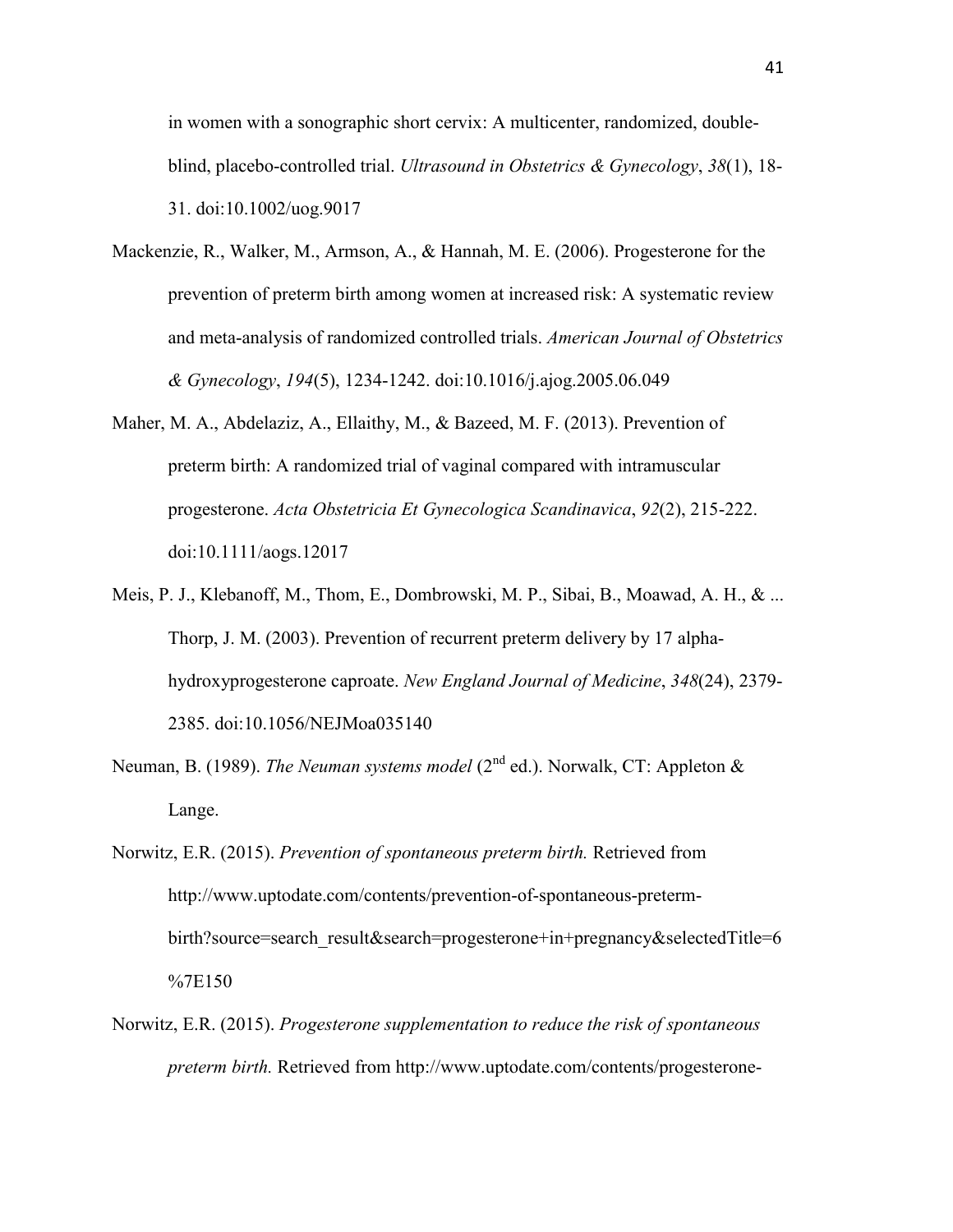supplementation-to-reduce-the-risk-of-spontaneous-pretermbirth?source=see\_link

- O'Brien, J. M., Adair, C. D., Lewis, D. F., Hall, D. R., Defranco, E. A., Fusey, S., & ... Newton, E. (2007). Progesterone vaginal gel for the reduction of recurrent preterm birth: primary results from a randomized, double-blind, placebocontrolled trial. *Ultrasound in Obstetrics & Gynecology*, *30*(5), 687-696. doi:10.1002/uog.5158
- Office of Disease Prevention and Health Promotion (2016). *About healthy people.*  Retrieved from http://www.healthypeople.gov/2020/About-Healthy-People
- Office of Disease Prevention and Health Promotion (2016). *Maternal, infant, and child health.* Retrieved from http://www.healthypeople.gov/2020/topicsobjectives/topic/maternal-infant-and-child-health/objectives
- Petiprin, A. (2015). *Systems theory.* Retrieved from http://www.nursingtheory.org/theories-and-models/neuman-systems-model.php
- Petrini, J. R., Callaghan, W. M., Klebanoff, M., Green, N. S., Lackritz, E. M., Howse, J. L., & ... Damus, K. (2005). Estimated effect of 17 alpha-hydroxyprogesterone caproate on preterm birth in the United States. *Obstetrics & Gynecology*, *105*(2), 267-272. doi:10.1097/01.AOG.0000150560.24297.4f
- Pizzi, L., Seligman, N., Baxter, J., Jutkowitz, E., & Berghella, V. (2014). Cost and cost effectiveness of vaginal progesterone gel in reducing preterm birth: An economic analysis of the PREGNANT trial. *Pharmacoeconomics*, *32*(5), 467-478. doi:10.1007/s40273-014-0133-2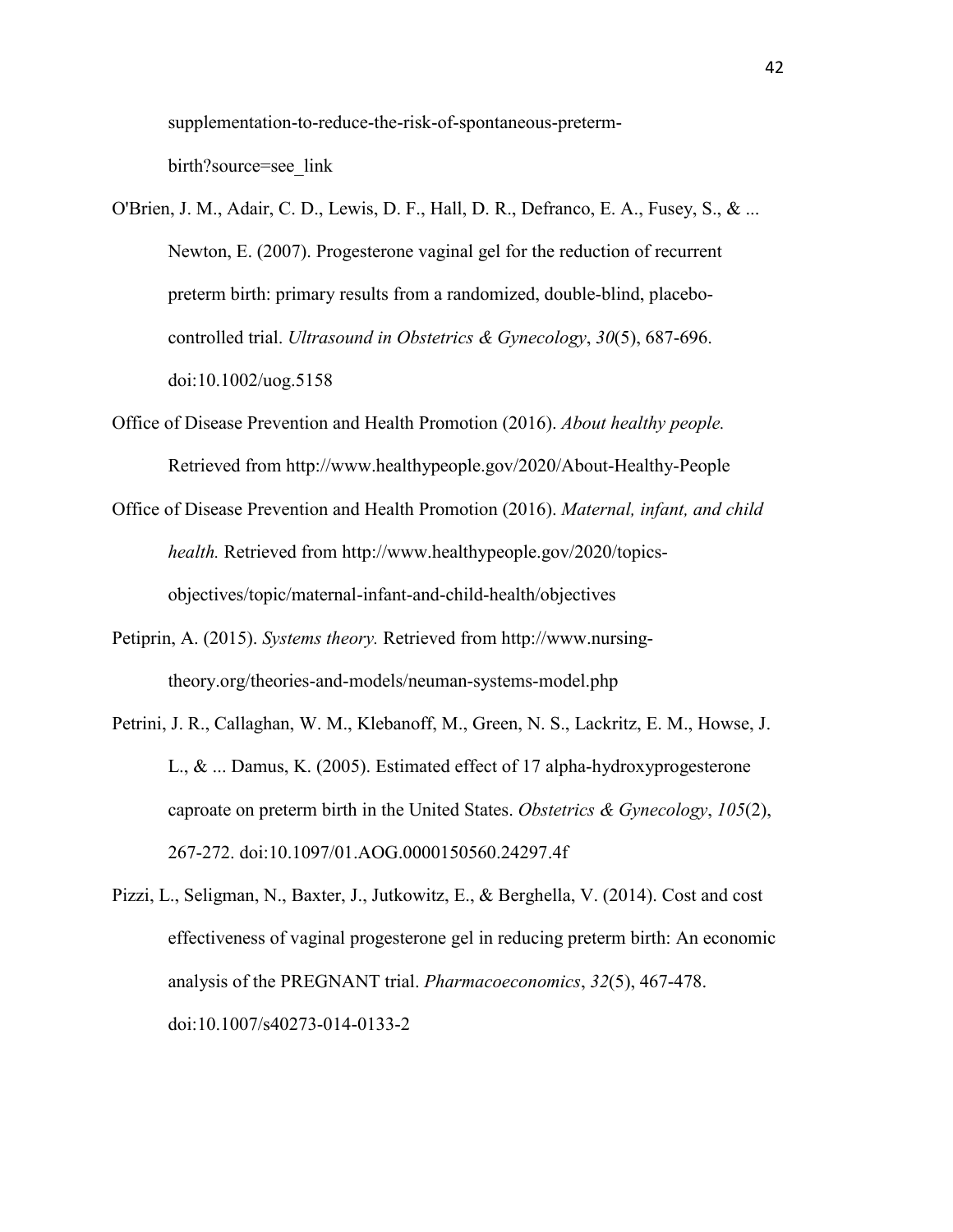Rai, P., Rajaram, S., Goel, N., Ayalur Gopalakrishnan, R., Agarwal, R., & Mehta, S. (2009). Oral micronized progesterone for prevention of preterm birth. *International Journal of Gynecology & Obstetrics*, *104*(1), 40-43. doi:10.1016/j.ijgo.2008.08.029

- Reed, K. S. (1993). *Betty Neuman: The Neuman systems model*. Newberry Park, CA: Sage Publications.
- Rode, L., Langhoff-Roos, J., Andersson, C., Dinesen, J., Hammerum, M. S., Mohapeloa, H., & Tabor, A. (2009). Systematic review of progesterone for the prevention of preterm birth in singleton pregnancies. *Acta Obstetricia Et Gynecologica Scandinavica*, *88*(11), 1180-1189. doi:10.3109/00016340903280982
- Sanchez-Ramos, L., Kaunitz, A. M., & Delke, I. (2005). Progestational agents to prevent preterm birth: A meta-analysis of randomized-controlled trials. *Obstetrics & Gynecology*, *105*(2), 273-279. doi:10.1097/01.AOG.0000150559.59531.b2
- Sotiriadis, A., Papatheodorou, S., & Makrydimas, G. (2012). Perinatal outcome in women treated with progesterone for the prevention of preterm birth: A metaanalysis. *Ultrasound in Obstetrics & Gynecology*, *40*(3), 257-266. doi:10.1002/uog.11178
- The American Congress of Obstetricians and Gynecologists (2015). *Preterm (premature) labor and birth.* Retrieved from http://www.acog.org/Patients/FAQs/Preterm-Premature-Labor-and-Birth#what
- Tita, A. N., & Rouse, D. J. (2009). Progesterone for preterm birth prevention: an evolving intervention. *American Journal of Obstetrics & Gynecology*, *200*(3), 219-224. doi:10.1016/j.ajog.2008.12.035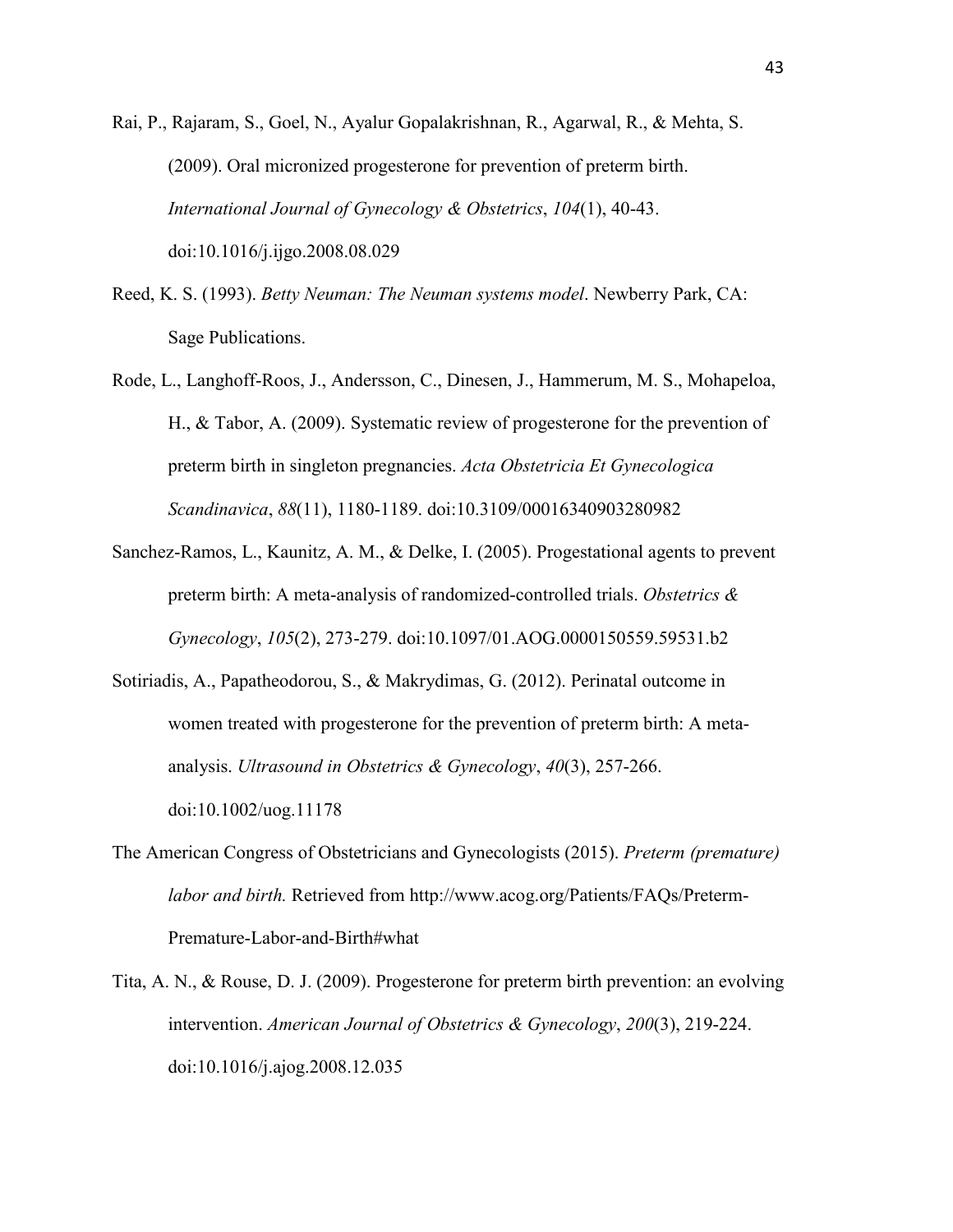Velez Edwards, D., Likis, F., Andrews, J., Woodworth, A., Jerome, R., Fonnesbeck, C., & ... Hartmann, K. (2013). Progestogens for preterm birth prevention: A systematic review and meta-analysis by drug route. *Archives of Gynecology & Obstetrics*, *287*(6), 1059-1066. doi:10.1007/s00404-013-2789-9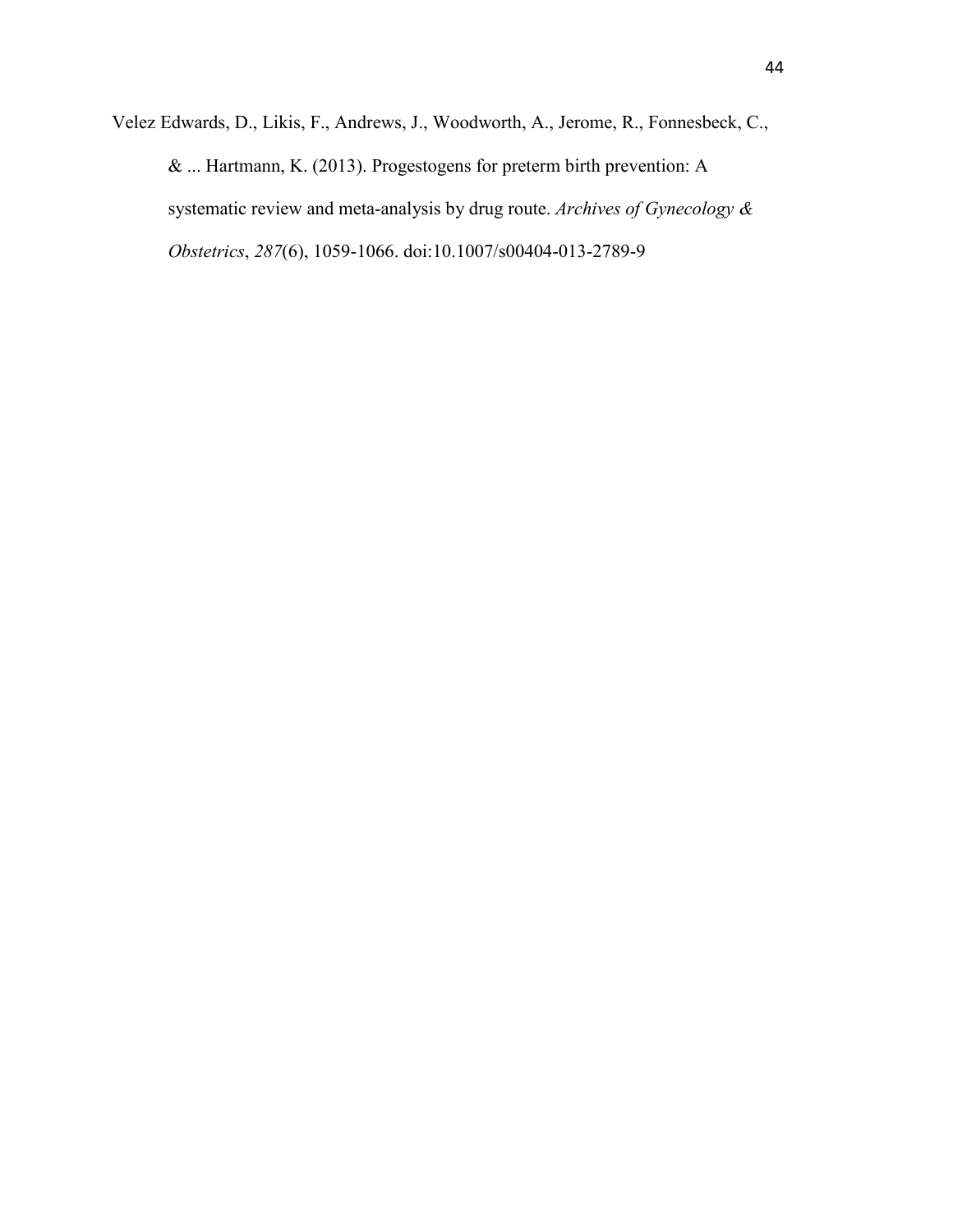# Critical Appraisal Matrix

| Citation and<br>Level/Quality                                                                                                                                                                                                                                                                                                                                                                                                     | Purpose                                                                                                                                                                                                                            | Sample                                                                                                                                                                                                                                                                                                                                                                                                                                                                                                                                                      | Design                                                                                                                                                                                                                                                                                                                                                                                                                                            | Measurement                                                                                                                                                                                                                                                                                                                                                                                                                                                                                                                                                                                                                                                                                                                                                                                                                                                                                                                          | Results/Conclusion                                                                                                                                                                                                                                               | Recommendations                                                                                                                                                                                                                                                                              |
|-----------------------------------------------------------------------------------------------------------------------------------------------------------------------------------------------------------------------------------------------------------------------------------------------------------------------------------------------------------------------------------------------------------------------------------|------------------------------------------------------------------------------------------------------------------------------------------------------------------------------------------------------------------------------------|-------------------------------------------------------------------------------------------------------------------------------------------------------------------------------------------------------------------------------------------------------------------------------------------------------------------------------------------------------------------------------------------------------------------------------------------------------------------------------------------------------------------------------------------------------------|---------------------------------------------------------------------------------------------------------------------------------------------------------------------------------------------------------------------------------------------------------------------------------------------------------------------------------------------------------------------------------------------------------------------------------------------------|--------------------------------------------------------------------------------------------------------------------------------------------------------------------------------------------------------------------------------------------------------------------------------------------------------------------------------------------------------------------------------------------------------------------------------------------------------------------------------------------------------------------------------------------------------------------------------------------------------------------------------------------------------------------------------------------------------------------------------------------------------------------------------------------------------------------------------------------------------------------------------------------------------------------------------------|------------------------------------------------------------------------------------------------------------------------------------------------------------------------------------------------------------------------------------------------------------------|----------------------------------------------------------------------------------------------------------------------------------------------------------------------------------------------------------------------------------------------------------------------------------------------|
| Berghella, V., Figueroa,<br>D., Szychowski, J. M.,<br>Owen, J., Hankins, G.<br>D., Iams, J. D., $&$<br>Guzman, E. R. (2010).<br>17-alpha-<br>hydroxyprogesterone<br>caproate for the<br>prevention of preterm<br>birth in women with<br>prior preterm birth and a<br>short cervical length.<br>American Journal of<br>Obstetrics &<br>Gynecology, 202(4),<br>351.e1-351.e6.<br>doi:10.1016/j.ajog.2010.<br>02.019<br>Level I/Good | To estimate<br>the effect of<br>17P for<br>prevention of<br>preterm birth<br>in women<br>with prior<br>spontaneous<br>preterm birth,<br>cervical length<br>$<$ 25 mm, with<br>and without<br>ultrasound-<br>indicated<br>cerclage. | 15 US clinical centers<br>from January 2003 to<br>November 2007.<br>Exclusion criteria was<br>fetal anomaly, planned<br>history-indicated<br>cerclage, and clinically<br>significant maternal-<br>fetal complications.<br>Inclusion criteria was<br>singleton gestations,<br>prior spontaneous<br>preterm birth $(17-33+6)$<br>weeks), and short<br>cervical length $<$ 25 mm<br>measured between 16-<br>22+6 weeks. 300<br>women were analyzed.<br>Of these 300 women,<br>148 were randomized to<br>cerclage and 152 were<br>randomized to no<br>cerclage. | The study<br>conducted<br>secondary<br>analysis of the<br>Eunice<br>Kennedy<br>Shriver<br>National<br>Institute of<br>Child Health<br>and Human<br>Development<br>was conducted<br>sponsored<br>randomized<br>trial evaluating<br>cerclage for<br>women with<br>singleton<br>gestations, prior<br>spontaneous<br>preterm birth<br>$(17-33+6)$<br>weeks), and<br>short cervical<br>length $\leq$ 25 mm<br>measured<br>between 16-<br>$22+6$ weeks. | The primary outcome of<br>this secondary analysis<br>was preterm birth $\leq 35$<br>weeks. Secondary<br>outcomes included birth <<br>7 days from<br>randomization; preterm<br>birth $\leq$ 24, $\leq$ 28, $\leq$ 32, and<br><37 weeks; and perinatal<br>death. The primary<br>outcome and other<br>categorical variables were<br>compared with $x^2$ tests and,<br>where appropriate, the<br>Fisher exact test.<br>Continuous variables were<br>analyzed using the t test<br>and Wilcoxon rank sum<br>test where appropriate.<br>Differences in time to birth<br>were assessed with<br>Kaplan-Meier curves and<br>the log rank test.<br>Multivariable logistic<br>regression and Cox<br>proportional hazard models<br>were considered possible<br>cofounders for outcomes of<br>preterm birth <35 weeks<br>and time of birth.<br>respectively. An alpha<br>level of $\leq 0.05$ was used to<br>represent statistical<br>significance | In 300 women, 17P<br>had no effect on<br>preterm birth <35<br>weeks in either<br>cerclage or no-<br>cerclage groups.<br>Only preterm birth<br><24 weeks and<br>perinatal death were<br>significantly lower<br>for those with 17P<br>in the no-cerclage<br>group. | 17P had no additional benefit for<br>prevention of preterm birth in women<br>who had prior spontaneous preterm birth<br>and got ultrasound-indicated cerclage for<br>cervical length <25 mm. In women who<br>did not get cerclage, 17P reduced pre-<br>viable birth and perinatal mortality. |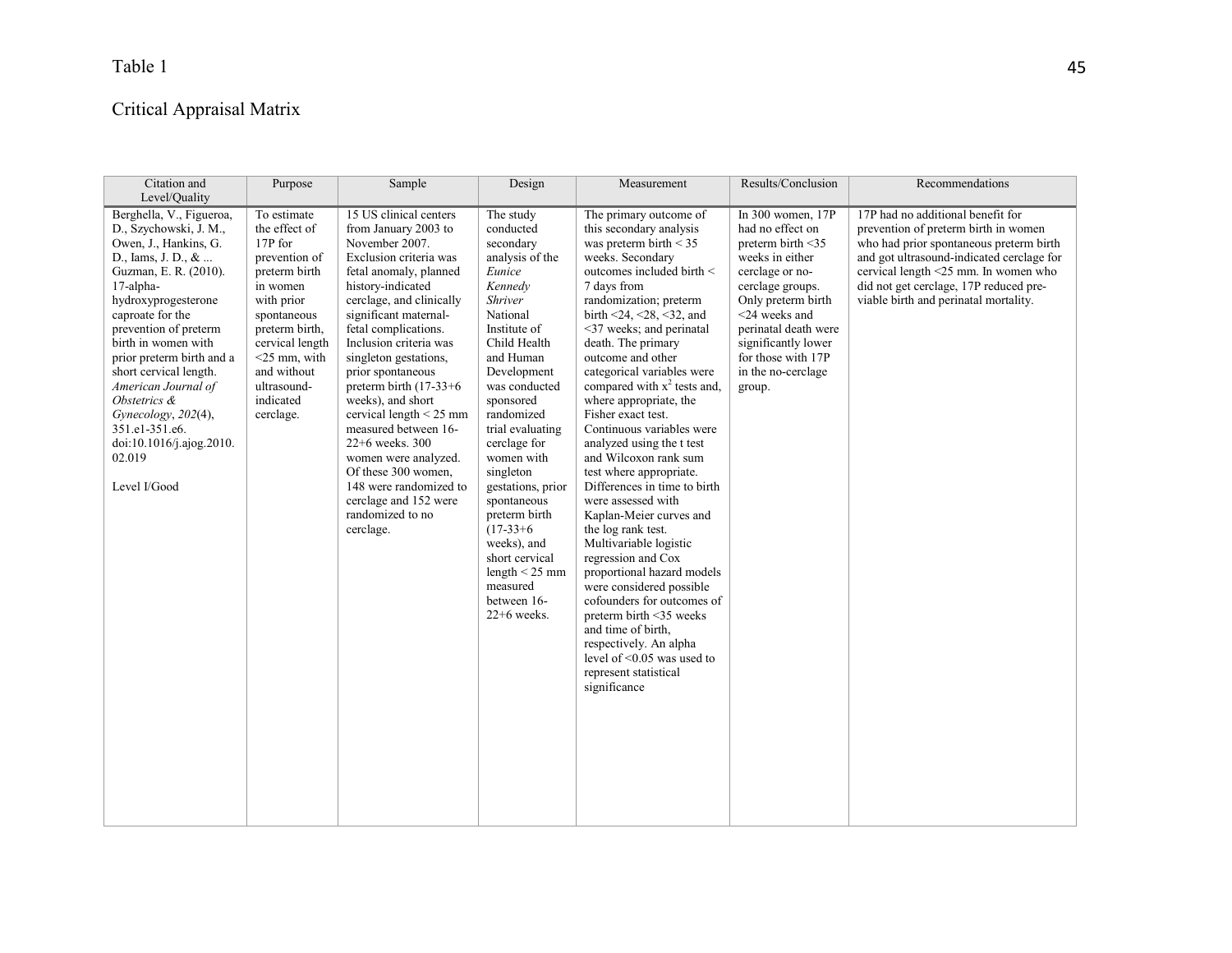| Citation and<br>Level/Quality                                                                                                                                                                                                                                                                                                                                                                                                                                                           | Purpose                                                                                                                                        | Sample                                                                                                                                                                                                                                                                                                                                                                                                                                                                                                                                                                                                | Design                                                                                                                                                                                                                                                                                                                                                                                                                                                                                                                                                                                                                                                                                                                                                                                                                                                                                            | Measurement                                                                                                                                                                                                                                                                                                                                                                                                                                                                                                                                                                                                                                                                                                                                                                                                                                                                                                                                                                            | Results/Conclusion                                                                                                                                                                                                                                                                                                                                                                                                                                                                                                                                                                                                                                    | Recommendations                                                                                                                                                                                                                 |
|-----------------------------------------------------------------------------------------------------------------------------------------------------------------------------------------------------------------------------------------------------------------------------------------------------------------------------------------------------------------------------------------------------------------------------------------------------------------------------------------|------------------------------------------------------------------------------------------------------------------------------------------------|-------------------------------------------------------------------------------------------------------------------------------------------------------------------------------------------------------------------------------------------------------------------------------------------------------------------------------------------------------------------------------------------------------------------------------------------------------------------------------------------------------------------------------------------------------------------------------------------------------|---------------------------------------------------------------------------------------------------------------------------------------------------------------------------------------------------------------------------------------------------------------------------------------------------------------------------------------------------------------------------------------------------------------------------------------------------------------------------------------------------------------------------------------------------------------------------------------------------------------------------------------------------------------------------------------------------------------------------------------------------------------------------------------------------------------------------------------------------------------------------------------------------|----------------------------------------------------------------------------------------------------------------------------------------------------------------------------------------------------------------------------------------------------------------------------------------------------------------------------------------------------------------------------------------------------------------------------------------------------------------------------------------------------------------------------------------------------------------------------------------------------------------------------------------------------------------------------------------------------------------------------------------------------------------------------------------------------------------------------------------------------------------------------------------------------------------------------------------------------------------------------------------|-------------------------------------------------------------------------------------------------------------------------------------------------------------------------------------------------------------------------------------------------------------------------------------------------------------------------------------------------------------------------------------------------------------------------------------------------------------------------------------------------------------------------------------------------------------------------------------------------------------------------------------------------------|---------------------------------------------------------------------------------------------------------------------------------------------------------------------------------------------------------------------------------|
| Cahill, A. G.,<br>Odibo, A.O.,<br>Caughey, A.<br>B., Stamilio,<br>D. M.,<br>Hassan, S. S.,<br>Macones, G.<br>$A_{\cdot}, \&$<br>Romero, R.<br>(2010).<br>Universal<br>cervical length<br>screening and<br>treatment with<br>vaginal<br>progesterone<br>to prevent<br>preterm birth:<br>A decision<br>and economic<br>analysis.<br>American<br>Journal of<br>Obstetrics &<br>Gynecology,<br>$202(6)$ ,<br>548.el-<br>548.e8.<br>doi:10.1016/j.<br>ajog.2009.12.<br>005<br>Level III/High | To estimate<br>which<br>strategy is<br>most cost-<br>effective for<br>the<br>prevention of<br>preterm birth<br>and<br>associated<br>morbidity. | A MEDLINE and<br>PubMed literature<br>search was conducted<br>using the key words<br>'preterm birth,<br>premature birth.<br>preterm labor, short<br>cervix, and<br>progesterone' and<br>searched for pertinent<br>references in<br>identified<br>bibliographies. The<br>search was restricted<br>to human subject data<br>that was published in<br>the English language<br>in the last 14 years.<br>Exclusions were any<br>case reports or series,<br>meta-analyses, or<br>review articles.<br>Studies without<br>control groups were<br>included only for<br>prevalence estimates<br>of rare events. | A decision analytic model was<br>designed to compare 4<br>strategies: $(1)$ the strategy of<br>universal screening of cervical<br>length with transvaginal<br>ultrasound at the time of<br>routine anatomic survey and<br>treatment with daily vaginal<br>progesterone for women with a<br>short cervix, (2) cervical length<br>screening for women at<br>increased risk for preterm birth<br>(i.e., previous spontaneous<br>preterm birth) and treatment<br>with vaginal progesterone for<br>women with a cervical length $\leq$<br>1 mm, (3) no cervical length<br>and treatment with 17- OHP- C<br>based on obstetric history, and<br>(4) no screening or treatment.<br>Decision analytic and cost-<br>effectiveness analyses to<br>estimate which of 4 strategies<br>was superior based on quality-<br>adjusted life-years, cost in US<br>dollars, and number of preterm<br>births prevented. | Probability and utility point<br>estimates were calculated as<br>the sample size-weighted<br>means of estimates from the<br>included studies; their ranges<br>were defined by the extreme<br>low and high values reported<br>in the literature. For estimates<br>derived from a single source,<br>a range was defined by 95%<br>CI that was calculated from<br>binomial distribution. Cost<br>estimates were derived from<br>the literature and, when<br>unavailable, from local<br>sources based on Medicaid<br>reimbursement rates. When<br>local estimates were used.<br>charges were multiplied by a<br>cost-charge ratio of 0.6 as an<br>approximation to third-party<br>reimbursements. Base-case<br>cost effectiveness analysis<br>was performed that compared<br>strategies 1-3 with each other<br>and with strategy 4. A<br>threshold of \$100,000 was<br>considered cost-effective.<br>Sensitivity analyses, threshold<br>analyses, and Monte Carlo<br>simulation were used. | Universal sonographic<br>screening for cervical length<br>and treatment with vaginal<br>progesterone was the most<br>cost-effective strategy and<br>was the dominant choice over<br>3 alternatives: cervical length<br>screening for women at<br>increased risk for preterm<br>birth and treatment with<br>vaginal progesterone; risk-<br>based treatment with 17-<br>OHP-C without screening; no<br>screening or treatment.<br>Universal screening<br>represented savings of \$1339<br>(\$8323 vs \$9664), when<br>compared with treatment with<br>17-OHP-C, and led to a<br>reduction of 95,920 preterm<br>births annually in the United<br>States. | Universal sonographic<br>screening for short cervical<br>length and treatment with<br>vaginal progesterone<br>appears to be cost-effective<br>and yields the greatest<br>reduction in preterm birth at<br><34 weeks' gestation. |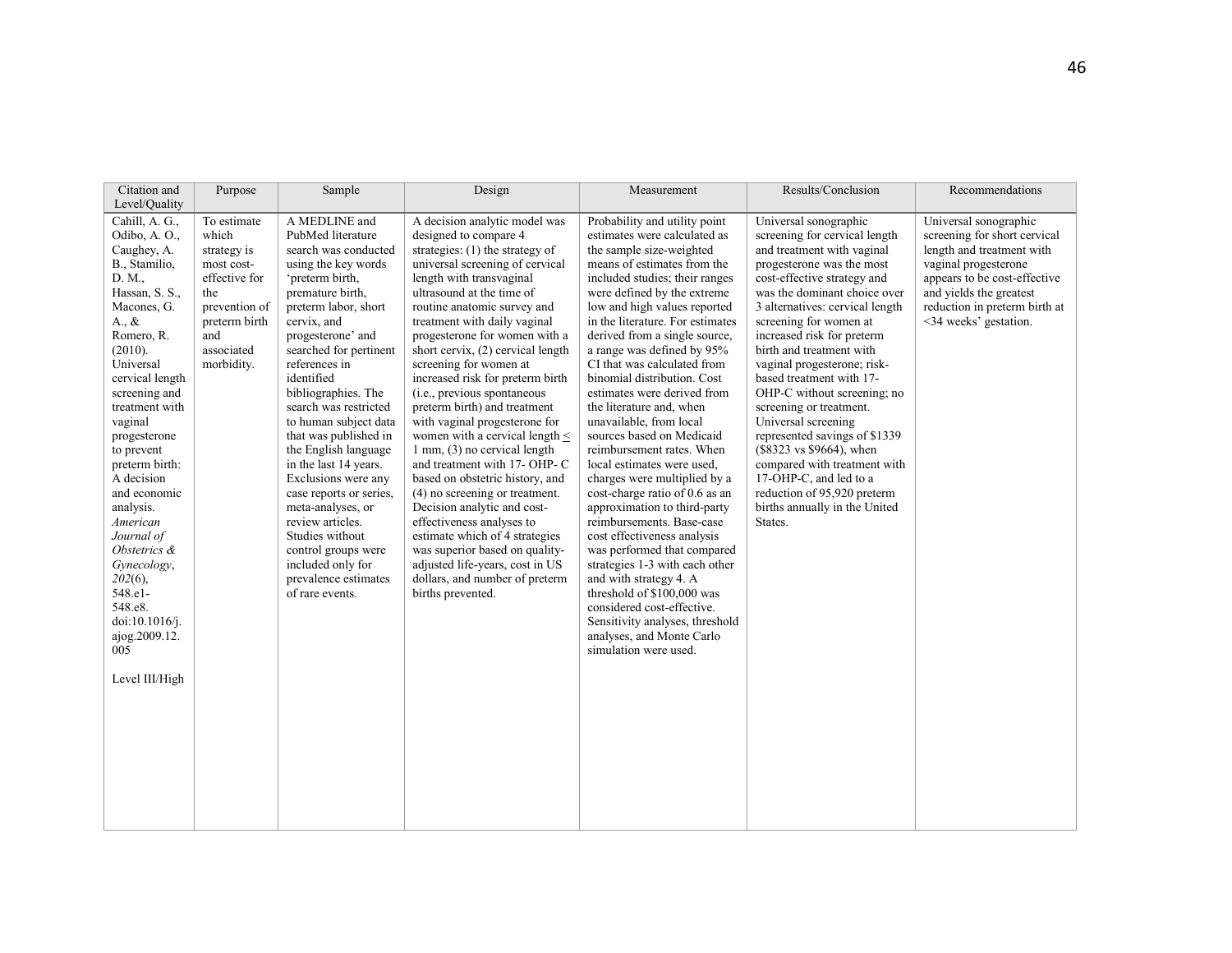| Citation and<br>Level/Quality                                                                                                                                                                                                                                                                                                                    | Purpose                                                                                                                                                                                                                     | Sample                                                                                                                                                                                                                                                                                                                                                                                                                                                                | Design                                                                                                                                                                                                                                     | Measurement                                                                                                                                                                                                                                                                                                                                                                                                                                                                                                                                                                                   | Results/Conclusion                                                                                                                                                                                                                                                                                                                                                                                                                            | Recommendations                                                                                                                                                                                                                                                                                                                                                                   |
|--------------------------------------------------------------------------------------------------------------------------------------------------------------------------------------------------------------------------------------------------------------------------------------------------------------------------------------------------|-----------------------------------------------------------------------------------------------------------------------------------------------------------------------------------------------------------------------------|-----------------------------------------------------------------------------------------------------------------------------------------------------------------------------------------------------------------------------------------------------------------------------------------------------------------------------------------------------------------------------------------------------------------------------------------------------------------------|--------------------------------------------------------------------------------------------------------------------------------------------------------------------------------------------------------------------------------------------|-----------------------------------------------------------------------------------------------------------------------------------------------------------------------------------------------------------------------------------------------------------------------------------------------------------------------------------------------------------------------------------------------------------------------------------------------------------------------------------------------------------------------------------------------------------------------------------------------|-----------------------------------------------------------------------------------------------------------------------------------------------------------------------------------------------------------------------------------------------------------------------------------------------------------------------------------------------------------------------------------------------------------------------------------------------|-----------------------------------------------------------------------------------------------------------------------------------------------------------------------------------------------------------------------------------------------------------------------------------------------------------------------------------------------------------------------------------|
| Cetingoz, E., Cam,<br>C., Sakallı, M.,<br>Karateke, A., Celik,<br>C., & Sancak, A.<br>$(2011)$ . Progesterone<br>effects on preterm<br>birth in high-risk<br>pregnancies: A<br>randomized<br>placebo-controlled<br>trial. Archives of<br>Gynecology &<br>Obstetrics, $283(3)$ ,<br>423-429.<br>doi:10.1007/s00404-<br>009-1351-2<br>Level I/High | To evaluate<br>whether the<br>prophylactic<br>administration<br>of vaginal<br>progesterone<br>would reduce<br>the preterm<br>birth rate in<br>high-risk<br>population<br>including<br>singleton and<br>twin<br>pregnancies. | This study<br>included a<br>sample of<br>women from<br>the Department<br>of Obstetrics<br>and<br>Gynecology<br>Clinic of<br>Zeynep Kamil<br>Women and<br>Children<br><b>Diseases</b><br>Education and<br>Research<br>Hospital in<br>Isstanbul from<br>December<br>2004 to<br>February 2007.<br>150 high-risk<br>pregnancies<br>were analyzed.<br>Risk groups<br>included prior<br>spontaneous<br>preterm birth,<br>twin<br>pregnancy, and<br>uterine<br>malformation. | Randomized,<br>double blind.<br>placebo<br>controlled<br>study.<br>Micronized<br>progesterone<br>or placebo<br>$(100 \text{ mg})$ was<br>administered<br>daily by<br>vaginal<br>suppository<br>between 24<br>and 34 weeks<br>of gestation. | The primary<br>outcome measure<br>was the ratio of<br>preterm delivery<br>with both the<br>progesterone and<br>placebo groups. The<br>secondary outcome<br>measures included<br>the frequency of<br>delivery <34 weeks<br>and the frequency of<br>preterm labor and<br>neonatal outcomes.<br>Analysis was<br>performed according<br>to intention-to-treat<br>principle. The $x^2$ test<br>or Fisher exact test<br>were used for<br>categoric variables.<br>The two-tailed<br>student t test was<br>used for continuous<br>variables. A p value<br>of $0.05$ was<br>considered<br>significant. | There was a statistically<br>significant difference in the<br>rate of preterm labor between<br>placebo and progesterone<br>groups. More women<br>delivered before 37 weeks in<br>the placebo group than in the<br>progesterone group.<br>Administering progesterone<br>also reduced preterm birth<br>before 34 weeks of gestation.<br>There was no significant<br>difference in neonatal death<br>between placebo and<br>progesterone groups. | Prophylactic vaginal progesterone reduced the rate<br>of preterm labor and preterm delivery in high-risk<br>pregnancies. Additional studies will need to study<br>large population to confirm progesterone effects in<br>multiple pregnancies and pregnancies with uterine<br>malformation, and to evaluate neonatal effects of<br>progesterone therapy in high-risk pregnancies. |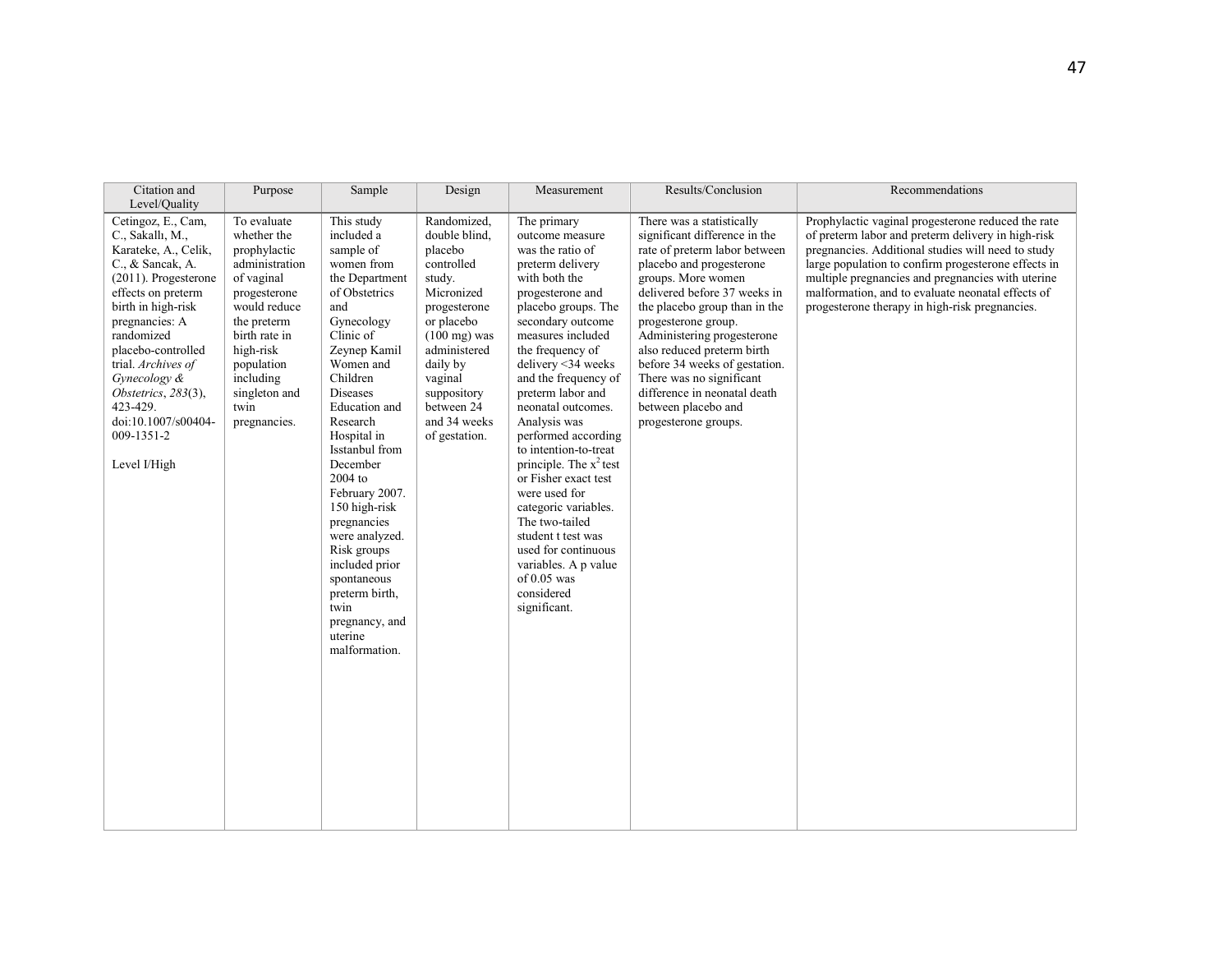| Citation and<br>Level/Quality                                                                                                                                                                                                                                                                                                                                                                                                                                                                                                                                                                    | Purpose                                                                                                                                                                                                                                                                                                             | Sample                                                                                                                                                                                                                                                                                                                                                                                                                                                                                                                                                                                                                                                                                                                                                                                                                                                                                                                                                                                                                                                                                                                                                                                                                                                                                                                                                                                                                                                                                                                                                                                                                                                                                                                                                                                                                                                                                                                                                                                                                          | Design                                                                                                                                                                                                                                                                                                                                                                                                                                                                                                                                                                                                                                                                                                                                                                                                                                                                                                                                                                                                                                                                                                                                                                                                                                                                                                                                                                 | Measurement                                                                                                                                                                                                                                                                                                                                                                                                                                                                                                                                                                                                                                                                                                                                                                                                                                                                              | Results/<br>Conclusion                                                                                                                                                                                                                                                                                                                                                                                                                                                                                                                                                        | Recommendations                                                                                                                                                                                                                                                                                                                                                                                                                                                                                                                                                                                                                                                                                                                                                                                                                                                                                                               |
|--------------------------------------------------------------------------------------------------------------------------------------------------------------------------------------------------------------------------------------------------------------------------------------------------------------------------------------------------------------------------------------------------------------------------------------------------------------------------------------------------------------------------------------------------------------------------------------------------|---------------------------------------------------------------------------------------------------------------------------------------------------------------------------------------------------------------------------------------------------------------------------------------------------------------------|---------------------------------------------------------------------------------------------------------------------------------------------------------------------------------------------------------------------------------------------------------------------------------------------------------------------------------------------------------------------------------------------------------------------------------------------------------------------------------------------------------------------------------------------------------------------------------------------------------------------------------------------------------------------------------------------------------------------------------------------------------------------------------------------------------------------------------------------------------------------------------------------------------------------------------------------------------------------------------------------------------------------------------------------------------------------------------------------------------------------------------------------------------------------------------------------------------------------------------------------------------------------------------------------------------------------------------------------------------------------------------------------------------------------------------------------------------------------------------------------------------------------------------------------------------------------------------------------------------------------------------------------------------------------------------------------------------------------------------------------------------------------------------------------------------------------------------------------------------------------------------------------------------------------------------------------------------------------------------------------------------------------------------|------------------------------------------------------------------------------------------------------------------------------------------------------------------------------------------------------------------------------------------------------------------------------------------------------------------------------------------------------------------------------------------------------------------------------------------------------------------------------------------------------------------------------------------------------------------------------------------------------------------------------------------------------------------------------------------------------------------------------------------------------------------------------------------------------------------------------------------------------------------------------------------------------------------------------------------------------------------------------------------------------------------------------------------------------------------------------------------------------------------------------------------------------------------------------------------------------------------------------------------------------------------------------------------------------------------------------------------------------------------------|------------------------------------------------------------------------------------------------------------------------------------------------------------------------------------------------------------------------------------------------------------------------------------------------------------------------------------------------------------------------------------------------------------------------------------------------------------------------------------------------------------------------------------------------------------------------------------------------------------------------------------------------------------------------------------------------------------------------------------------------------------------------------------------------------------------------------------------------------------------------------------------|-------------------------------------------------------------------------------------------------------------------------------------------------------------------------------------------------------------------------------------------------------------------------------------------------------------------------------------------------------------------------------------------------------------------------------------------------------------------------------------------------------------------------------------------------------------------------------|-------------------------------------------------------------------------------------------------------------------------------------------------------------------------------------------------------------------------------------------------------------------------------------------------------------------------------------------------------------------------------------------------------------------------------------------------------------------------------------------------------------------------------------------------------------------------------------------------------------------------------------------------------------------------------------------------------------------------------------------------------------------------------------------------------------------------------------------------------------------------------------------------------------------------------|
| Conde-<br>Agudelo, A.,<br>Romero, R.,<br>Nicolaides, K.,<br>Chaiworapongs<br>a, T., O'Brien,<br>J. M., Cetingoz,<br>$E_{\cdot}$ , $\&$<br>Hassan, S. S.<br>$(2013)$ . Vaginal<br>progesterone vs<br>cervical<br>cerclage for the<br>prevention of<br>preterm birth in<br>women with a<br>sonographic<br>short cervix,<br>previous<br>preterm birth,<br>and singleton<br>gestation: A<br>systematic<br>review and<br>indirect<br>comparison<br>meta-analysis.<br>American<br>Journal Of<br>Obstetrics &<br>Gynecology,<br>$208(1)$ , 42.e1.<br>doi:10.1016/j.aj<br>og.2012.10.877<br>Level I/Good | To compare<br>vaginal<br>progesterone<br>and cervical<br>cerclage<br>directly for the<br>prevention of<br>preterm birth<br>in women<br>with a<br>sonographic<br>short cervix<br>$(<25$ mm) in<br>the mid-<br>trimester,<br>singleton<br>gestation, and<br>a history of<br>previous<br>spontaneous<br>preterm birth. | MEDLINE, EMBASE, CINAHL, and LILACS<br>(all from inception to October 31, 2012), the<br>Cochrane Central Register of Controlled Trials &<br>ISI Web of Science (1960 to October 31, 2012),<br>research registers of ongoing trials, and Google<br>scholar were searched using a combination of<br>keywords and text words related to progesterone.<br>cervical cerclage, short cervix, and preterm birth.<br>Congress proceedings of international society<br>meetings of maternal-fetal reproductive medicine<br>and international meetings on preterm birth,<br>reference lists of identified studies, textbooks,<br>previously published systematic reviews, and<br>review articles were also searched. Experts in the<br>field were contacted to identify further studies.<br>Ouasi-randomized studies were excluded.<br>Randomized controlled trials in which<br>asymptomatic women with a sonographic short<br>cervix (cervical length, $\leq$ 25 mm) in the mid-<br>trimester, singleton gestation, and previous<br>spontaneous preterm birth at <37 weeks of<br>gestation were allocated randomly to receive<br>vaginal progesterone vs placebo/no treatment or<br>cerclage vs no cerclage for prevention of preterm<br>birth were included. Trials were included if the<br>primary aim of the study was to (1) prevent<br>preterm birth in women with such characteristics;<br>or $(2)$ prevent preterm birth in women with other<br>characteristics, but outcomes were available for<br>patients with a pre-randomization cervical length<br>$<$ 25 mm in the mid trimester, singleton gestation,<br>and previous preterm birth. All published studies<br>that were deemed suitable were retrieved and<br>reviewed independently by 2 authors to<br>determine inclusion. 9 randomized control trials<br>were included (662 women). Sample sizes ranged<br>from six to 301 women. Four studies were of<br>vaginal progesterone versus placebo (158<br>women) and 5 evaluated cerclage vs no cerclage<br>$(504$ women). | This study was a systematic<br>review with adjusted indirect<br>meta-analysis of randomized<br>controlled trials. It was<br>conducted based on a<br>prospectively prepared protocol<br>and is reported with the use of<br>the Preferred Reporting Items<br>for Systematic reviews and<br>Meta-analyses (PRISMA)<br>guidelines for meta-analyses of<br>randomized controlled trials and<br>suggested guidelines for IPD<br>and indirect meta-analyses. The<br>Cochrane risk of bias tool was<br>used to evaluate bias in the<br>following areas: random<br>sequence generation, allocation<br>concealment, blinding of<br>participants and personnel,<br>blinding of outcome assessment,<br>incomplete outcome data,<br>selective reporting and other<br>bias. Two reviewers<br>independently assessed risk of<br>bias. Intention-to-treat data from<br>two previous individual patient<br>data meta-analyses were<br>extracted in order to calculate<br>risk ratios. Both pair-wise direct<br>comparisons, and indirect<br>comparisons were performed.<br>For the direct comparisons, a<br>fixed-effect model was used if<br>there was no evidence of<br>substantial heterogeneity;<br>otherwise a random effects<br>model was used. The number-<br>needed-to-treat was also<br>calculated. Publication bias was<br>assessed using funnel plots and<br>the Egger test. | The primary outcome<br>measures were<br>preterm birth $\leq$ 32<br>weeks of gestation<br>and composite<br>perinatal morbidity<br>and mortality<br>(defined as the<br>occurrence of any of<br>the following events:<br>respiratory distress<br>syndrome, grade<br>III/IV intraventricular<br>hemorrhage.<br>necrotizing<br>enterocolitis.<br>neonatal sepsis,<br>bronchopulmonary<br>dysplasia, or<br>perinatal mortality).<br>Secondary outcome<br>measures included<br>preterm birth at $\leq$ 37.<br>$<$ 35, and $<$ 28 weeks<br>of gestation.<br>respiratory distress<br>syndrome, grade<br>III/IV intraventricular<br>hemorrhage.<br>necrotizing<br>enterocolitis.<br>neonatal sepsis.<br>bronchopulmonary<br>dysplasia, or<br>perinatal mortality, a<br>composite neonatal<br>morbidity outcome,<br>birthweight $\leq 1500$ g<br>and $\leq$ 2500g, and<br>admission to the<br>NICU. | Direct<br>comparisons<br>results<br>displayed<br>that both<br>vaginal<br>progesterone<br>and cerclage<br>were<br>associated<br>with<br>significant<br>reductions in<br>the risk of<br>pre-term<br>birth at less<br>than 32<br>weeks of<br>gestation and<br>composite<br>perinatal<br>morbidity<br>and mortality<br>compared to<br>placebo/no<br>cerclage. On<br>the other<br>hand, the<br>indirect<br>comparisons<br>revealed that<br>there were<br>no<br>significant<br>differences<br>between<br>vaginal<br>progesterone<br>and cerclage<br>for any<br>outcome<br>measures. | Both vaginal<br>progesterone and<br>cerclage significantly<br>reduce the risk of<br>preterm birth in<br>women with a<br>sonographic short<br>cervix in the mid<br>trimester, singleton<br>gestation and<br>previous preterm<br>birth. Indirect<br>comparisons<br>indicated equal<br>efficacy. Selection of<br>the optimal treatment<br>needs to consider<br>adverse events, cost,<br>and patient/clinician<br>preferences. Medical<br>treatment with<br>vaginal progesterone<br>could decrease the<br>risks associated with<br>anesthesia and a<br>surgical procedure;<br>therefore, it is<br>important to disclose<br>the availability of a<br>non-surgical<br>therapeutic choice to<br>patients with a<br>history of preterm<br>birth and a short<br>cervix. The authors<br>estimated that any<br>future trial which<br>directly compared<br>progesterone with<br>cerclage would need<br>to recruit around 800<br>patients. |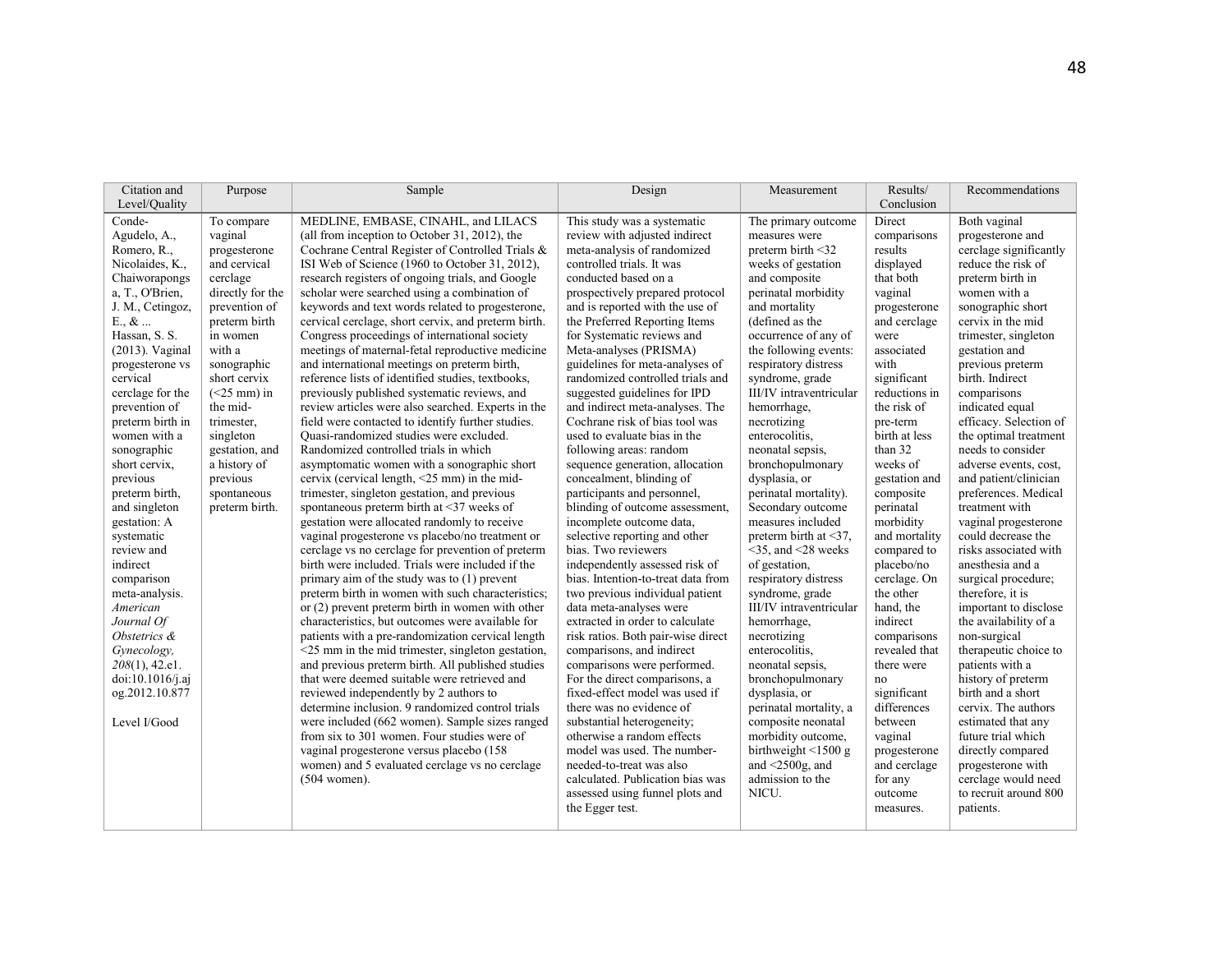| Citation and<br>Level/Quality                                                                                                                                                                                                                                                                                                                                                                                      | Purpose                                                                                                                                         | Sample                                                                                                                                                                                                                                                                                                                                                                                                                                                                                                                                                                                                                                                                                                                                                                                                                               | Design                                                                                                                                                                                                                                                                                                                                                                                                                                                                                                                                                                                                                                                                                                                                                                                                                                                                                                                                                                                  | Measurement                                                                                                                                                                                                                                                                                                                                                                                                                                                                                                                                                                                                                                                                                                                                              | Results/Conclusion                                                                                                                                                                                                                                                                                                                                                      | Recommendations                                                                                                                                                                                                                                                                                                                                                                                                                                                                                                                                                                                                                                                                                               |
|--------------------------------------------------------------------------------------------------------------------------------------------------------------------------------------------------------------------------------------------------------------------------------------------------------------------------------------------------------------------------------------------------------------------|-------------------------------------------------------------------------------------------------------------------------------------------------|--------------------------------------------------------------------------------------------------------------------------------------------------------------------------------------------------------------------------------------------------------------------------------------------------------------------------------------------------------------------------------------------------------------------------------------------------------------------------------------------------------------------------------------------------------------------------------------------------------------------------------------------------------------------------------------------------------------------------------------------------------------------------------------------------------------------------------------|-----------------------------------------------------------------------------------------------------------------------------------------------------------------------------------------------------------------------------------------------------------------------------------------------------------------------------------------------------------------------------------------------------------------------------------------------------------------------------------------------------------------------------------------------------------------------------------------------------------------------------------------------------------------------------------------------------------------------------------------------------------------------------------------------------------------------------------------------------------------------------------------------------------------------------------------------------------------------------------------|----------------------------------------------------------------------------------------------------------------------------------------------------------------------------------------------------------------------------------------------------------------------------------------------------------------------------------------------------------------------------------------------------------------------------------------------------------------------------------------------------------------------------------------------------------------------------------------------------------------------------------------------------------------------------------------------------------------------------------------------------------|-------------------------------------------------------------------------------------------------------------------------------------------------------------------------------------------------------------------------------------------------------------------------------------------------------------------------------------------------------------------------|---------------------------------------------------------------------------------------------------------------------------------------------------------------------------------------------------------------------------------------------------------------------------------------------------------------------------------------------------------------------------------------------------------------------------------------------------------------------------------------------------------------------------------------------------------------------------------------------------------------------------------------------------------------------------------------------------------------|
| Da Fonseca, E. B.,<br>Bittar, R. E.,<br>Carvalho, M. H., &<br>Zugaib, M. (2003).<br>Prophylactic<br>administration of<br>progesterone by<br>vaginal suppository<br>to reduce the<br>incidence of<br>spontaneous preterm<br>birth in women at<br>increased risk: A<br>randomized<br>placebo-controlled<br>double-blind study.<br>American Journal<br>Of Obstetrics &<br>Gynecology, 188(2),<br>419.<br>Level I/Good | To evaluate the<br>effect of<br>prophylactic<br>vaginal<br>progesterone in<br>decreasing<br>preterm birth rate<br>in a high-risk<br>population. | The study was performed<br>in the Obstetrics Clinic, at<br>Hospital das Clinicas,<br>University of Sao Paulo<br>Medical School, a tertiary<br>medical center, in Brazil.<br>Women at high risk for<br>preterm delivery were<br>considered to be those in<br>the presence of at least one<br>previous spontaneous<br>preterm birth, prophylactic<br>cervical cerclage, and<br>uterine malformation.<br>Multiple gestation and<br>fetal malformations were<br>excluded. Among the<br>women who sought high-<br>risk prenatal care, 257<br>asymptomatic high-risk<br>singleton pregnant women<br>for preterm delivery were<br>followed from February 2,<br>1996 to March 30, 2001.<br>Fifteen patients were lost<br>to follow-up or withdrew<br>from the study. Therefore<br>the data analyses 142 high-<br>risk singleton pregnancies. | This study was a<br>randomized, double-<br>blind, placebo-<br>controlled trial in which<br>progesterone (100 mg)<br>or placebo was<br>administered daily by<br>vaginal suppository and<br>all patients underwent<br>uterine contraction<br>monitoring with an<br>external<br>tocodynamometer once<br>a week for 60 minutes.<br>between 24 and 34<br>weeks' gestation. A<br>positive test was<br>considered when there<br>were four or more<br>contractions per hour<br>before the 30th week of<br>gestation and from 30<br>weeks onward, 6 or<br>more contractions per<br>hour. Preterm labor was<br>defined as two or more<br>regular uterine<br>contractions every 10<br>minutes, recorded by<br>external<br>tocodynamometer,<br>associated with cervical<br>changes, represented by<br>a dilation of more than 2<br>cm, or the presence of<br>progressive dilation or<br>effacement of the<br>cervix. A preterm<br>delivery was defined as<br>birth before 37 weeks of<br>pregnancy. | Progesterone ( $n = 72$ ) and<br>placebo ( $n = 70$ ) groups<br>were compared for<br>epidemiologic<br>characteristics, uterine<br>contraction frequency, and<br>incidence of preterm birth.<br>Data were compared by $x^2$<br>analysis and Fisher exact<br>test. The two-tailed<br>Student t test was used for<br>continuous variables and<br>the Wilcoxon rank sum test<br>was used for interval<br>variables. Kaplan-Meier<br>survival analysis was used<br>to determine the<br>relationship between the<br>administration of<br>prophylactic vaginal<br>progesterone and preterm<br>birth. The long-rank $x^2$ test<br>was used to compare the<br>differences in the<br>generated survival curves.<br>A P value of .05 was<br>considered significant. | Of 142 cases, there<br>were 30 preterm<br>births (preterm birth)<br>rate of 21.1%).<br>Differences in uterine<br>activity were found<br>between the<br>progesterone and<br>placebo groups and<br>in preterm birth<br>between progesterone<br>and placebo. More<br>women were<br>delivered before 34<br>weeks in the placebo<br>group than in the<br>progesterone group. | This study indicates that the<br>prophylactic use of natural<br>progesterone may be<br>associated with the decrease<br>of uterine contractions.<br>However, the lower incidence<br>of preterm delivery in the<br>progesterone group cannot be<br>explained by these findings<br>because uterine activity was<br>only assessed weekly for just<br>one hour. This study strongly<br>suggests that, by<br>administering vagina natural<br>progesterone in pregnant<br>women with high risk for<br>preterm delivery, it is possible<br>to decrease the frequency of<br>preterm birth. However,<br>multi-center randomized<br>clinical trials with other risk<br>factors are required to<br>confirm these results. |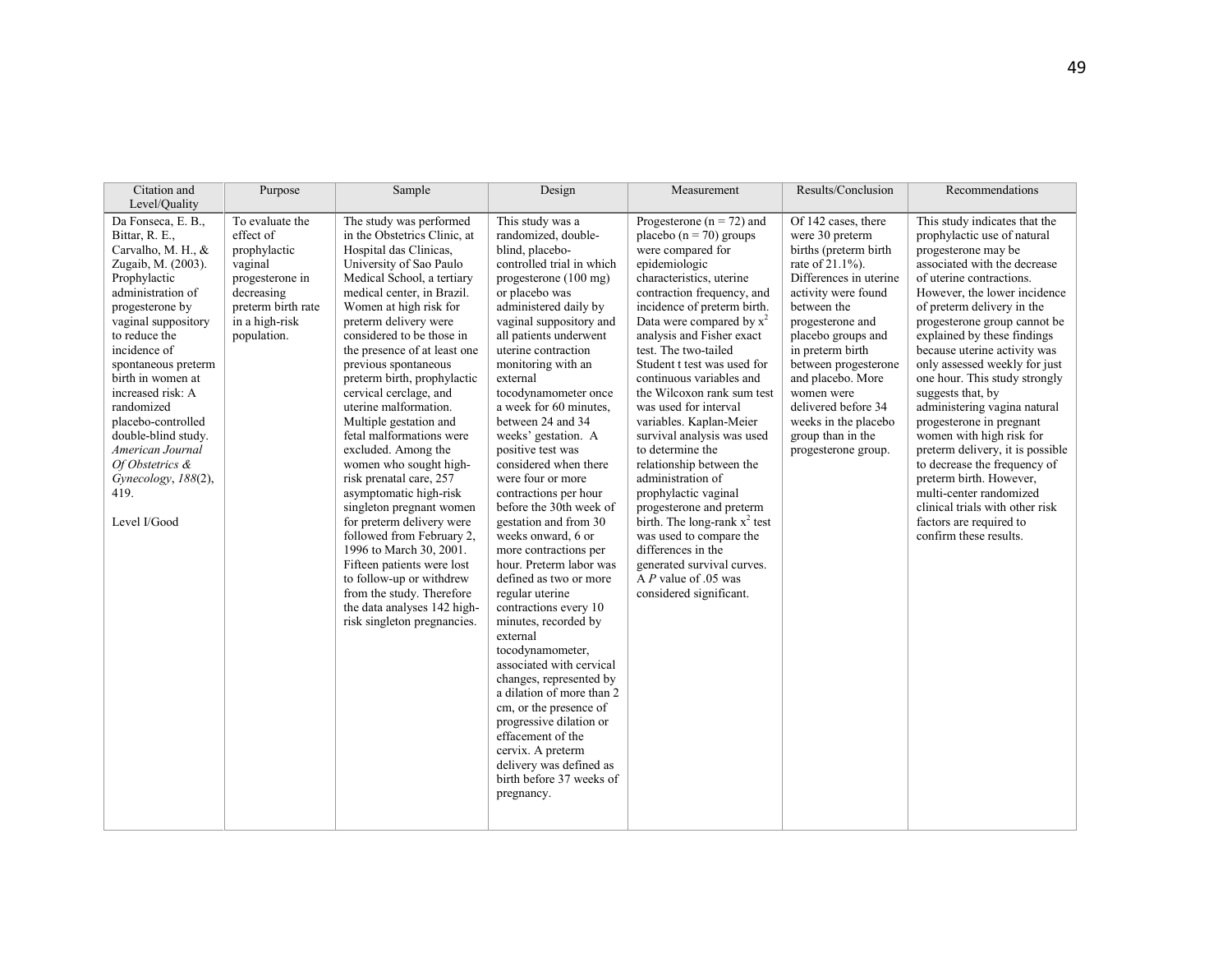| Citation and<br>Level/Quality                                                                                                                                                                                                                                                                                                                                                | Purpose                                                                                                                                                                                   | Sample                                                                                                                                                                                                                                                                                                                                                                                                                                                                                                                                                                                                                                                                                                          | Design                                                                                                                                                                                                                                                                                                                                                                                                                                                                                                                          | Measurement                                                                                                                                                                                                                                                                                                                                                                                                                                                                                                                                                                                                                                                                                                                                                                                                                                                                                                                              | Results/Conclusion                                                                                                                                                                                                                                                     | Recommendations                                                                                                                                                                                                                                                                                                                                                                                                                                                                                                                                                                                                                                                                     |
|------------------------------------------------------------------------------------------------------------------------------------------------------------------------------------------------------------------------------------------------------------------------------------------------------------------------------------------------------------------------------|-------------------------------------------------------------------------------------------------------------------------------------------------------------------------------------------|-----------------------------------------------------------------------------------------------------------------------------------------------------------------------------------------------------------------------------------------------------------------------------------------------------------------------------------------------------------------------------------------------------------------------------------------------------------------------------------------------------------------------------------------------------------------------------------------------------------------------------------------------------------------------------------------------------------------|---------------------------------------------------------------------------------------------------------------------------------------------------------------------------------------------------------------------------------------------------------------------------------------------------------------------------------------------------------------------------------------------------------------------------------------------------------------------------------------------------------------------------------|------------------------------------------------------------------------------------------------------------------------------------------------------------------------------------------------------------------------------------------------------------------------------------------------------------------------------------------------------------------------------------------------------------------------------------------------------------------------------------------------------------------------------------------------------------------------------------------------------------------------------------------------------------------------------------------------------------------------------------------------------------------------------------------------------------------------------------------------------------------------------------------------------------------------------------------|------------------------------------------------------------------------------------------------------------------------------------------------------------------------------------------------------------------------------------------------------------------------|-------------------------------------------------------------------------------------------------------------------------------------------------------------------------------------------------------------------------------------------------------------------------------------------------------------------------------------------------------------------------------------------------------------------------------------------------------------------------------------------------------------------------------------------------------------------------------------------------------------------------------------------------------------------------------------|
| Dodd, $\overline{J}$ . M.,<br>Crowther, C. A.,<br>Cincotta, R.,<br>Flenady, V., &<br>Robinson, J. S.<br>$(2005)$ . Progesterone<br>supplementation for<br>preventing preterm<br>birth: A systematic<br>review and meta-<br>analysis. Acta<br>Obstetricia Et<br>Gynecologica<br>Scandinavica, 84(6),<br>526-533.<br>doi:10.1111/j.0001-<br>6349.2005.00835.x<br>Level II/Good | To assess the role<br>of progesterone in<br>preterm birth<br>prevention by<br>using the best<br>available evidence<br>form the current.<br>randomized,<br>controlled trial<br>literature. | Types of studies<br>included were<br>published<br>randomized,<br>controlled trials in<br>which progesterone<br>(either<br>intramuscular or<br>vaginal<br>administration) was<br>compared with<br>placebo or no<br>treatment. Quasi-<br>randomized studies<br>were included. The<br>types of<br>participants in these<br>studies were<br>women with a<br>singleton pregnancy<br>in which<br>progesterone was<br>administered for the<br>prevention of<br>preterm birth. The<br>types of outcomes<br>measured were<br>adverse outcomes<br>for the infant/child<br>and the woman as<br>well as the costs of<br>health care. Seven<br>randomized<br>controlled trials<br>were identified that<br>met this criteria. | A MEDLINE<br>search (from<br>1966 to the<br>present; date of<br>last search<br>January 2005)<br>were performed-<br>using the key<br>words<br>progesterone,<br>pregnancy,<br>preterm birth.<br>preterm labor,<br>and randomized<br>controlled tria0<br>in order to<br>identify<br>randomized,<br>controlled trials<br>in which<br>progesterone<br>(either<br>intramuscular or<br>vaginal<br>administration)<br>was compared<br>with placebo or<br>no treatment.<br>Data was<br>extracted and<br>meta-analyses<br>were performed. | Meta-analyses were<br>performed by using<br>relative risks (RR) and<br>95% confidence<br>intervals for binary<br>outcomes, and<br>weighted mean<br>differences for<br>continuous outcomes.<br>Planned subgroup<br>analyses were by<br>means of dose and<br>frequency of<br>progesterone<br>administration and<br>mode of administration<br>(intramuscular versus<br>vaginal). Sensitivity<br>analyses were<br>performed in order to<br>take account of any<br>differences in use, only<br>in women considered<br>to be at 'high' risk for<br>preterm birth, and<br>study quality. The<br>outcomes measured<br>were preterm birth<br>$(<37$ weeks),<br>birthweight <2.5kg,<br>perinatal death,<br>stillbirth, neonatal<br>death, respiratory<br>distress syndrome,<br>ventilatory support,<br>intraventricular<br>hemorrhage,<br>necrotizing<br>enterocolitis, patent<br>ductus arteriosus,<br>sepsis, and retinopathy<br>of prematurity. | Women who<br>received<br>progesterone were<br>statistically<br>significantly less<br>likely to give birth<br>before 37 weeks, to<br>have an infant with<br>birth weight of $\leq$ 2.5<br>kg, or to have an<br>infant diagnosed<br>with intraventricular<br>hemorrhage. | For progesterone supplementation to be<br>advocated for women at the risk of preterm<br>birth, the prolongation of gestation<br>demonstrated in this meta-analysis must<br>translate into improved infant outcomes,<br>including a reduction in mortality. There is<br>currently insufficient information to allow<br>recommendations regarding the optimal dose,<br>route, and timing of administration of<br>progesterone supplementation. Further large<br>trials are required in order to provide reliable<br>information on the maternal outcomes including<br>side-effects associated with treatment, maternal<br>views, preferences for care, and satisfaction<br>with care. |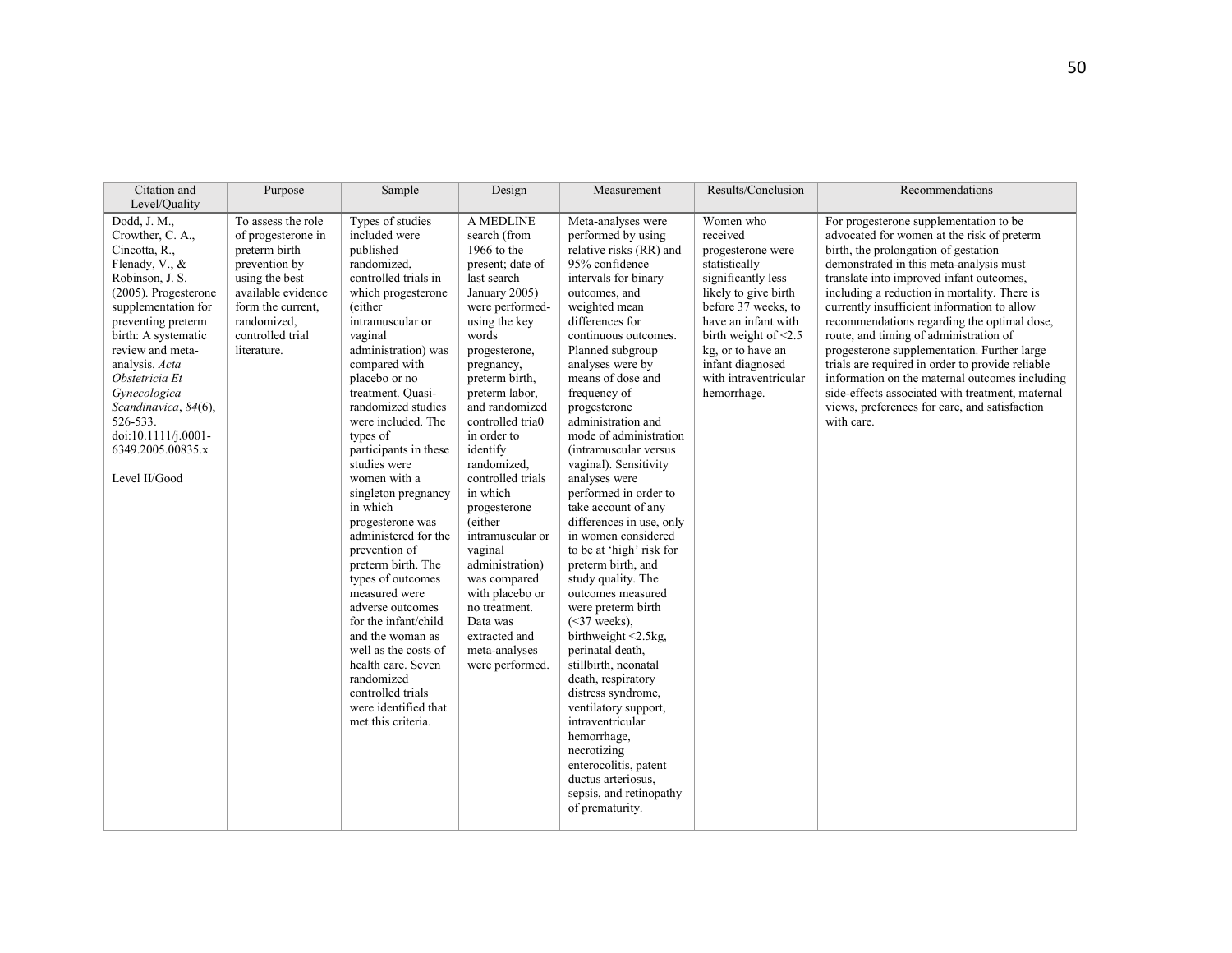| Citation and                                                                                                                                                                                                                                                                                                      | Purpose                                                                                                                                                                                                                                    | Sample                                                                                                                                                                                                                                                                                                                                                                                                                                                                                                                                                                                                                                                                                                                                                                                                                                                            | Design                                                                                                                                                                                                                                                                                                                                        | Measurement                                                                                                                                                                                                                                                                                                                                                                                                                                                                                                                                                                                                                                                                                                                                                                                                                                                                                                                                                                                                                                                                                                                                                                                                                                                                                                                                                                                                                                                                                   | Results/Conclusion                                                                                                                                                                                                                                                                                                                                                                                                                                                                          | Recommendations                                                                                                                                                                                                                                                                                                                                                                                                                                                                                                                                                                                                                                                                                                                                                                                                                                                                                                                                                                                                                                                              |
|-------------------------------------------------------------------------------------------------------------------------------------------------------------------------------------------------------------------------------------------------------------------------------------------------------------------|--------------------------------------------------------------------------------------------------------------------------------------------------------------------------------------------------------------------------------------------|-------------------------------------------------------------------------------------------------------------------------------------------------------------------------------------------------------------------------------------------------------------------------------------------------------------------------------------------------------------------------------------------------------------------------------------------------------------------------------------------------------------------------------------------------------------------------------------------------------------------------------------------------------------------------------------------------------------------------------------------------------------------------------------------------------------------------------------------------------------------|-----------------------------------------------------------------------------------------------------------------------------------------------------------------------------------------------------------------------------------------------------------------------------------------------------------------------------------------------|-----------------------------------------------------------------------------------------------------------------------------------------------------------------------------------------------------------------------------------------------------------------------------------------------------------------------------------------------------------------------------------------------------------------------------------------------------------------------------------------------------------------------------------------------------------------------------------------------------------------------------------------------------------------------------------------------------------------------------------------------------------------------------------------------------------------------------------------------------------------------------------------------------------------------------------------------------------------------------------------------------------------------------------------------------------------------------------------------------------------------------------------------------------------------------------------------------------------------------------------------------------------------------------------------------------------------------------------------------------------------------------------------------------------------------------------------------------------------------------------------|---------------------------------------------------------------------------------------------------------------------------------------------------------------------------------------------------------------------------------------------------------------------------------------------------------------------------------------------------------------------------------------------------------------------------------------------------------------------------------------------|------------------------------------------------------------------------------------------------------------------------------------------------------------------------------------------------------------------------------------------------------------------------------------------------------------------------------------------------------------------------------------------------------------------------------------------------------------------------------------------------------------------------------------------------------------------------------------------------------------------------------------------------------------------------------------------------------------------------------------------------------------------------------------------------------------------------------------------------------------------------------------------------------------------------------------------------------------------------------------------------------------------------------------------------------------------------------|
| Level/Quality                                                                                                                                                                                                                                                                                                     |                                                                                                                                                                                                                                            |                                                                                                                                                                                                                                                                                                                                                                                                                                                                                                                                                                                                                                                                                                                                                                                                                                                                   |                                                                                                                                                                                                                                                                                                                                               |                                                                                                                                                                                                                                                                                                                                                                                                                                                                                                                                                                                                                                                                                                                                                                                                                                                                                                                                                                                                                                                                                                                                                                                                                                                                                                                                                                                                                                                                                               |                                                                                                                                                                                                                                                                                                                                                                                                                                                                                             |                                                                                                                                                                                                                                                                                                                                                                                                                                                                                                                                                                                                                                                                                                                                                                                                                                                                                                                                                                                                                                                                              |
| Fonseca, E. B.,<br>Celik, E.,<br>Parra, M.,<br>Singh, M., $\&$<br>Nicolaides, K.<br>H. (2007).<br>Progesterone<br>and the risk of<br>preterm birth<br>among women<br>with a short<br>cervix. New<br>England<br>Journal Of<br>Medicine,<br>$357(5)$ , 462-<br>469.<br>doi:10.1056/N<br>EJMoa067815<br>Level I/High | To evaluate<br>the effect of<br>vaginal<br>progesterone<br>on the<br>incidence of<br>spontaneous<br>early preterm<br>delivery in<br>asymptomatic<br>women found<br>at routine mid-<br>trimester<br>screening to<br>have a short<br>cervix. | The study was<br>conducted from<br>September 2003 to<br>May 2006 in five<br>maternity hospitals<br>around London. All<br>women with<br>singleton or twin<br>pregnancies who<br>were undergoing<br>routine<br>ultrasonography at<br>20 to 25 weeks of<br>gestation for<br>examination of fetal<br>anatomy or growth<br>were given the<br>option of<br>transvaginal<br>ultrasonographic<br>measurement of<br>cervical length as a<br>predictor of<br>spontaneous early<br>preterm delivery.<br>The exclusion<br>criteria were major<br>fetal abnormalities,<br>painful regular<br>uterine contractions.<br>a history of ruptured<br>membranes, or a<br>cervical cerclage.<br>Women with a<br>cervical length of<br>15 mm or less were<br>invited to take part<br>in this study. 413<br>women qualified for<br>this study but 250<br>women agreed to<br>participate. | The study was<br>a multi-center,<br>randomized,<br>double-blind.<br>placebo-<br>controlled<br>trial. The 250<br>women who<br>agreed to<br>participate in<br>the trial were<br>randomly<br>assigned to<br>receive<br>vaginal<br>progesterone<br>$(200 \text{ mg each})$<br>night) or<br>placebo from<br>24 to $33+6$<br>weeks of<br>gestation. | The primary outcome was<br>spontaneous delivery before 34<br>weeks. The secondary outcome<br>measures were birth weight, fetal or<br>neonatal death, major adverse<br>outcomes before discharge form the<br>hospital (intraventricular<br>hemorrhage, respiratory distress<br>syndrome, retinopathy of<br>prematurity, or necrotizing<br>enterocolitis), and need for neonatal<br>special care (admission to the NICU,<br>ventilation, phototherapy, treatment<br>for proven or suspected sepsis, or<br>blood transfusion). The analysis was<br>performed according to the<br>intention-to-treat principle. Baseline<br>data for the progesterone and<br>placebo groups were summarized by<br>the median and interquartile range.<br>Comparisons between groups were<br>performed with the use of the Mann-<br>Whitney U test. Univariate<br>comparisons of dichotomous data<br>were performed with the use of<br>Fisher's exact test. Effect<br>modification was assessed with the<br>use of the Mantel-Haenszel test for<br>homogeneity. Multivariable analysis<br>was performed by logistic<br>regression. The risk of spontaneous<br>preterm birth from randomization<br>until 34 weeks was assessed using<br>Kaplan-Meier analysis. Hazard ratios<br>were estimated with the use of the<br>Cox proportional-hazards model,<br>with a formal test of the<br>proportional-hazards assumption.<br>Logistic regression was used to<br>assess the risk of adverse events in<br>the offspring. | Spontaneous delivery<br>before 34 weeks of<br>gestation was less frequent<br>in the progesterone group<br>than in the placebo group.<br>Progesterone was<br>associated with a<br>nonsignificant reduction in<br>neonatal morbidity. There<br>were no serious adverse<br>events associated with the<br>use of progesterone. In<br>conclusion, in women with<br>a short cervix, treatment<br>with progesterone is a<br>method to reduce the rate<br>of spontaneous early<br>preterm delivery. | The article states that the American<br>College of Obstetrics and Gynecologists<br>Committee on Obstetric Practice<br>recommends that women who have had a<br>previous preterm delivery should be<br>considered for treatment with<br>progesterone in a subsequent pregnancy<br>but notes that the ideal formulation,<br>optimal route of delivery, and long-term<br>safety of progesterone remain unknown.<br>Although in this trial progesterone<br>proved effective in reducing spontaneous<br>preterm birth in women with cervical<br>lengths less than 15 mm, it should be<br>noted that less than one third of the<br>women who had spontaneous preterm<br>delivery met this criterion. Future<br>randomized trials should investigate the<br>effectiveness of progesterone in other<br>high-risk populations. The findings of<br>this study provide support for a strategy<br>of routine screening of pregnant women<br>by ultrasonographic measurement of<br>cervical length and the prophylactic<br>administration of progesterone to those<br>with a short cervix. |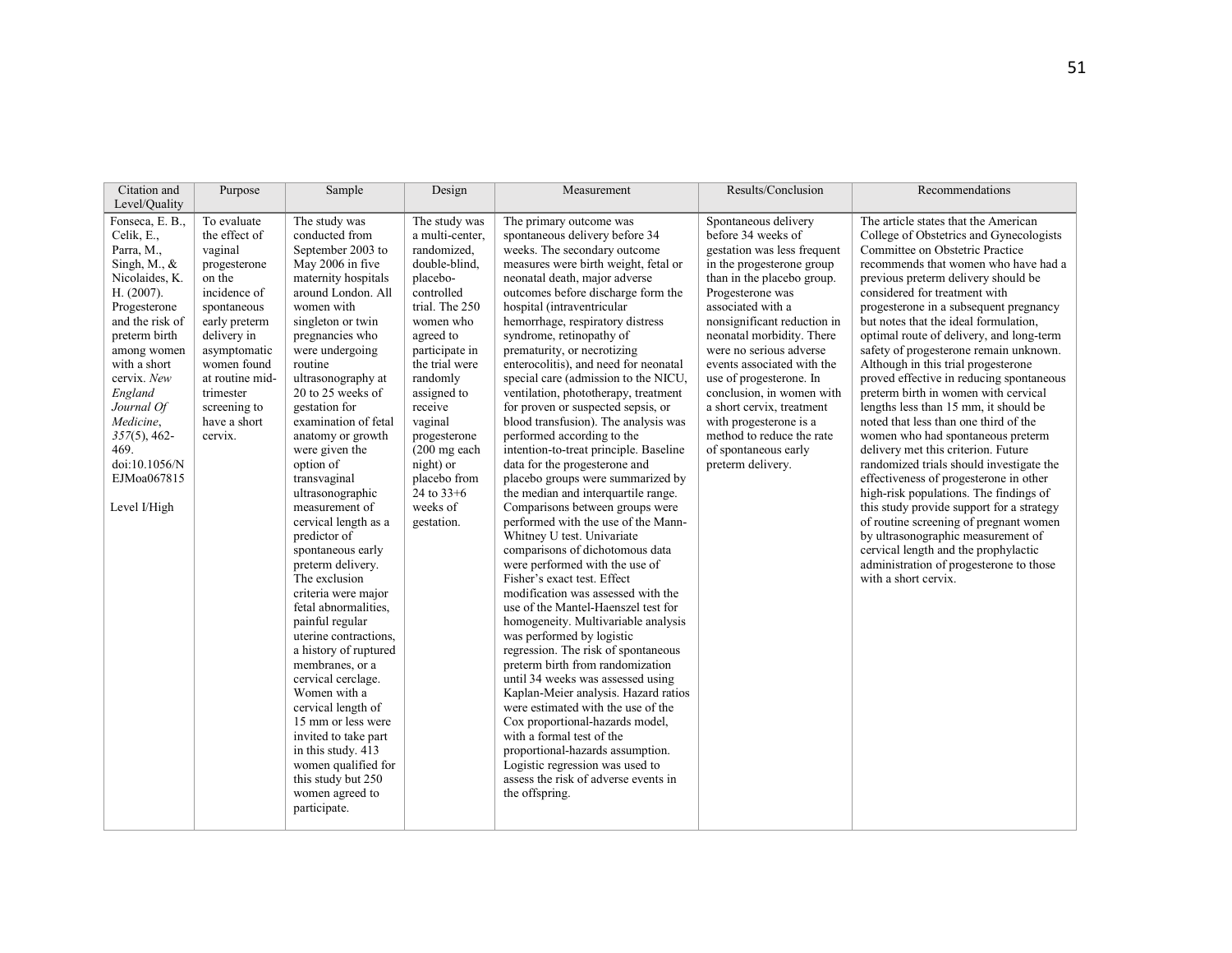| Level/Quality<br>Hassan, S. S.,<br>44 centers in 10<br>Of 465 women randomized.<br>To<br>Multi-center.<br>The primary outcome of this study was<br>countries.<br>randomized, double-<br>preterm birth before 33 weeks of<br>seven were lost to follow-<br>Romero, R.,<br>determine<br>Vidyadhari,<br>the efficacy<br>Included 465<br>blind, placebo-controlled<br>gestation. The key secondary outcomes<br>up, $&458$ (vaginal<br>trial. Subjects were<br>were neonatal morbidity, including<br>progesterone gel, $n = 235$ ;<br>D., Fusey, S.,<br>and safety<br>women with<br>allocated randomly to<br>respiratory distress syndrome,<br>placebo, $n = 223$ ) were<br>Baxter, J. K.,<br>of using<br>singleton<br>infant outcome, without a<br>micronized<br>receive vaginal<br>bronchopulmonary dysplasia, Grade III or<br>included in the analysis. The<br>Khandelwal,<br>pregnancies<br>$M_{\cdot}, \&$<br>between 19+0<br>results revealed that women<br>vaginal<br>progesterone gel or<br>IV intraventricular hemorrhage,<br>Manchulenko.<br>to $23+6$ weeks<br>placebo beginning at 20<br>periventricular leukomalacia, proven<br>allocated to receive vaginal<br>this trial indicate that a<br>progesteron<br>to 23+6 weeks.<br>sepsis, necrotizing enterocolitis, and<br>gel progesterone without a<br>D. (2011).<br>e gel to<br>of gestation that<br>history of preterm birth had<br>reduce the<br>had<br>Randomization sequence<br>perinatal mortality (fetal death or neonatal<br>transvaginal sonographic<br>Vaginal<br>risk of<br>death). Other pre-specified secondary<br>a lower rate of preterm birth<br>cervical length is used to<br>transvaginal<br>was stratified by center<br>progesterone<br>reduces the<br>and history of a previous<br>outcomes included preterm birth before<br>before 33 weeks than did<br>identify patients at risk for<br>sonographic<br>preterm<br>rate of<br>birth<br>short cervical<br>preterm birth. Women<br>28, 35, and 37 weeks of gestation,<br>those allocated to placebo.<br>self administered the drug<br>neonatal length, weight and head<br>(before 33<br>lengths $(10-$<br>However, the reduction in<br>preterm birth<br>20mm) but<br>circumference at birth and incidence of<br>the rate of preterm birth in<br>weeks) and<br>once daily in the<br>progesterone gel from the<br>in women<br>congenital abnormalities. And finally, the<br>women with a prior history<br>with a<br>associated<br>morning. The women<br>were<br>were instructed to return<br>frequency of adverse events related to<br>of preterm birth between 20<br>sonographic<br>neonatal<br>asymptomatic<br>to study center every 2<br>and 35 weeks of gestation<br>short cervix:<br>complicatio<br>(no signs or<br>treatment was also assessed. The primary<br>ns in<br>weeks. The study drug<br>endpoint of the study, preterm birth before<br>did not reach statistical<br>weeks of gestation and<br>A multicenter,<br>symptoms of<br>was continued until 36+6<br>33 weeks, was analyzed using the<br>significance. Vaginal<br>randomized,<br>preterm labor).<br>asymptoma<br>Cochran-Mantel-Haenszel (CMH) test.<br>double-blind,<br>tic women<br>Of these 458<br>weeks' gestational age,<br>progesterone was also<br>the most common<br>Analysis of the primary efficacy endpoint<br>associated with a significant<br>placebo-<br>with a mid-<br>women, 16%<br>rupture of membranes or<br>complication of preterm<br>had a history of<br>delivery, whichever<br>was also performed using multivariable<br>reduction in the rate of<br>neonates. The main<br>controlled<br>trimester<br>trial.<br>occurred first.<br>logistic regression, in which the following<br>preterm birth before 28<br>sonographi<br>a previous<br>c short<br>variables were included: treatment group,<br>weeks & 35 weeks.<br><b>Ultrasound In</b><br>preterm birth<br>clinical practice is that<br>between 20 and<br>Obstetrics &<br>cervix.<br>poled study site, risk strata, gestational age<br>respiratory distress<br>35 weeks of<br>at first dose, maternal age, cervical length,<br>syndrome, any neonatal<br>Gynecology,<br>$38(1)$ , 18-31.<br>body mass index, and race. RR with 95%<br>morbidity or mortality<br>gestation.<br>CI was used as the measure of effect. The<br>doi:10.1002/u<br>event, $&$ birth weight $<$<br>CMH test was also used for the analysis of<br>1500 g. There were no<br>patients at risk can now be<br>og.9017<br>the ordinal composite scores in which a<br>differences in the incidence<br>coupled with the use of<br>modified ranking procedure (modified<br>of treatment-related adverse<br>Level I/High<br>ridits) was used to calculate the sum of the<br>reduce the frequency of<br>events between the two<br>expected values for each of the ordinal<br>groups. The administration<br>preterm birth and improve<br>categories for each of the treatment<br>of vaginal progesterone gel<br>neonatal outcomes.<br>Additional studies are<br>groups. The ranking procedure is<br>to women with a |              |         |        |        |                                                         |                                                       |                                                                                                                                                                                                                                                                                                                                                                                                                                                                                                                                                                                                                                                                                                                                                 |
|---------------------------------------------------------------------------------------------------------------------------------------------------------------------------------------------------------------------------------------------------------------------------------------------------------------------------------------------------------------------------------------------------------------------------------------------------------------------------------------------------------------------------------------------------------------------------------------------------------------------------------------------------------------------------------------------------------------------------------------------------------------------------------------------------------------------------------------------------------------------------------------------------------------------------------------------------------------------------------------------------------------------------------------------------------------------------------------------------------------------------------------------------------------------------------------------------------------------------------------------------------------------------------------------------------------------------------------------------------------------------------------------------------------------------------------------------------------------------------------------------------------------------------------------------------------------------------------------------------------------------------------------------------------------------------------------------------------------------------------------------------------------------------------------------------------------------------------------------------------------------------------------------------------------------------------------------------------------------------------------------------------------------------------------------------------------------------------------------------------------------------------------------------------------------------------------------------------------------------------------------------------------------------------------------------------------------------------------------------------------------------------------------------------------------------------------------------------------------------------------------------------------------------------------------------------------------------------------------------------------------------------------------------------------------------------------------------------------------------------------------------------------------------------------------------------------------------------------------------------------------------------------------------------------------------------------------------------------------------------------------------------------------------------------------------------------------------------------------------------------------------------------------------------------------------------------------------------------------------------------------------------------------------------------------------------------------------------------------------------------------------------------------------------------------------------------------------------------------------------------------------------------------------------------------------------------------------------------------------------------------------------------------------------------------------------------------------------------------------------------------------------------------------------------------------------------------------------------------------------------------------------------------------------------------------------------------------------------------------------------------------------------------------------------------------------------------------------------------------------------------------------------------------------------------------------------------------------------------------------------------------------------------------------------------------------------------------------------------------------------------------------------------------------------------------------------------------------------------------------------------------------------------------------------------------------------------------------------------------------------------------------------------------------------------------------------------------------------------------------------------------------------------------------------------------------------------------------------------------------------------------------------------------------------------------------------------------------------------------------------------------------------------------------------------------|--------------|---------|--------|--------|---------------------------------------------------------|-------------------------------------------------------|-------------------------------------------------------------------------------------------------------------------------------------------------------------------------------------------------------------------------------------------------------------------------------------------------------------------------------------------------------------------------------------------------------------------------------------------------------------------------------------------------------------------------------------------------------------------------------------------------------------------------------------------------------------------------------------------------------------------------------------------------|
|                                                                                                                                                                                                                                                                                                                                                                                                                                                                                                                                                                                                                                                                                                                                                                                                                                                                                                                                                                                                                                                                                                                                                                                                                                                                                                                                                                                                                                                                                                                                                                                                                                                                                                                                                                                                                                                                                                                                                                                                                                                                                                                                                                                                                                                                                                                                                                                                                                                                                                                                                                                                                                                                                                                                                                                                                                                                                                                                                                                                                                                                                                                                                                                                                                                                                                                                                                                                                                                                                                                                                                                                                                                                                                                                                                                                                                                                                                                                                                                                                                                                                                                                                                                                                                                                                                                                                                                                                                                                                                                                                                                                                                                                                                                                                                                                                                                                                                                                                                                                                                                         |              |         |        |        |                                                         |                                                       |                                                                                                                                                                                                                                                                                                                                                                                                                                                                                                                                                                                                                                                                                                                                                 |
| scores. The RR for the primary endpoint<br>the mid-trimester is<br>was calculated unadjusted, partially<br>associated with a 45%<br>short cervix in the early<br>adjusted (for pooled study and risk strata),<br>reduction in the rate of                                                                                                                                                                                                                                                                                                                                                                                                                                                                                                                                                                                                                                                                                                                                                                                                                                                                                                                                                                                                                                                                                                                                                                                                                                                                                                                                                                                                                                                                                                                                                                                                                                                                                                                                                                                                                                                                                                                                                                                                                                                                                                                                                                                                                                                                                                                                                                                                                                                                                                                                                                                                                                                                                                                                                                                                                                                                                                                                                                                                                                                                                                                                                                                                                                                                                                                                                                                                                                                                                                                                                                                                                                                                                                                                                                                                                                                                                                                                                                                                                                                                                                                                                                                                                                                                                                                                                                                                                                                                                                                                                                                                                                                                                                                                                                                                               | Citation and | Purpose | Sample | Design | Measurement<br>equivalent to non-parametric van Elteren | Results/Conclusion<br>sonographic short cervix in     | Recommendations<br>To date, no intervention in an<br>asymptomatic patient with a<br>risk factor has demonstrated<br>both a reduction in preterm<br>birth and an improvement in<br>safety signal. The results of<br>combined approach, in which<br>preterm delivery, followed by<br>the administration of vaginal<br>mid-trimester of pregnancy<br>until term, reduces the rate of<br>both preterm birth before 33<br>respiratory distress syndrome,<br>implication of this study for<br>universal screening of women<br>with transvaginal sonography<br>to measure cervical length in<br>the mid-trimester to identify<br>vaginal progesterone gel to<br>necessary to determine if<br>treatment of women with a<br>second trimester may further |
| as well as fully adjusted using<br>preterm birth before 33<br>reduce the rate of preterm                                                                                                                                                                                                                                                                                                                                                                                                                                                                                                                                                                                                                                                                                                                                                                                                                                                                                                                                                                                                                                                                                                                                                                                                                                                                                                                                                                                                                                                                                                                                                                                                                                                                                                                                                                                                                                                                                                                                                                                                                                                                                                                                                                                                                                                                                                                                                                                                                                                                                                                                                                                                                                                                                                                                                                                                                                                                                                                                                                                                                                                                                                                                                                                                                                                                                                                                                                                                                                                                                                                                                                                                                                                                                                                                                                                                                                                                                                                                                                                                                                                                                                                                                                                                                                                                                                                                                                                                                                                                                                                                                                                                                                                                                                                                                                                                                                                                                                                                                                |              |         |        |        | multivariable logistic regression.                      | weeks of gestation with<br>improved neonatal outcome. | delivery.                                                                                                                                                                                                                                                                                                                                                                                                                                                                                                                                                                                                                                                                                                                                       |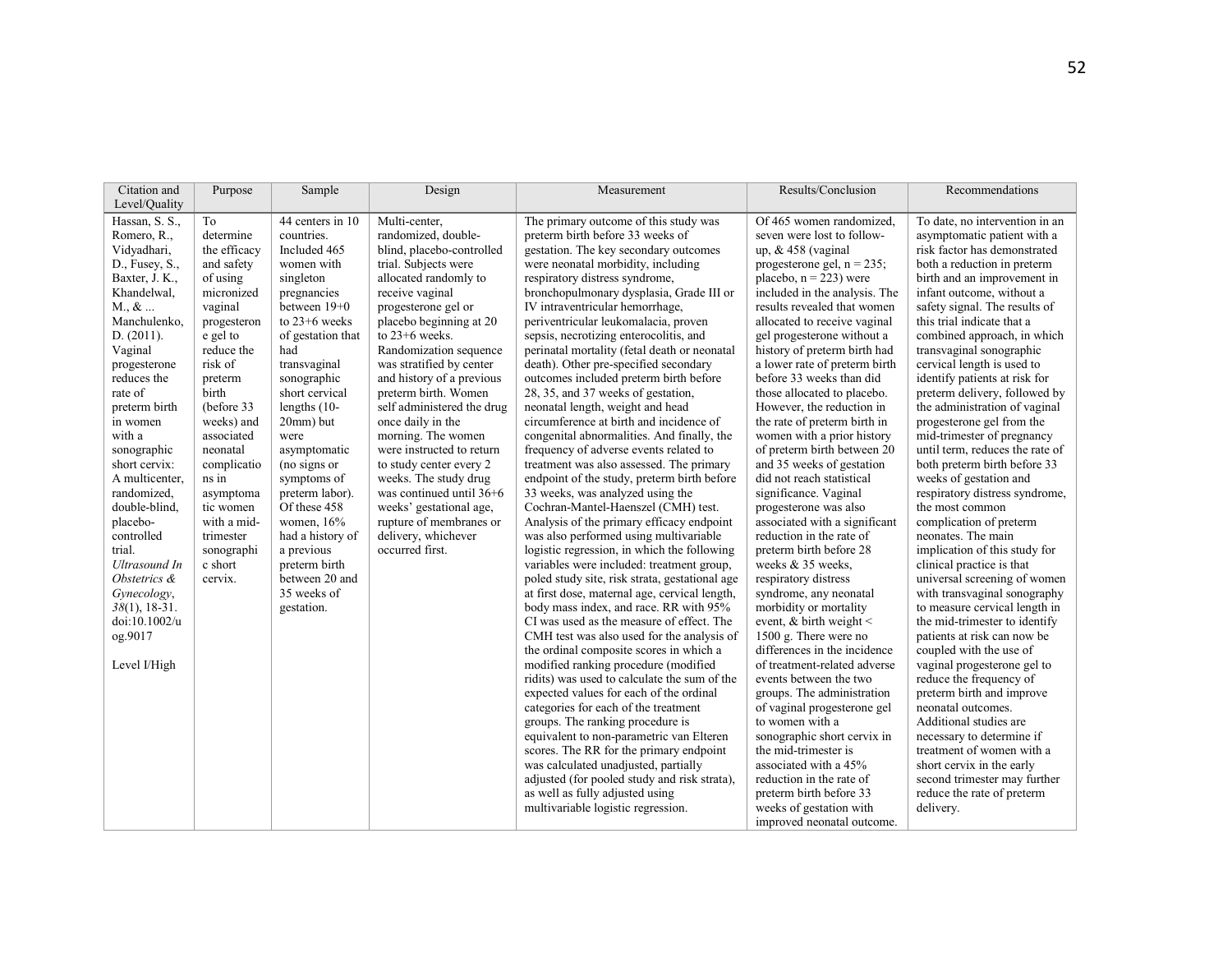| Citation and Level/Quality                                                                                                                                                                                                                                                                                                                                             | Purpose                                                                                                                                                                                                                                     | Sample                                          | Design                                                                                                                                                                                                                                      | Measurement                                                                                                                                                                                                                                                                                                                                                                                                                                                                                                                                                                                                                                | Results/Conclusion                                                                                                                                                                                                 | Recommendations                                                                                                                                                                                                                                                                                                                                                                                                               |
|------------------------------------------------------------------------------------------------------------------------------------------------------------------------------------------------------------------------------------------------------------------------------------------------------------------------------------------------------------------------|---------------------------------------------------------------------------------------------------------------------------------------------------------------------------------------------------------------------------------------------|-------------------------------------------------|---------------------------------------------------------------------------------------------------------------------------------------------------------------------------------------------------------------------------------------------|--------------------------------------------------------------------------------------------------------------------------------------------------------------------------------------------------------------------------------------------------------------------------------------------------------------------------------------------------------------------------------------------------------------------------------------------------------------------------------------------------------------------------------------------------------------------------------------------------------------------------------------------|--------------------------------------------------------------------------------------------------------------------------------------------------------------------------------------------------------------------|-------------------------------------------------------------------------------------------------------------------------------------------------------------------------------------------------------------------------------------------------------------------------------------------------------------------------------------------------------------------------------------------------------------------------------|
| Mackenzie, R., Walker, M.,<br>Armson, A., & Hannah, M. E.<br>(2006). Progesterone for the<br>prevention of preterm birth<br>among women at increased<br>risk: A systematic review and<br>meta-analysis of randomized<br>controlled trials. American<br>Journal Of Obstetrics &<br>Gynecology, 194(5), 1234-<br>1242.<br>doi:10.1016/j.ajog.2005.06.049<br>Level I/Good | To determine<br>whether<br>progestational<br>agents, initiated in<br>the second<br>trimester or<br>pregnancy, reduce<br>the risk of delivery<br>less than 37 weeks.<br>among women at<br>increased risk of<br>spontaneous<br>preterm birth. | Three trials were<br>eligible for<br>inclusion. | A systemic<br>review and meta-<br>analysis was<br>done. Medline.<br>pre-Medline,<br>EMBASE, and<br>Cochrane Central<br>Register of<br>Controlled Trials<br>were searched.<br>RCTs with less<br>than 20% lost<br>follow-up were<br>included. | The primary<br>outcome was<br>delivery less than<br>37 weeks'<br>gestation.<br>Secondary<br>outcomes included<br>delivery before 35.<br>34, and 32 weeks'<br>gestation, birth<br>weight less than<br>$2500$ g, birth<br>weight less than<br>$1500 g$ ,<br>spontaneous<br>abortion or<br>perinatal death,<br>measures of<br>serious neonatal<br>morbidity, and<br>congenital<br>abnormalities. The<br>relative risk and<br>95% CI for<br>dichotomous<br>variables and<br>weighted mean<br>difference and<br>95% CI for<br>continuous<br>variables, with the<br>use of the<br>DerSimonian and<br>Laird random-<br>effects model was<br>done. | There was a<br>significant reduction<br>in risk delivery less<br>than 37 weeks with<br>progestational<br>agents. There was no<br>significant effect on<br>perinatal mortality<br>or serious neonatal<br>morbidity. | Progestational agents, initiated in the<br>second trimester of pregnancy, may reduce<br>the risk of delivery less than 37 weeks'<br>gestation, among women at increased risk<br>of spontaneous preterm birth, but the effect<br>on neonatal outcome is uncertain. Larger<br>randomized controlled trials are required to<br>determine whether this treatment reduces<br>perinatal mortality or serious neonatal<br>morbidity. |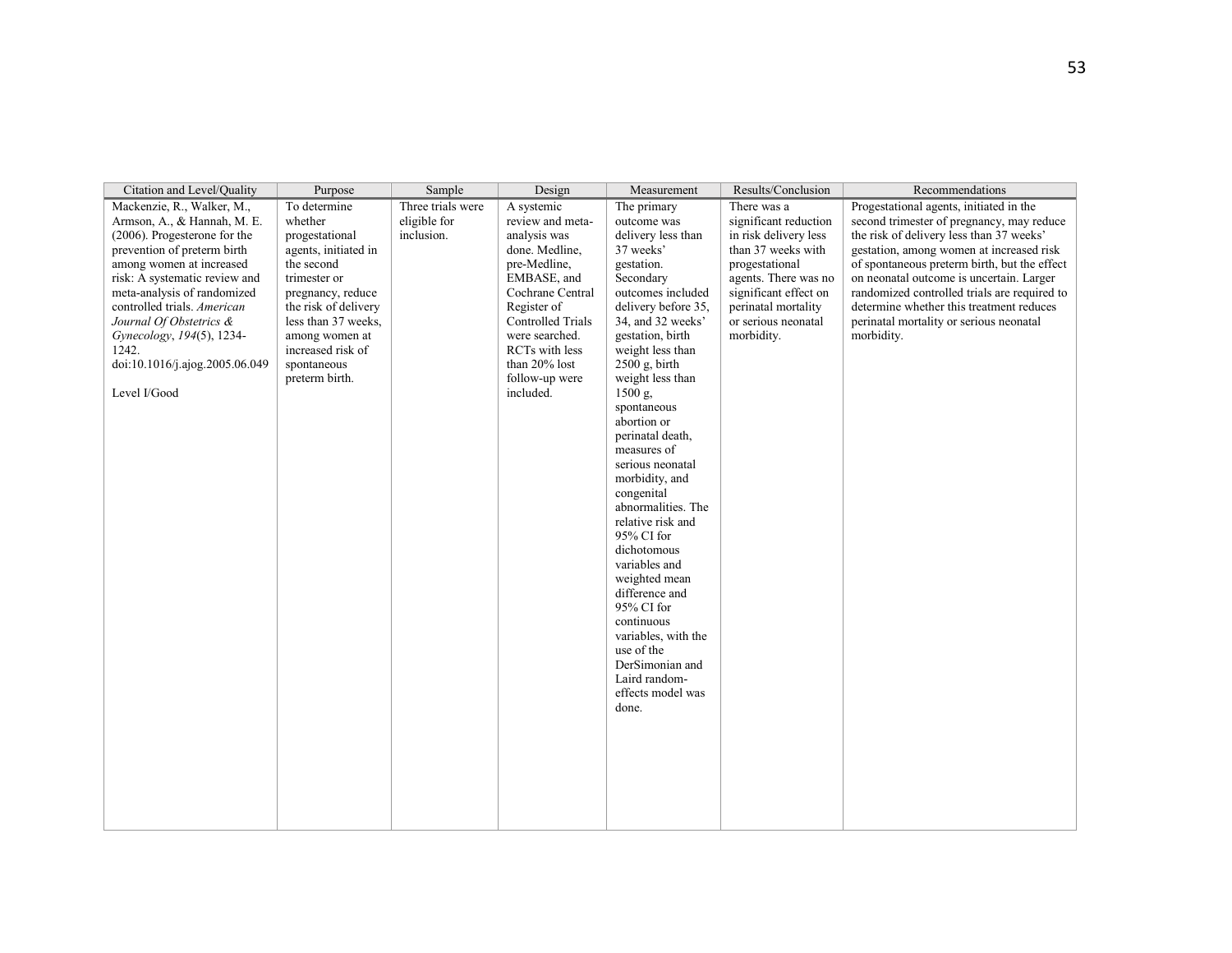| Citation and                                                                                                                                                                                                                                                                                                                                  |                                                                                                                                                                                                                                                 |                                                                                                                                                                                                                                                                                                                                                                                                                                                                                                                                                                                                                                                                                                                                                                                                                                                                                                                                                                                                                                                                                                                                                                                                                                                                                                                                                                                                       |                                                                                                                                                                                                                                                                                                                                                                                                                                                                                                                                                                                                                                                      |                                                                                                                                                                                                                                                                                                                                                           | Results/Conclusion                                                                                                                                                                                                                                                                                                                                                                                                                                                                                                                                                                                                                                                                                                                                                                                                                              | Recommendations                                                                                                                                                                                                                                                                                                                                                                                                                                                                                                                                                                                                                                                                                                                                                                                              |
|-----------------------------------------------------------------------------------------------------------------------------------------------------------------------------------------------------------------------------------------------------------------------------------------------------------------------------------------------|-------------------------------------------------------------------------------------------------------------------------------------------------------------------------------------------------------------------------------------------------|-------------------------------------------------------------------------------------------------------------------------------------------------------------------------------------------------------------------------------------------------------------------------------------------------------------------------------------------------------------------------------------------------------------------------------------------------------------------------------------------------------------------------------------------------------------------------------------------------------------------------------------------------------------------------------------------------------------------------------------------------------------------------------------------------------------------------------------------------------------------------------------------------------------------------------------------------------------------------------------------------------------------------------------------------------------------------------------------------------------------------------------------------------------------------------------------------------------------------------------------------------------------------------------------------------------------------------------------------------------------------------------------------------|------------------------------------------------------------------------------------------------------------------------------------------------------------------------------------------------------------------------------------------------------------------------------------------------------------------------------------------------------------------------------------------------------------------------------------------------------------------------------------------------------------------------------------------------------------------------------------------------------------------------------------------------------|-----------------------------------------------------------------------------------------------------------------------------------------------------------------------------------------------------------------------------------------------------------------------------------------------------------------------------------------------------------|-------------------------------------------------------------------------------------------------------------------------------------------------------------------------------------------------------------------------------------------------------------------------------------------------------------------------------------------------------------------------------------------------------------------------------------------------------------------------------------------------------------------------------------------------------------------------------------------------------------------------------------------------------------------------------------------------------------------------------------------------------------------------------------------------------------------------------------------------|--------------------------------------------------------------------------------------------------------------------------------------------------------------------------------------------------------------------------------------------------------------------------------------------------------------------------------------------------------------------------------------------------------------------------------------------------------------------------------------------------------------------------------------------------------------------------------------------------------------------------------------------------------------------------------------------------------------------------------------------------------------------------------------------------------------|
| Level/Quality                                                                                                                                                                                                                                                                                                                                 | Purpose                                                                                                                                                                                                                                         | Sample                                                                                                                                                                                                                                                                                                                                                                                                                                                                                                                                                                                                                                                                                                                                                                                                                                                                                                                                                                                                                                                                                                                                                                                                                                                                                                                                                                                                | Design                                                                                                                                                                                                                                                                                                                                                                                                                                                                                                                                                                                                                                               | Measurement                                                                                                                                                                                                                                                                                                                                               |                                                                                                                                                                                                                                                                                                                                                                                                                                                                                                                                                                                                                                                                                                                                                                                                                                                 |                                                                                                                                                                                                                                                                                                                                                                                                                                                                                                                                                                                                                                                                                                                                                                                                              |
| Maher, M. A.,<br>Abdelaziz, A.,<br>Ellaithy, M.,<br>& Bazeed, M.<br>F. (2013).<br>Prevention of<br>preterm birth:<br>A randomized<br>trial of vaginal<br>compared<br>with<br>intramuscular<br>progesterone.<br>Acta<br>Obstetricia Et<br>Gynecologica<br>Scandinavica,<br>$92(2), 215-$<br>222.<br>doi:10.1111/a<br>ogs.12017<br>Level I/Good | To aim of this<br>study was to<br>assess the<br>efficacy and<br>tolerability of<br>vaginal<br>compared<br>with<br>intramuscular<br>progesterone<br>in reducing<br>the rate of<br>recurrent<br>preterm birth<br>before 34<br>weeks<br>gestation. | The study was conducted at Armed<br>Forces Hospital Southern Region,<br>Khamis Mushyat, Kingdom of<br>Saudi Arabia. Eligibility criteria for<br>this study included women of any<br>age, any parity, with singleton<br>pregnancies, a gestation between<br>14 and 18 weeks, and a previous<br>history of one or more mid-<br>trimester preterm births, or cerclage<br>suture inserted in a previous<br>pregnancy but not in the current<br>pregnancy. Exclusion criteria<br>included fetal anomaly or loss,<br>advanced cervical dilation,<br>membranes bulging into the vagina<br>in asymptomatic women, history of<br>ruptured membranes, short cervix<br>$(<25$ mm measured between 14 and<br>18 weeks gestation), or significant<br>funneling $($ >25%), women who<br>planned to undergo cervical<br>cerclage or who already had<br>cerclage inserted at another<br>hospital, major chronic medical<br>disorder (such as chronic<br>hypertension, chronic renal disease,<br>or progestational diabetes mellitus,<br>because these conditions would<br>increase the risk of preterm birth<br>and potentially confound the<br>primary study outcome), multiple<br>gestational pregnancies, and any<br>contraindication for progesterone<br>therapy (known active liver disease<br>or active thromboembolism). Of<br>the 547 women eligible for the<br>study, 518 women consented to<br>participate. | The study was<br>conducted as a<br>prospective,<br>randomized, non-<br>blinded and non-<br>placebo controlled<br>trial. The<br>participants<br>underwent simple<br>randomization using<br>a computer-<br>generated random<br>list. The women<br>were randomized to<br>receive either 90 mg<br>of vaginal<br>progesterone gel<br>once daily ( $n=262$ )<br>or $250$ mg of<br>intramuscular<br>progesterone<br>weekly ( $n=265$ ).<br>Treatment began<br>between 14 and 18<br>weeks gestation and<br>continued until 36<br>complete weeks of<br>gestation, delivery,<br>or the occurrence of<br>premature rupture<br>of membranes or<br>preterm birth. | The primary outcome<br>measure was delivery<br>before 34 weeks of<br>gestation. The secondary<br>outcome measures were<br>preterm birth between 34<br>to 37 weeks of gestation<br>and neonatal outcomes<br>including birthweight,<br>neonatal death, and the<br>need for admission to the<br>NICU. Student's t-test<br>was used for quantitative<br>data. | When all deliveries<br>before 34 weeks of<br>gestation were compared<br>between the groups.<br>vaginal progesterone was<br>associated with a lower<br>percentage of deliveries<br>than the intramuscular<br>preparation. This<br>association was also<br>observed between 28 and<br>32 weeks of gestation. No<br>statistically significant<br>difference was observed<br>between the groups<br>regarding delivers at<br>other weeks of gestation.<br>Adverse effects were<br>reported in 14.1% of<br>patients in the<br>intramuscular group and<br>in 7.5% of patients in the<br>vaginal group. The<br>intramuscular group<br>showed a significantly<br>higher rate of neonatal<br>intensive care unit<br>admission than the<br>vaginal progesterone<br>group. More data from<br>different populations are<br>needed to support the<br>results. | The use of vaginal progesterone<br>over intramuscular progesterone<br>administration shows a reduction<br>in recurrent preterm births and<br>fewer adverse effects. Given that<br>prophylactic intervention to<br>prevent preterm birth entails a<br>long duration of progesterone<br>administration, less invasive<br>forms of administration are<br>preferred. Further data regarding<br>the optimal route, dose, or<br>duration of progesterone is still<br>lacking, and it remains unknown<br>whether there is a dose-response<br>relation between progesterone<br>and its action to reduce preterm<br>birth. More research regarding<br>the mechanisms of progesterone<br>and cerclage in preterm birth<br>may help clinicians to<br>understand how these two<br>interventions can be used<br>together. |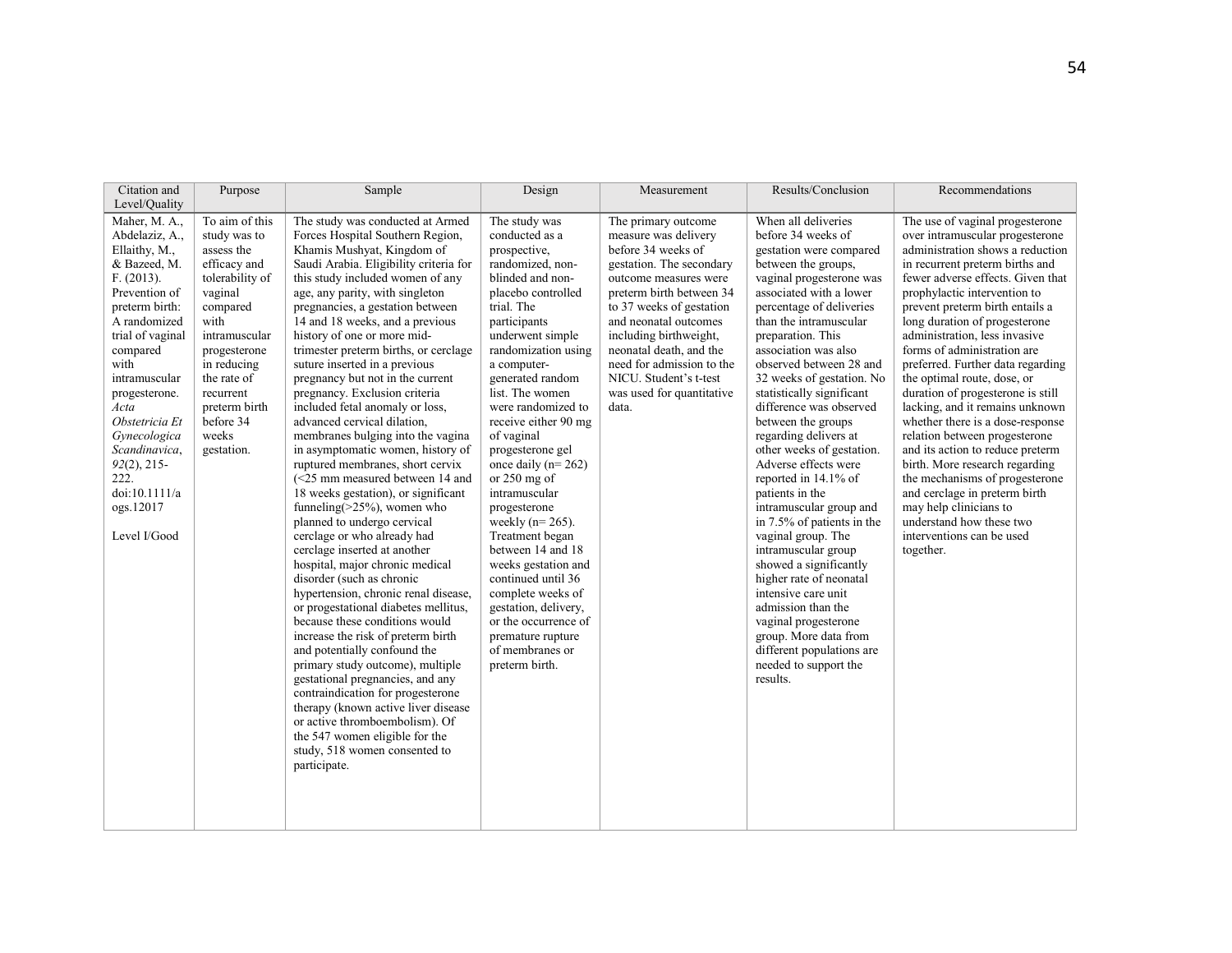| Citation and Level/Quality                                                                                                                                                                                                                                                                                                            | Purpose                                                                                                                      | Sample                                                                                                                                                                                                                                                                                                                                                                                                                                                                                                                                                                                                                                                                                                                                                                                                                                                                                       | Design                                                                                                                                                                                                                                                                                                                                                             | Measurement                                                                                                                                                                                                                                                                                                                                                                                                                                                                                                                                                                                                                                                                                                                                                                                                        | Results/Conclusion                                                                                                                                                                                                                                                                                                                                                                                    | Recommendations                                                                                                                                                                                                                                                       |
|---------------------------------------------------------------------------------------------------------------------------------------------------------------------------------------------------------------------------------------------------------------------------------------------------------------------------------------|------------------------------------------------------------------------------------------------------------------------------|----------------------------------------------------------------------------------------------------------------------------------------------------------------------------------------------------------------------------------------------------------------------------------------------------------------------------------------------------------------------------------------------------------------------------------------------------------------------------------------------------------------------------------------------------------------------------------------------------------------------------------------------------------------------------------------------------------------------------------------------------------------------------------------------------------------------------------------------------------------------------------------------|--------------------------------------------------------------------------------------------------------------------------------------------------------------------------------------------------------------------------------------------------------------------------------------------------------------------------------------------------------------------|--------------------------------------------------------------------------------------------------------------------------------------------------------------------------------------------------------------------------------------------------------------------------------------------------------------------------------------------------------------------------------------------------------------------------------------------------------------------------------------------------------------------------------------------------------------------------------------------------------------------------------------------------------------------------------------------------------------------------------------------------------------------------------------------------------------------|-------------------------------------------------------------------------------------------------------------------------------------------------------------------------------------------------------------------------------------------------------------------------------------------------------------------------------------------------------------------------------------------------------|-----------------------------------------------------------------------------------------------------------------------------------------------------------------------------------------------------------------------------------------------------------------------|
| Meis, P. J., Klebanoff, M.,<br>Thom, E., Dombrowski, M.<br>P., Sibai, B., Moawad, A.<br>$H_{\cdot}$ , $\&$ Thorp, J. M. (2003).<br>Prevention of recurrent<br>preterm delivery by 17<br>alpha-hydroxyprogesterone<br>caproate. New England<br>Journal Of Medicine,<br>348(24), 2379-2385.<br>doi:10.1056/NEJMoa035140<br>Level I/High | To test the<br>effectiveness of<br>17P as compared<br>with placebo in<br>the prevention of<br>recurrent preterm<br>delivery. | The sample for this<br>study was collected<br>throughout 19<br>clinical centers.<br>Women presenting<br>to these centers for<br>prenatal care were<br>screened for<br>eligibility to<br>participate in the<br>trial: criteria for<br>eligibility included a<br>history of<br>spontaneous preterm<br>delivery in a<br>previous pregnancy<br>and a current<br>pregnancy between<br>15 weeks and 20+3<br>gestation. Exclusion<br>criteria included<br>multifetal gestation,<br>known fetal<br>anomaly<br>progesterone or<br>heparin treatment<br>during the current<br>pregnancy, current<br>or planned cervical<br>cerclage,<br>hypertension<br>requiring<br>medication, a<br>seizure disorder, or<br>a plan to deliver<br>elsewhere, 463<br>women consented to<br>participate in the<br>study. There were<br>310 women in the<br>progesterone group<br>and 153 women in<br>the placebo group. | This was a<br>double-blind,<br>placebo-<br>controlled trial.<br>The women<br>were randomly<br>assigned by a<br>central data<br>center in a 2:1<br>ratio, to receive<br>either weekly<br>injections of<br>250 mg of 17P<br>or weekly<br>injections of an<br>inert oil<br>placebo;<br>injections were<br>continued until<br>delivery or to<br>36 weeks<br>gestation. | The primary outcome was<br>preterm delivery before 37<br>weeks of gestation. Analysis<br>was performed according to<br>the intention-to-treat<br>principle. Continuous<br>variables were compared with<br>the use of the Wilcoxon rank-<br>sum test, and categorical<br>variables were compared with<br>the use of the chi-square or<br>Fisher's exact test.<br>Prolongation of pregnancy<br>was assessed by life-table<br>methods, with the duration<br>considered being that between<br>the time of randomization and<br>the time a woman gave birth,<br>was lost to follow-up, or<br>reached 40 weeks of<br>gestation, which ever came<br>first. Curves for event free<br>survival were estimated to<br>account for differing<br>durations of gestation at<br>entry, and were tested with<br>the log-rank test. | Treatment with 17P<br>significantly reduced the<br>risk of delivery at less<br>than 37 weeks of<br>gestation, delivery at<br>less than 35 weeks<br>gestation, and delivery<br>at less than 32 weeks<br>gestation. Infants of<br>women treated with 17P<br>had significantly lower<br>rates of necrotizing<br>enterocolitis.<br>intraventricular<br>hemorrhage and need<br>for supplemental<br>oxygen. | Weekly injections of 17P<br>resulted in a substantial<br>reduction in the rate of recurrent<br>preterm delivery among women<br>who were at particularly high<br>risk for preterm delivery and<br>reduced the likelihood of several<br>complications in their infants. |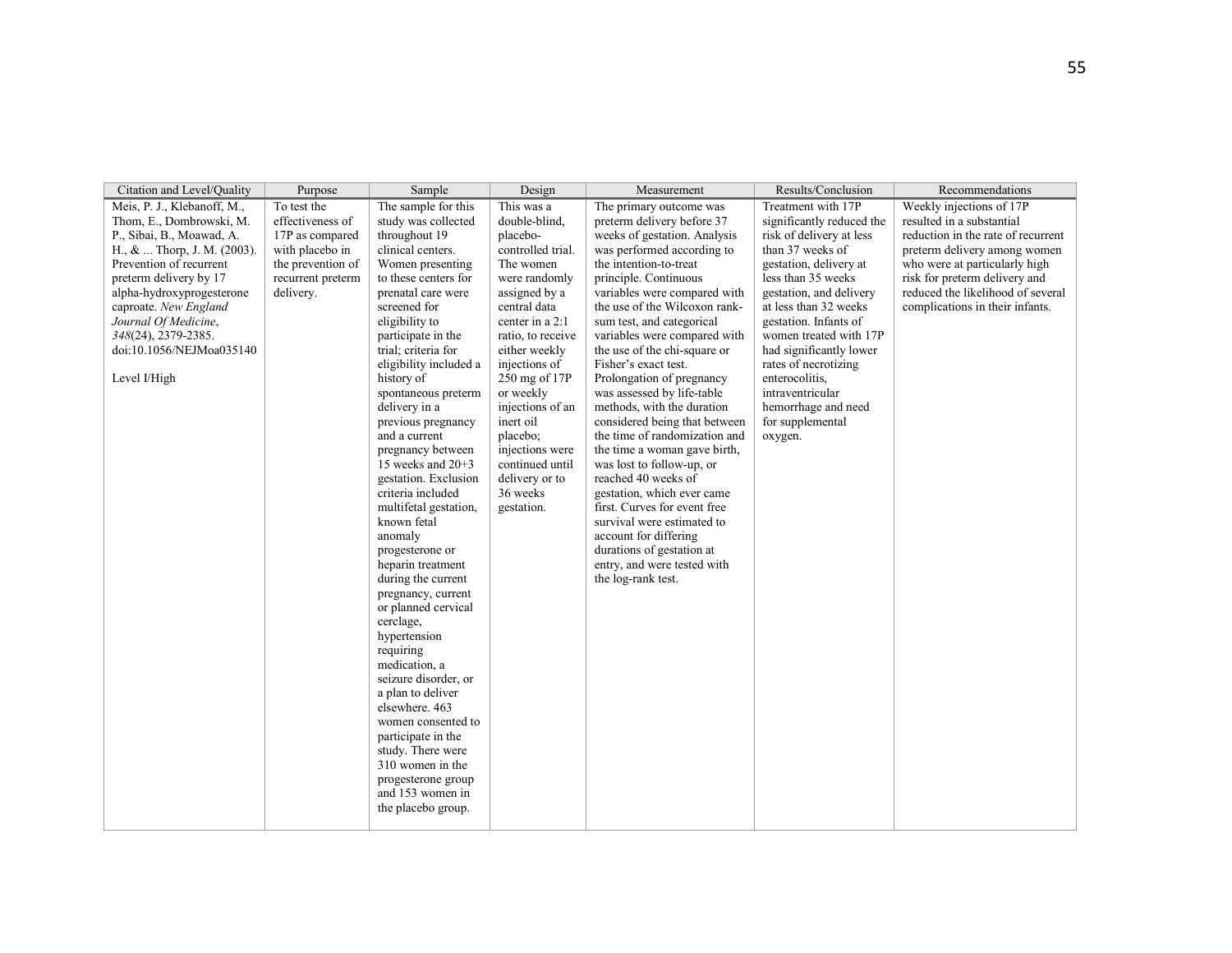| Citation and<br>Level/Quality                                                                                                                                                                                                                                                                                                                                                                           | Purpose                                                                                                                                                                                           | Sample                                                                                                                                                                                                                                                                                                                                                                                                                                                                                                                                                   | Design                                                                                                                                                                                                                                                                                                                                     | Measurement                                                                                                                                                                                                                                                                                                                                                                                                                                                                                                                                                                                                                                                                                                                                                | Results/Conclusion                                                                                                                                                                                                                                                                               | Recommendations                                                                                                                                                                                                                                                                                                                                                                                                          |
|---------------------------------------------------------------------------------------------------------------------------------------------------------------------------------------------------------------------------------------------------------------------------------------------------------------------------------------------------------------------------------------------------------|---------------------------------------------------------------------------------------------------------------------------------------------------------------------------------------------------|----------------------------------------------------------------------------------------------------------------------------------------------------------------------------------------------------------------------------------------------------------------------------------------------------------------------------------------------------------------------------------------------------------------------------------------------------------------------------------------------------------------------------------------------------------|--------------------------------------------------------------------------------------------------------------------------------------------------------------------------------------------------------------------------------------------------------------------------------------------------------------------------------------------|------------------------------------------------------------------------------------------------------------------------------------------------------------------------------------------------------------------------------------------------------------------------------------------------------------------------------------------------------------------------------------------------------------------------------------------------------------------------------------------------------------------------------------------------------------------------------------------------------------------------------------------------------------------------------------------------------------------------------------------------------------|--------------------------------------------------------------------------------------------------------------------------------------------------------------------------------------------------------------------------------------------------------------------------------------------------|--------------------------------------------------------------------------------------------------------------------------------------------------------------------------------------------------------------------------------------------------------------------------------------------------------------------------------------------------------------------------------------------------------------------------|
| O'Brien, J. M., Adair,<br>C. D., Lewis, D. F.,<br>Hall, D. R., Defranco,<br>E. A., Fusey, S., &<br>Newton, E. (2007).<br>Progesterone vaginal<br>gel for the reduction<br>of recurrent preterm<br>birth: primary results<br>from a randomized.<br>double-blind,<br>placebo-controlled<br>trial. Ultrasound In<br>Obstetrics &<br>Gynecology, 30(5),<br>687-696.<br>doi:10.1002/uog.5158<br>Level I/Good | To determine<br>whether<br>prophylactic<br>administration of<br>vaginal<br>progesterone<br>reduces the risk of<br>preterm birth in<br>women with a<br>history of<br>spontaneous preterm<br>birth. | The study included<br>659 pregnant<br>women with a<br>history of<br>spontaneous<br>preterm birth<br>between 18+0 and<br>$22+6$ weeks of<br>gestation. The<br>women were<br>eligible for the trial<br>if they were<br>between 18 and 45<br>years of age with a<br>n estimated<br>gestational age<br>between 16+0 and<br>22+6 weeks, and<br>had a history of<br>spontaneous<br>singleton preterm<br>birth between 20+0<br>and 35+0 weeks of<br>gestation in the<br>immediately<br>preceding<br>pregnancy,<br>confirmed by<br>review of medical<br>records. | This study was a<br>randomized,<br>double-blind,<br>placebo-controlled,<br>multinational trial.<br>The patients were<br>assigned randomly<br>to once-daily<br>treatment with<br>either progesterone<br>vaginal gel or<br>placebo until either<br>delivery, 37 weeks'<br>gestation or<br>development of<br>preterm rupture of<br>membranes. | The primary<br>outcome was<br>preterm birth at <32<br>weeks of gestation<br>and to assess the<br>efficacy and safety<br>of progesterone<br>vaginal gel<br>compared with<br>placebo. The trial<br>was analyzed using<br>an intent-to-treat<br>strategy. Baseline<br>characteristics and<br>outcome data were<br>compared between<br>treatment groups<br>using chi-square or<br>Fisher's exact test<br>for categorical<br>variables and using<br>ANOVA for<br>continuous<br>variables. The<br>duration of<br>pregnancy in the<br>placebo and<br>intervention groups<br>was evaluated using<br>survival analysis<br>(life-table analysis)<br>and the Kaplan-<br>Meier method). A<br>P-value of $\leq 0.05$<br>was considered<br>statistically<br>significant. | Progesterone did not<br>decrease the<br>frequency of preterm<br>birth at <32 weeks.<br>There was no<br>difference between<br>the groups with<br>respect to the mean<br>gestational age at<br>delivery, infant<br>morbidity or<br>mortality or other<br>maternal or neonatal<br>outcome measures. | Prophylactic treatment with vaginal<br>progesterone did not reduce the frequency of<br>recurrent preterm birth $(\leq 32$ weeks) in<br>women with a history of spontaneous<br>preterm birth. The effect of progesterone<br>administration in patients at high risk for<br>preterm delivery as determined by methods<br>other than history alone (e.g. sonographic<br>cervical length) requires further<br>investigation. |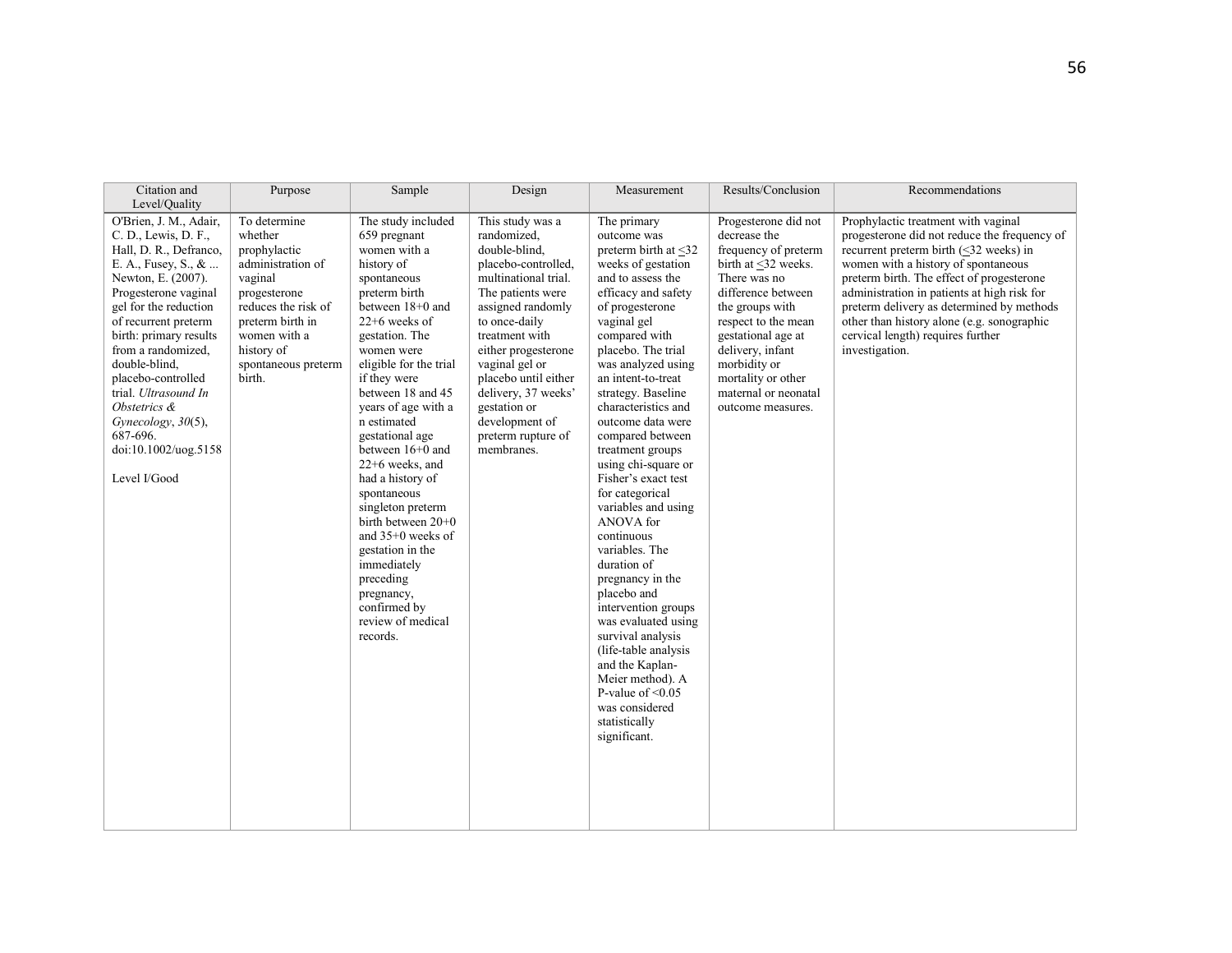| Citation and<br>Level/Quality                                                                                                                                                                                                                                                                                                                                                                                   | Purpose                                                                                                                    | Sample                                                                                                                                                                                                                                                                                                                                                                                                                                                                                                                                                                                                                                                                                                                                                                                                                                                                                                                                                                                                                                                                                                                                                                                                                                                                                                                                                                                                                                                                                                                                                                                                                                                                                                                                                                                                                                                                     | Design                                                                                                                                                                                                                                                                 | Measurement                                                                                                                                                                                                                                                                                                                                                           | Results/Conclusion                                                                                                                                                                                                                                                                                                                                                                                                                                                                                                                                                                                                                                                                                                                                                                                                          | Recommendations                                                                                                                                                                                                                                                                                                                                                         |
|-----------------------------------------------------------------------------------------------------------------------------------------------------------------------------------------------------------------------------------------------------------------------------------------------------------------------------------------------------------------------------------------------------------------|----------------------------------------------------------------------------------------------------------------------------|----------------------------------------------------------------------------------------------------------------------------------------------------------------------------------------------------------------------------------------------------------------------------------------------------------------------------------------------------------------------------------------------------------------------------------------------------------------------------------------------------------------------------------------------------------------------------------------------------------------------------------------------------------------------------------------------------------------------------------------------------------------------------------------------------------------------------------------------------------------------------------------------------------------------------------------------------------------------------------------------------------------------------------------------------------------------------------------------------------------------------------------------------------------------------------------------------------------------------------------------------------------------------------------------------------------------------------------------------------------------------------------------------------------------------------------------------------------------------------------------------------------------------------------------------------------------------------------------------------------------------------------------------------------------------------------------------------------------------------------------------------------------------------------------------------------------------------------------------------------------------|------------------------------------------------------------------------------------------------------------------------------------------------------------------------------------------------------------------------------------------------------------------------|-----------------------------------------------------------------------------------------------------------------------------------------------------------------------------------------------------------------------------------------------------------------------------------------------------------------------------------------------------------------------|-----------------------------------------------------------------------------------------------------------------------------------------------------------------------------------------------------------------------------------------------------------------------------------------------------------------------------------------------------------------------------------------------------------------------------------------------------------------------------------------------------------------------------------------------------------------------------------------------------------------------------------------------------------------------------------------------------------------------------------------------------------------------------------------------------------------------------|-------------------------------------------------------------------------------------------------------------------------------------------------------------------------------------------------------------------------------------------------------------------------------------------------------------------------------------------------------------------------|
| Petrini, J. R.,<br>Callaghan, W.<br>M.,<br>Klebanoff,<br>M., Green, N.<br>S., Lackritz,<br>E. M., Howse,<br>J. L., $\&$<br>Damus, K.<br>(2005).<br>Estimated<br>effect of 17<br>alpha-<br>hydroxyproge<br>sterone<br>caproate on<br>preterm birth<br>in the United<br>States.<br>Obstetrics &<br>Gynecology,<br>$105(2)$ , 267-<br>272.<br>doi:10.1097/0<br>1.AOG.00001<br>50560.24297.<br>4f<br>Level III/High | To<br>understand<br>the<br>potential<br>national<br>effect of<br>17P<br>preventive<br>therapy on<br>preterm<br>birth rates | The study defines "17P eligible" as singleton<br>births to multiparous women with onset of<br>prenatal care within the first 4 months of<br>pregnancy with a history of spontaneous birth.<br>Preterm birth is defined as less than 37<br>completed weeks of gestation and very preterm<br>as less than 32 completed weeks. Spontaneous<br>birth is defined as a non-induced vaginal<br>delivery. To estimate the number of pregnant<br>women in the United States who would be<br>eligible for 17P preventive therapy, the 2002<br>United States natality (birth certificate) file from<br>the National Center of Health Statistics, Centers<br>for Disease and Prevention. This database<br>includes information on all live births in the<br>nation. Studies have indicated, however, that<br>reporting of a woman's history of a prior preterm<br>birth on the birth certificate may not be complete<br>and may underestimate the true occurrence of<br>this event. To address this potential limitation,<br>the data from longitudinal birth certificate files<br>from New Jersey and Missouri were also<br>analyzed for the rates of prior preterm birth and<br>recurrence of spontaneous preterm birth. Based<br>on the 2002 United States natality data, the<br>number of births to multiparous women with<br>single gestation was 2,313,718. From this<br>number, the estimated number of women who<br>did not meet the 16-20 weeks' prenatal care<br>entry period was subtracted. The resultant<br>2,037,292 births represent those women who<br>initiated care early enough to have been<br>candidates for 17P therapy. The New Jersey and<br>Missouri databases identified women who met<br>the inclusion criteria in the same fashion. The<br>averaged rates from the 2 states were 8.7% for<br>prior preterm birth and 1.3% for prior very<br>preterm birth. | Estimated<br>the number<br>of singleton<br>preterm<br>births<br>delivered to<br>women with<br>a history of<br>prior<br>spontaneous<br>preterm<br>birth who<br>accessed<br>prenatal<br>care within<br>the first 4<br>months<br>gestation by<br>analyzing<br>the sample. | <b>Using 2002</b><br>national birth<br>certificate<br>data,<br>augmented by<br>vital statistics<br>from 2 states.<br>the estimated<br>number of<br>singleton<br>births<br>delivered to<br>women<br>eligible for<br>17P through<br>both a history<br>of<br>spontaneous<br>preterm birth<br>and prenatal<br>care onset<br>within the first<br>4 months of<br>pregnancy. | According to this<br>study's calculations.<br>if 17P 9,870<br>preterm births.<br>might have been<br>prevented if eligible<br>women received<br>17P preventive<br>therapy. If 17P use<br>were restricted to<br>women with a<br>history of a<br>previous<br>spontaneous very<br>preterm birth, 2,163<br>preterm births<br>might have been<br>prevented. Among<br>the smaller cohort<br>of 2,037,292<br>spontaneous<br>singleton births to<br>multiparous women<br>with onset of<br>prenatal care during<br>the first 4 months of<br>pregnancy,<br>regardless of history<br>of preterm birth,<br>universal use of 17P<br>would have reduced<br>the preterm birth<br>rate in this cohort<br>from $9.4\%$ to $8.5\%$ ,<br>reflecting an<br>estimated 11%<br>reduction, or an<br>absolute difference<br>of $0.9\%$ , $P < .001$ . | The use of 17P could reduce preterm birth<br>among eligible women, but would likely have<br>a modest effect on the national preterm birth<br>rate. Additional research is urgently needed to<br>identify other populations who might benefit<br>from 17P evaluate new methods for early<br>detection of women at risk, and develop<br>additional prevention strategies. |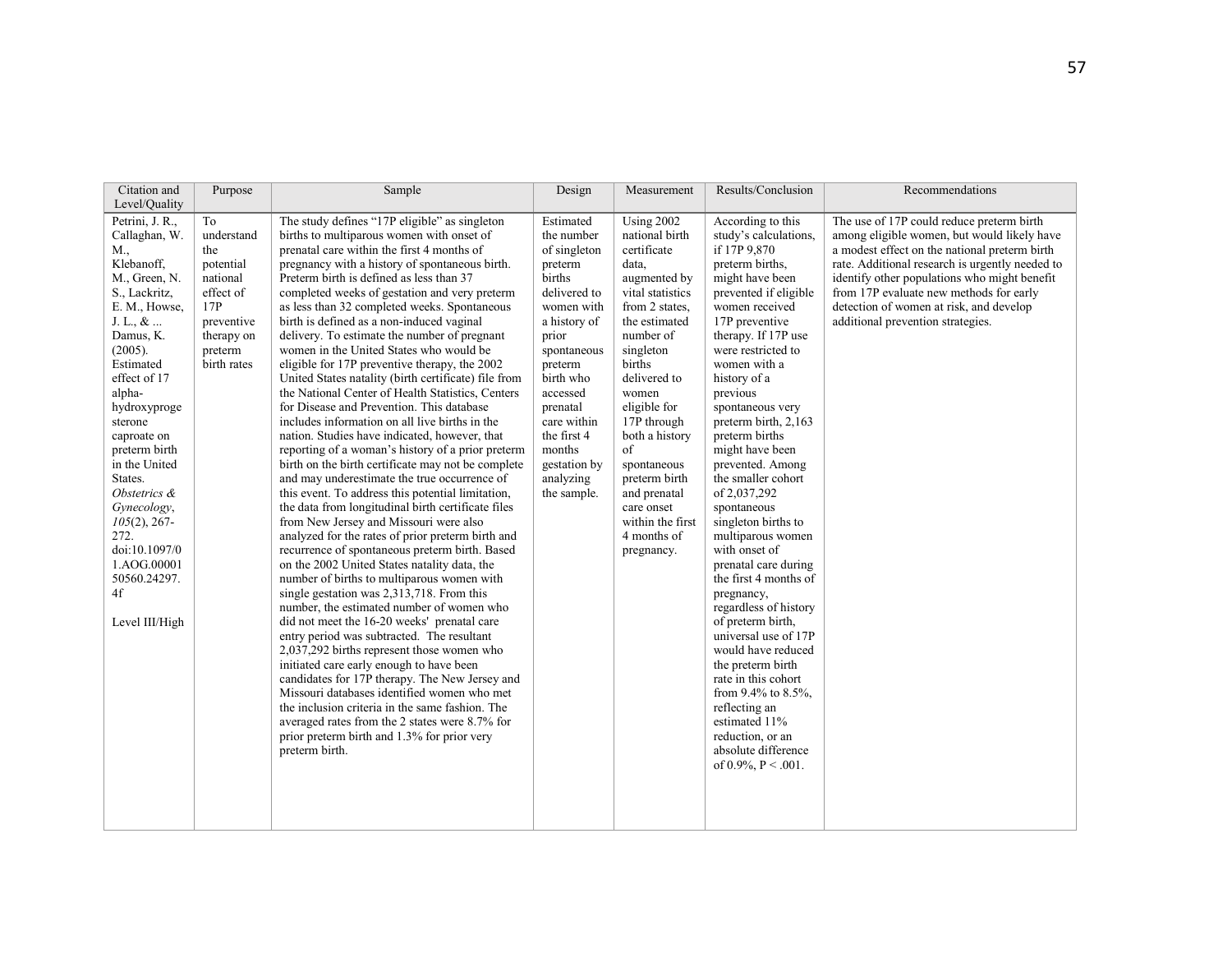| Citation and<br>Level/Quality                                                                                                                                                                                                                                                                                                                | Purpose                                                                                                                                                                       | Sample                                                                                                                                                     | Design                                                                                                                                                                                                                                                                                                                                                                                                                                                                                                                                                                                                                                                                                                                                                                                                      | Measurement                                                                                                                                                                                                                      | Results/Conclusion                                                                                                                                                                                                                                                                                          | Recommendations                                                                                                                                                                                                                           |
|----------------------------------------------------------------------------------------------------------------------------------------------------------------------------------------------------------------------------------------------------------------------------------------------------------------------------------------------|-------------------------------------------------------------------------------------------------------------------------------------------------------------------------------|------------------------------------------------------------------------------------------------------------------------------------------------------------|-------------------------------------------------------------------------------------------------------------------------------------------------------------------------------------------------------------------------------------------------------------------------------------------------------------------------------------------------------------------------------------------------------------------------------------------------------------------------------------------------------------------------------------------------------------------------------------------------------------------------------------------------------------------------------------------------------------------------------------------------------------------------------------------------------------|----------------------------------------------------------------------------------------------------------------------------------------------------------------------------------------------------------------------------------|-------------------------------------------------------------------------------------------------------------------------------------------------------------------------------------------------------------------------------------------------------------------------------------------------------------|-------------------------------------------------------------------------------------------------------------------------------------------------------------------------------------------------------------------------------------------|
| Pizzi, L., Seligman,<br>N., Baxter, J.,<br>Jutkowitz, E., &<br>Berghella, V. (2014).<br>Cost and cost<br>effectiveness of<br>vaginal progesterone<br>gel in reducing<br>preterm birth: An<br>economic analysis of<br>the PREGNANT<br>trial.<br>Pharmacoeconomics,<br>$32(5)$ , 467-478.<br>doi:10.1007/s40273-<br>014-0133-2<br>Level I/High | To calculate the<br>costs and cost<br>effectiveness of VP<br>gel versus placebo<br>using decision<br>analytic models<br>informed by<br><b>PREGNANT</b><br>patient-level data. | The PREGNANT<br>trial enrolled 459<br>pregnant women<br>with a cervical<br>length of 10-22 mm<br>and randomized<br>them to either VP<br>8% gel or placebo. | An economic<br>analysis of the<br>PREGNANT study<br>was done. The<br>PREGNANT study<br>was a randomized.<br>multi-center, clinical<br>trial that investigated<br>the safety and<br>effectiveness of VP<br>gel to decrease the<br>incidence of PTB<br>among women with<br>a short cervix, with<br>or without a history<br>of preterm birth.<br>Used a cost model to<br>estimate the total<br>cost of treatment per<br>mother and a cost-<br>effectiveness model<br>to estimate the cost<br>per PTB averted<br>with VP gel versus<br>placebo. Cost<br>consumptions were<br>based on 2010 US<br>healthcare services<br>reimbursements. The<br>cost model was<br>validated against<br>patient-level data.<br>Sensitivity analyses<br>were used to test the<br>robustness of the<br>cost-effectiveness<br>model. | The primary<br>measure was<br>determining the<br>total cost per mother<br>treated with VP gel<br>in PREGNANT.<br>Secondary measures<br>were cost<br>effectiveness of VP<br>gel in terms of cost<br>per preterm birth<br>averted. | The estimated cost<br>per mother was<br>\$US23,079 for VP<br>gel and \$US36,436<br>for placebo. The<br>cost-effectiveness<br>model showed a<br>savings of<br>\$US24,071 per<br>preterm birth averted<br>with VP gel. VP gel<br>realized cost savings<br>and cost<br>effectiveness in 79%<br>of simulations. | Based on the findings from PREGNANT,<br>VP gel was associated with cost savings and<br>cost effectiveness compared with placebo.<br>Future trials designed to include cost metrics<br>are needed to better understand the value of<br>VP. |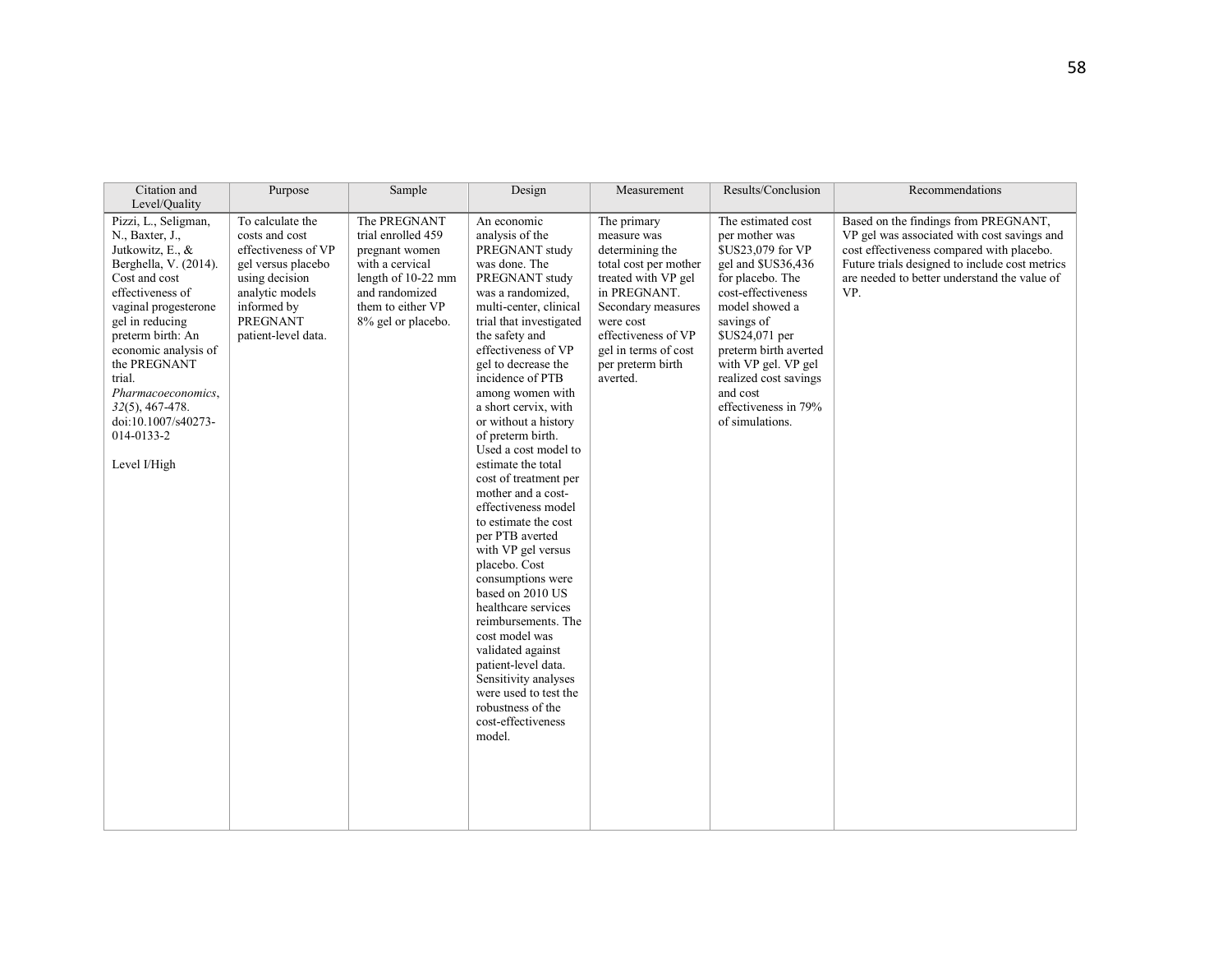| Citation and Level/Quality                                                                                                                                                                                                                                                                        | Purpose                                                                                                | Sample                                                                                                                                                                                                                                                                                                                                                                                                                                                                                                                                                                                                                                                                                                                                                                                                                                              | Design                                                                                                                                                                                                                          | Measurement                                                                                                                                                                                                                                                                                                                                                                                    | Results/Conclusion                                                                                                                                                                                                                                                                                                                                                                                                                     | Recommendations                                                                                                                                                                                                                                                                                                                                                                                                                                                                                                                                         |
|---------------------------------------------------------------------------------------------------------------------------------------------------------------------------------------------------------------------------------------------------------------------------------------------------|--------------------------------------------------------------------------------------------------------|-----------------------------------------------------------------------------------------------------------------------------------------------------------------------------------------------------------------------------------------------------------------------------------------------------------------------------------------------------------------------------------------------------------------------------------------------------------------------------------------------------------------------------------------------------------------------------------------------------------------------------------------------------------------------------------------------------------------------------------------------------------------------------------------------------------------------------------------------------|---------------------------------------------------------------------------------------------------------------------------------------------------------------------------------------------------------------------------------|------------------------------------------------------------------------------------------------------------------------------------------------------------------------------------------------------------------------------------------------------------------------------------------------------------------------------------------------------------------------------------------------|----------------------------------------------------------------------------------------------------------------------------------------------------------------------------------------------------------------------------------------------------------------------------------------------------------------------------------------------------------------------------------------------------------------------------------------|---------------------------------------------------------------------------------------------------------------------------------------------------------------------------------------------------------------------------------------------------------------------------------------------------------------------------------------------------------------------------------------------------------------------------------------------------------------------------------------------------------------------------------------------------------|
| Rai, P., Rajaram, S., Goel, N.,<br>Ayalur Gopalakrishnan, R.,<br>Agarwal, R., & Mehta, S.<br>(2009). Oral micronized<br>progesterone for prevention of<br>preterm birth. International<br>Journal of Gynecology &<br>Obstetrics, 104(1), 40-43.<br>doi:10.1016/j.ijgo.2008.08.029<br>Level I/Good | To evaluate<br>oral<br>micronized<br>progesterone<br>(OMP) to<br>prevent<br>preterm birth<br>$(PTB)$ . | The sample of women<br>was collected in the<br>Department of<br>Obstetrics and<br>Gynecology at the<br>University College of<br>Medical Science and<br>Guru Teg Bahadur<br>Hospital, Delhi,<br>between January 2005<br>and December 2006.<br>Inclusion criteria for<br>the study were<br>asymptomatic women<br>aged between 18 and<br>35 years who were<br>between 18 and 24<br>weeks of pregnancy,<br>with a history of at<br>least 1 spontaneous<br>preterm delivery<br>(between 20 weeks)<br>and $36+6$ weeks of<br>gestation) with a<br>singleton live<br>pregnancy. Women<br>with first trimester<br>bleeding, premature<br>rupture of<br>membranes, multiple<br>pregnancy, fetal<br>anomalies, or active<br>liver disease were<br>excluded from the<br>trial. A total of 150<br>women with at least<br>one PTB met the<br>inclusion criteria. | A randomized,<br>double-blind,<br>placebo-controlled<br>trial in which the<br>study participants<br>received 100 mg<br>of OMP or<br>placebo twice a<br>day from<br>recruitment (18-24)<br>weeks) until 36<br>weeks or delivery. | Statistical analysis<br>was done using the<br>$x^2$ test for<br>quantitative<br>variables Fisher<br>exact test for<br>quantitative<br>variables (small<br>sample size),<br>independent<br>sample t test to<br>compare<br>qualitative with<br>quantitative<br>variables, and<br>Mann-Whitney<br>test to compare<br>qualitative with<br>quantitative<br>variables (for non-<br>normalized data). | PTB occurred in 29<br>women in the OMP<br>group compared<br>with 44 in the<br>control group. Mean<br>gestational age at<br>delivery was higher<br>in the OMP group.<br>Fewer PTB occurred<br>between 28 and<br>$31+6$ weeks of<br>gestation in the<br>OMP group.<br>Neonatal age at<br>delivery, birth<br>weight, NICU stay,<br>and Apgar scores<br>were more favorable<br>in the OMP group,<br>and fewer neonatal<br>deaths occurred. | OMP reduced the risk of PTB between 28<br>and $31+6$ weeks of gestation, NICU<br>admissions, and neonatal morbidity and<br>mortality in high risk patients. Although<br>there were favorable results in the OMP<br>group, the study was limited to a single<br>hospital which is a huge limitation.<br>Extended follow-up is needed to determine<br>whether the drug exerts any long-term<br>adverse effects. A large multi-center study<br>with a higher number of patients and a<br>longer follow-up is needed to confirm its<br>efficacy and safety. |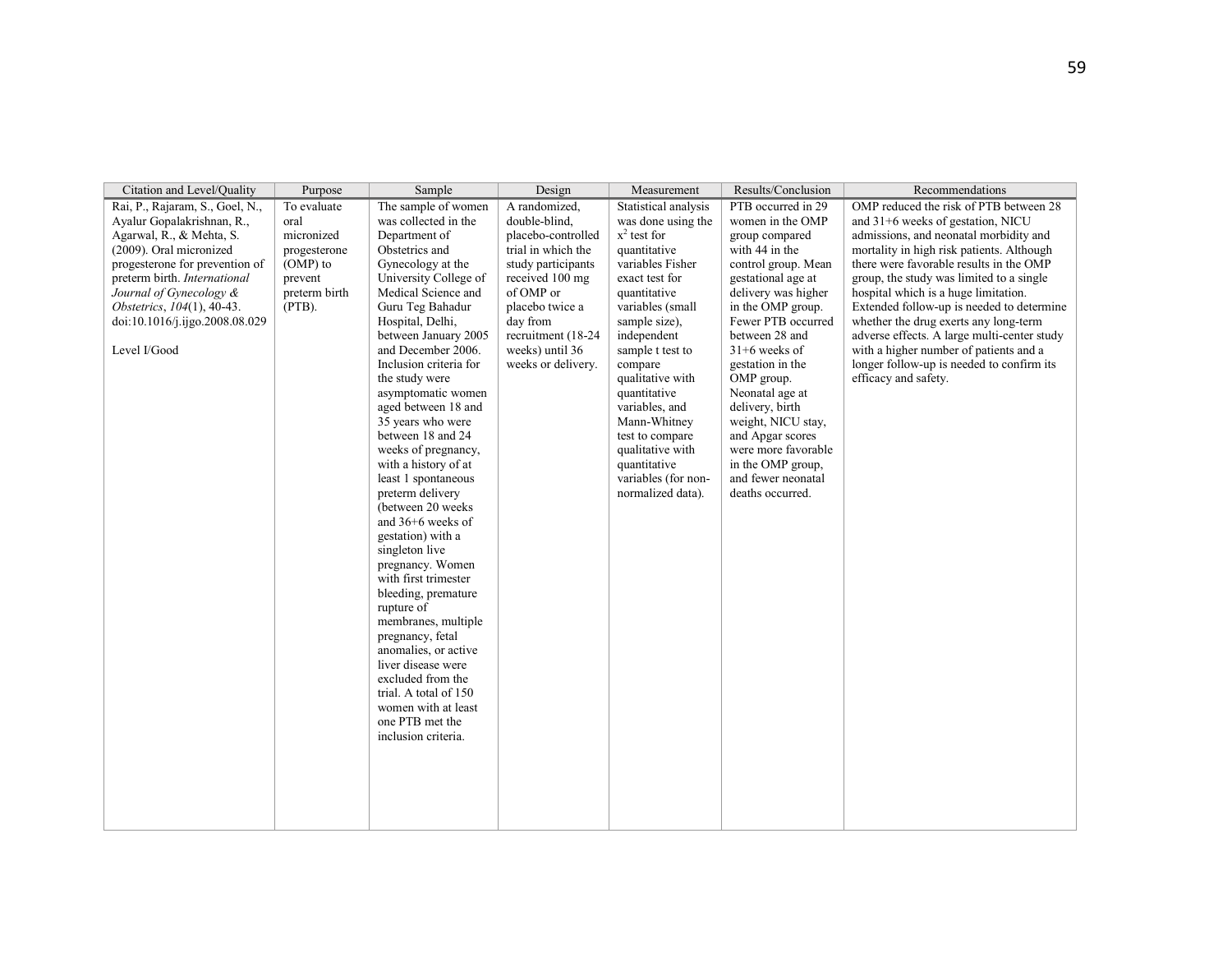| Citation and Level/Quality                                                                                                                                                                                                                                                                                                                                 | Purpose                                                                                                                    | Sample                                                                                                                                                                                                                                                                                                                                                                                                                                                                                                                                                                                                                                                                             | Design                                                                                                                               | Measurement                                                                                                                                                                                                                                                                    | Results/Conclusion                                                                                                                                                                                                                                                                                                                                                                                                                                                                                                                                                                                                                                                               | Recommendations                                                                                                                                                                                                                                                                                                                                                                                                                                                                                                                                                                                                                                                                                                                                                                                  |
|------------------------------------------------------------------------------------------------------------------------------------------------------------------------------------------------------------------------------------------------------------------------------------------------------------------------------------------------------------|----------------------------------------------------------------------------------------------------------------------------|------------------------------------------------------------------------------------------------------------------------------------------------------------------------------------------------------------------------------------------------------------------------------------------------------------------------------------------------------------------------------------------------------------------------------------------------------------------------------------------------------------------------------------------------------------------------------------------------------------------------------------------------------------------------------------|--------------------------------------------------------------------------------------------------------------------------------------|--------------------------------------------------------------------------------------------------------------------------------------------------------------------------------------------------------------------------------------------------------------------------------|----------------------------------------------------------------------------------------------------------------------------------------------------------------------------------------------------------------------------------------------------------------------------------------------------------------------------------------------------------------------------------------------------------------------------------------------------------------------------------------------------------------------------------------------------------------------------------------------------------------------------------------------------------------------------------|--------------------------------------------------------------------------------------------------------------------------------------------------------------------------------------------------------------------------------------------------------------------------------------------------------------------------------------------------------------------------------------------------------------------------------------------------------------------------------------------------------------------------------------------------------------------------------------------------------------------------------------------------------------------------------------------------------------------------------------------------------------------------------------------------|
| Rode, L., Langhoff-Roos, J.,<br>Andersson, C., Dinesen, J.,<br>Hammerum, M. S., Mohapeloa,<br>H., & Tabor, A. (2009).<br>Systematic review of<br>progesterone for the prevention<br>of preterm birth in singleton<br>pregnancies. Acta Obstetricia Et<br>Gynecologica Scandinavica,<br>88(11), 1180-1189.<br>doi:10.3109/00016340903280982<br>Level I/High | To provide an<br>update on the<br>preventive effect<br>of progesterone<br>on preterm birth<br>in singleton<br>pregnancies. | A search in the<br>PubMed, Embase,<br>and Cochrane<br>database was<br>performed using<br>the keywords:<br>pregnancy,<br>progesterone,<br>preterm<br>birth/preterm<br>delivery, preterm<br>labor, controlled<br>trial, and<br>randomized<br>controlled trial.<br>Inclusion criteria<br>was intramuscular,<br>vaginal, or oral<br>progesterone<br>starting treatment<br>during the second<br>trimester of<br>pregnancy in<br>singleton<br>pregnancies. Two<br>new randomized<br>controlled trials of<br>women with<br>previous preterm<br>birth were added<br>to the four<br>analyzed in the<br>2006 Cochrane<br>review, and the<br>meta-analysis was<br>done on all six<br>studies. | A meta-analysis<br>was performed<br>on randomized<br>trials including<br>singleton<br>pregnancies with<br>previous preterm<br>birth. | The trials were<br>compared and<br>results were<br>reported as RRs<br>with the<br>corresponding<br>95% CI using the<br>fixed effect<br>model. Risk<br>differences were<br>reported as the<br>risk in the placebo<br>groups minus the<br>risk in the<br>progesterone<br>groups. | In women with a<br>singleton pregnancy<br>and previous<br>preterm delivery,<br>progesterone<br>reduces the rates of<br>preterm delivery<br>before 32 weeks.<br>perinatal death, as<br>well as respiratory<br>distress syndrome,<br>and necrotizing<br>enterocolitis in the<br>newborn. The risk<br>of admission for<br>preterm labor,<br>antenatal<br>corticosteroid<br>therapy, and<br>tocolytic therapy is<br>not decreased in<br>women who are<br>treated<br>prophylactically<br>with progesterone.<br>Women with a short<br>cervix or preterm<br>labor may also<br>benefit from<br>progesterone, but<br>further evidence is<br>needed to support<br>such<br>recommendations. | Based on previously published meta-<br>analyses of data on women with a<br>singleton pregnancy and a history of<br>preterm birth, progesterone seems to have<br>a beneficial effect on pregnancy length<br>and some secondary neonatal outcomes.<br>Inclusion of the most recent studies in a<br>meta-analysis even shows that infant<br>survival is significantly increased in the<br>progesterone group compared to the<br>placebo group. The strengthening of<br>evidence should be considered in obstetric<br>practice. Follow up studies should focus<br>on possible metabolic complications in<br>the mother or the offspring as an<br>observational study has shown that there<br>is an association between progesterone<br>treatment and the risk of developing<br>gestational diabetes. |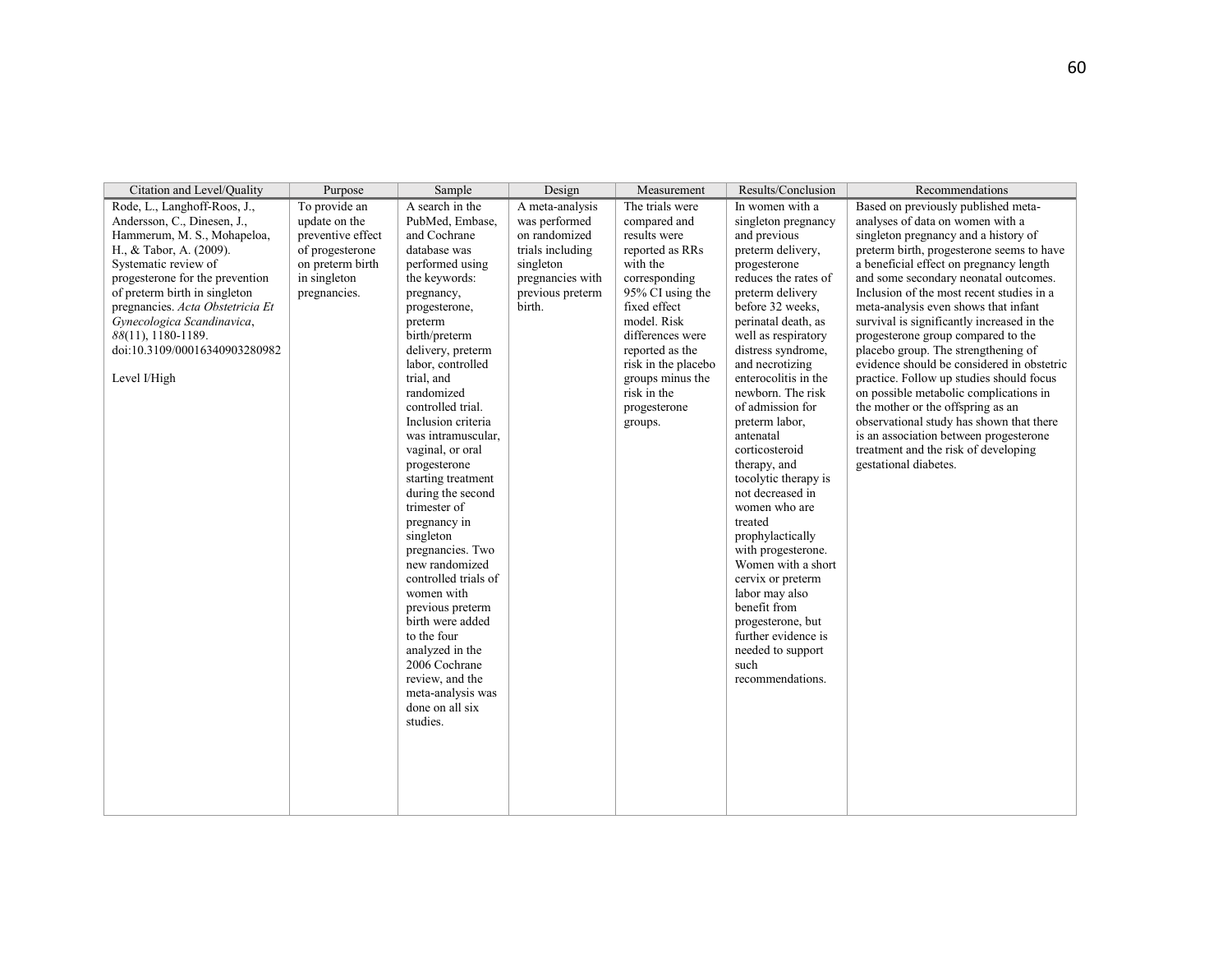| Citation and<br>Level/Quality                                                                                                                                                                                                                                                                                                    | Purpose                                                                                                                                                                                                                                    | Sample                                                                                                                                                                                                                                                                                                                                                                                                                                                                                                                                                                                                                                                                                                      | Design                                 | Measurement                                                                                                                                                                                                                                                                                                                                                                                                                                                                                                                                                                                                                                                                                                                           | Results/Conclusion                                                                                                                                                                                                                                                                                                                                                                                                                                                                                                                                                                                       | Recommendations                                                                                                                                                                                                                                                                                                                                          |
|----------------------------------------------------------------------------------------------------------------------------------------------------------------------------------------------------------------------------------------------------------------------------------------------------------------------------------|--------------------------------------------------------------------------------------------------------------------------------------------------------------------------------------------------------------------------------------------|-------------------------------------------------------------------------------------------------------------------------------------------------------------------------------------------------------------------------------------------------------------------------------------------------------------------------------------------------------------------------------------------------------------------------------------------------------------------------------------------------------------------------------------------------------------------------------------------------------------------------------------------------------------------------------------------------------------|----------------------------------------|---------------------------------------------------------------------------------------------------------------------------------------------------------------------------------------------------------------------------------------------------------------------------------------------------------------------------------------------------------------------------------------------------------------------------------------------------------------------------------------------------------------------------------------------------------------------------------------------------------------------------------------------------------------------------------------------------------------------------------------|----------------------------------------------------------------------------------------------------------------------------------------------------------------------------------------------------------------------------------------------------------------------------------------------------------------------------------------------------------------------------------------------------------------------------------------------------------------------------------------------------------------------------------------------------------------------------------------------------------|----------------------------------------------------------------------------------------------------------------------------------------------------------------------------------------------------------------------------------------------------------------------------------------------------------------------------------------------------------|
| Sanchez-<br>Ramos, L.,<br>Kaunitz, A.<br>M., & Delke,<br>I. $(2005)$ .<br>Progestational<br>agents to<br>prevent<br>preterm birth:<br>A meta-<br>analysis of<br>randomized-<br>controlled<br>trials.<br>Obstetrics &<br>Gynecology,<br>$105(2)$ , 273-<br>279.<br>doi:10.1097/01<br>.AOG.000015<br>0559.59531.b2<br>Level I/High | To perform<br>an updated<br>systematic<br>review with<br>meta-<br>analysis to<br>further<br>elucidate the<br>efficacy of<br>progestationa<br>l agents for<br>the<br>prevention of<br>preterm<br>births in<br>patients at<br>elevated risk. | Computerized databased,<br>references in published<br>studies, and textbook<br>chapters in all languages<br>were used to identify RCTs<br>evaluating the use of<br>progestational agents for<br>the prevention of preterm<br>births in women at<br>elevated risk. RCT's that<br>compared progestational<br>agents with placebo for<br>patients at risk for preterm<br>birth and evaluated at least<br>one of the following:<br>delivery before 37 weeks<br>of gestation, birth weight<br>less than $2,500$ g,<br>threatened preterm labor,<br>RDS, and perinatal<br>mortality. Ten studies met<br>inclusion criteria for this<br>review. A total of 1,339<br>subjects were enrolled in<br>these ten trials. | Meta-analysis of<br>RCT <sub>s</sub> . | The primary outcomes<br>assessed were preterm<br>delivery and perinatal<br>mortality. For each study<br>with binary outcomes.<br>and odds ratio with 95%<br>CI was calculated for<br>selected outcomes.<br>Homogeneity was tested<br>across the studies.<br>Estimates of odds ratios<br>for dichotomous<br>outcomes were calculated<br>using fixed effects<br>(Mantel Haenszel) and<br>random effects<br>(DerSimonian and Laird)<br>models. Number needed<br>to treat was calculated for<br>outcomes showing<br>significant benefit from<br>the use of progestational<br>agents. To determine the<br>combinability of<br>individual studies, a<br>formal test of<br>heterogeneity by using<br>the Mantel-Haenszel<br>method was done. | Compared with women<br>allocated to receive placebo,<br>those who received<br>progestational agents had lower<br>rates of preterm delivery.<br>Similar results were noted<br>when comparing patients who<br>were specifically treated with<br>17P. Additionally, subjects<br>allocated to receive 17P had<br>lower rates of birth weights less<br>than 2,500 g. No differences in<br>rates of hospital admissions for<br>threatened preterm labor or<br>perinatal mortality were noted<br>for subjects receiving<br>progestational agents in general<br>or for those receiving only 17P<br>specifically. | The use of progestational agents and<br>17P reduced the incidence of preterm<br>birth and low birth weight outcomes.<br>Substantially less data supports the<br>efficacy of progestational agents in<br>the prevention of preterm births<br>among patients with multiple<br>gestations compared with singletons.<br>More research is needed in the area. |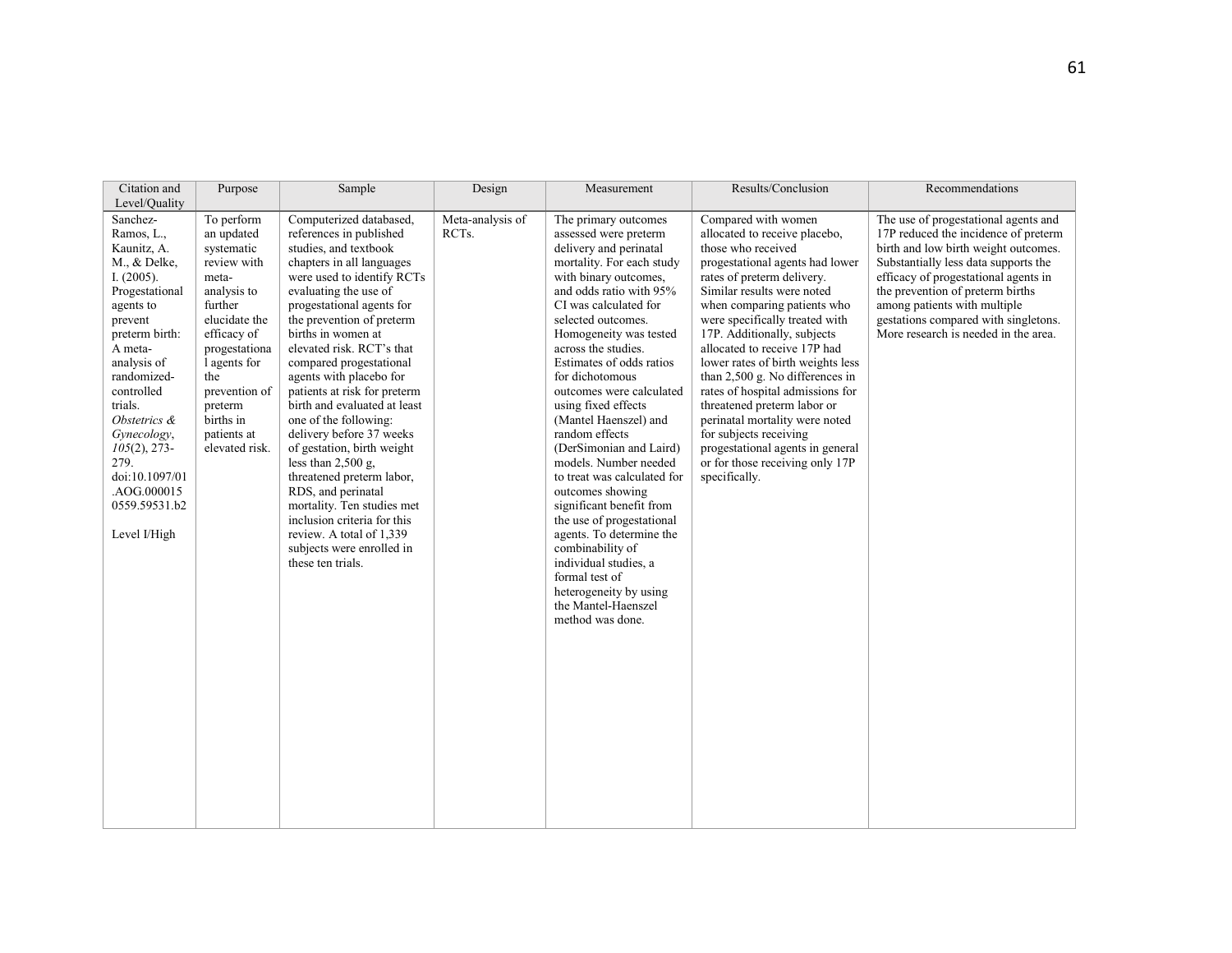| Citation and<br>Level/Quality                                                                                                                                                                                                                                                                              | Purpose                                                                                                                                          | Sample                                                                                                                                                                                                                                                                                                                                                                                                                                                                                                                                                                                                                                                                                                                                                                                                                                                                                                                                                                  | Design                                                                                                                                                                                                                                                                                                                                                                                                                                                                                                                                                                                                                     | Measurement                                                                                                                                                                                                                                                                                                                                                                                                                                                                                                                                                                                                                                                                                                                  | Results/Conclusion                                                                                                                                                                                                               | Recommendations                                                                                                                                                                                                                        |
|------------------------------------------------------------------------------------------------------------------------------------------------------------------------------------------------------------------------------------------------------------------------------------------------------------|--------------------------------------------------------------------------------------------------------------------------------------------------|-------------------------------------------------------------------------------------------------------------------------------------------------------------------------------------------------------------------------------------------------------------------------------------------------------------------------------------------------------------------------------------------------------------------------------------------------------------------------------------------------------------------------------------------------------------------------------------------------------------------------------------------------------------------------------------------------------------------------------------------------------------------------------------------------------------------------------------------------------------------------------------------------------------------------------------------------------------------------|----------------------------------------------------------------------------------------------------------------------------------------------------------------------------------------------------------------------------------------------------------------------------------------------------------------------------------------------------------------------------------------------------------------------------------------------------------------------------------------------------------------------------------------------------------------------------------------------------------------------------|------------------------------------------------------------------------------------------------------------------------------------------------------------------------------------------------------------------------------------------------------------------------------------------------------------------------------------------------------------------------------------------------------------------------------------------------------------------------------------------------------------------------------------------------------------------------------------------------------------------------------------------------------------------------------------------------------------------------------|----------------------------------------------------------------------------------------------------------------------------------------------------------------------------------------------------------------------------------|----------------------------------------------------------------------------------------------------------------------------------------------------------------------------------------------------------------------------------------|
| Sotiriadis, A.,<br>Papatheodorou, S., &<br>Makrydimas, G.<br>(2012). Perinatal<br>outcome in women<br>treated with<br>progesterone for the<br>prevention of preterm<br>birth: A meta-analysis.<br>Ultrasound in<br>Obstetrics &<br>Gynecology, 40(3),<br>257-266.<br>doi:10.1002/uog.11178<br>Level I/Good | To quantify<br>the effect on<br>perinatal<br>outcome in<br>women<br>treated with<br>progesterone<br>for the<br>prevention<br>of preterm<br>birth | A search was done for literature<br>(last update December 2011) for<br>clinical trials in which<br>progesterone was given for<br>prevention of preterm birth in<br>pregnant women at risk compared<br>to placebo. MEDLINE and<br>SCOPUS searches used<br>combinations of the terms<br>'progesterone' and 'preterm'.<br>Inclusion criteria: RCT's;<br>progesterone vs placebo for the<br>prevention of preterm birth in<br>women at risk; women with<br>singleton pregnancy at risk for<br>preterm birth owing to previous<br>history or short cervix during the<br>second trimester or multiple<br>pregnancies.<br>Studies were excluded if there<br>was no adequate randomization<br>or no placebo group, the<br>administration of progesterone<br>was done in women with<br>symptoms of preterm labor,<br>bleeding, or rupture of<br>membranes, or if they did not<br>provide data on neonatal<br>outcomes.<br>Sixteen studies were included in<br>the meta-analysis. | This study was<br>a meta-analysis<br>of RCT's. Data<br>extraction and<br>study quality<br>assessment<br>were<br>independently<br>performed by<br>two authors in<br>case of<br>disagreement a<br>consensus was<br>reached after<br>discussion<br>between the<br>two authors or<br>after evaluation<br>by a third<br>author. The<br><b>CONSORT</b><br>statement was<br>used for<br>addressing the<br>reporting<br>quality of the<br>RCTs included<br>in the meta-<br>analysis. The<br>risk of bias in<br>the randomized<br>trials was<br>assessed with<br>the 'Risk-of-<br>bias' tool from<br>the Cochrane<br>Collaboration. | The primary outcome<br>was the rate of neonatal<br>mortality, meaning the<br>number of deaths from<br>birth to under the age of<br>28 days, and perinatal<br>mortality. Secondary<br>outcomes were rates of<br>perinatal complications<br>(respiratory distress<br>syndrome, grade III/IV<br>intraventricular<br>hemorrhage.<br>necrotizing<br>enterocolitis, sepsis,<br>and retinopathy),<br>admission to the NICU,<br>and composite adverse<br>outcomes (the presence<br>of any perinatal<br>morbidity or mortality).<br>Comparisons were<br>made using the risk<br>ratio and the number<br>needed to treat was<br>calculated. The random<br>effects models<br>(DerSimonian and<br>Laird) were used for<br>data synthesis. | For singleton<br>pregnancies,<br>progesterone<br>reduced the rates<br>of neonatal death.<br>NICU admission.<br>and composite<br>adverse outcome.<br>No favorable effect<br>was observed in<br>multiple gestation<br>pregnancies. | The next step after testing the effects of<br>progesterone treatment on the rates of<br>preterm birth and immediate perinatal<br>complications is to examine its impact<br>on the longer-term neurodevelopment of<br>treated children. |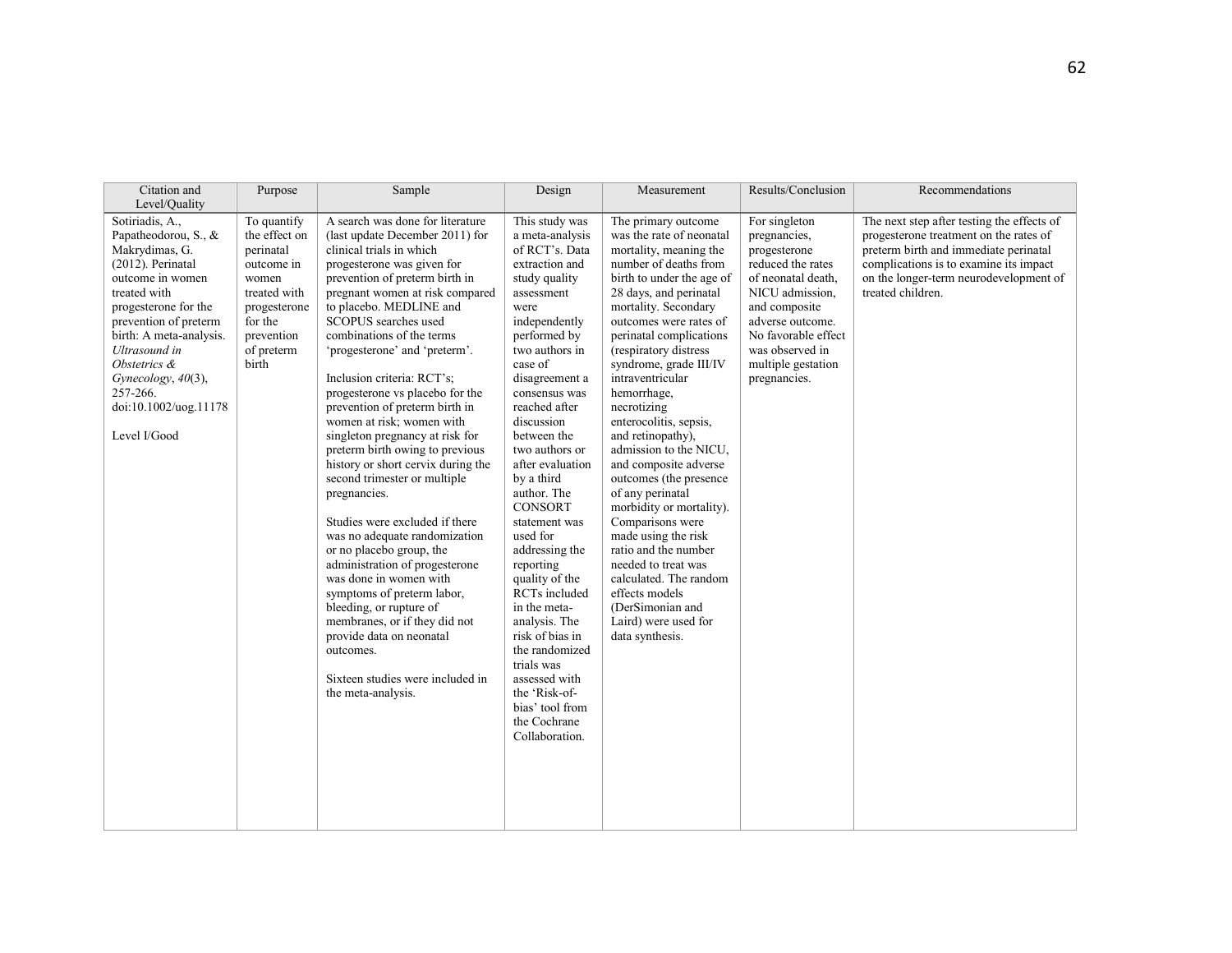| Citation and<br>Level/Ouality                                                                                                                                                                                                                                                    | Purpose                                                                                                                                                                                                                                                   | Sample                                                                                                                                                             | Design                                                                                                                                                                                                                                                                                                                                                                                                                                                                         | Measurement                                                                                                                                                                                                                                                                                                                                                                                                                                                                                                                                                                                    | Results/Conclusion                                                                                                                                                                       | Recommendations                                                                                                                                                                                                                                  |
|----------------------------------------------------------------------------------------------------------------------------------------------------------------------------------------------------------------------------------------------------------------------------------|-----------------------------------------------------------------------------------------------------------------------------------------------------------------------------------------------------------------------------------------------------------|--------------------------------------------------------------------------------------------------------------------------------------------------------------------|--------------------------------------------------------------------------------------------------------------------------------------------------------------------------------------------------------------------------------------------------------------------------------------------------------------------------------------------------------------------------------------------------------------------------------------------------------------------------------|------------------------------------------------------------------------------------------------------------------------------------------------------------------------------------------------------------------------------------------------------------------------------------------------------------------------------------------------------------------------------------------------------------------------------------------------------------------------------------------------------------------------------------------------------------------------------------------------|------------------------------------------------------------------------------------------------------------------------------------------------------------------------------------------|--------------------------------------------------------------------------------------------------------------------------------------------------------------------------------------------------------------------------------------------------|
| Tita, A. N., &<br>Rouse, D. J.<br>(2009).<br>Progesterone<br>for preterm<br>birth<br>prevention: an<br>evolving<br>intervention.<br>American<br>Journal of<br>Obstetrics &<br>Gynecology,<br>$200(3)$ , 219-<br>224.<br>doi:10.1016/j.<br>ajog.2008.12.<br>035<br>Level III/High | To present a concise<br>review of more<br>recent data (since<br>$2000$ ) on<br>progesterone use<br>specifically for<br>preterm birth<br>prevention focusing<br>on pharmacologic<br>options, specific<br>clinical indication.<br>and expected<br>benefits. | Of a total of 17<br>reports identified.<br>there were 8 clinical<br>trials, 6 meta-<br>analyses, and 3<br>reports of national<br>recommendations or<br>guidelines. | A search was conducted<br>of the entire PubMed<br>database (January 2000-<br>October 2008) using the<br>key words<br>"progesterone" and<br>"preterm". A total of<br>240 abstracts were<br>reviewed to identify all<br>relevant clinical trials or<br>meta-analyses of<br>clinical trials evaluating<br>the effect of antenatal<br>maternal use of<br>progesterone on the risk<br>of preterm birth. A<br>bibliographic review<br>was then conducted of<br>the selected reports. | After the sample was<br>selected, relevant<br>pharmacologic data on<br>progesterone<br>formulation (type,<br>dose, route, side<br>effects) and pregnancy<br>outcome by risk group<br>under study was<br>abstracted. An analytic<br>approach was applied<br>to the synthesis of the<br>data from these reports<br>(i.e., analyzed observed<br>similarities and/or<br>differences without<br>conducting additional<br>meta-analyses). RR<br>and 95% CI for<br>pertinent outcomes<br>were obtained either<br>from the reports or,<br>when not available.<br>calculated form the<br>reported data. | The reviewed data<br>strongly suggests<br>that prophylactic<br>use of progesterone<br>leads to significant<br>reductions in the<br>measures of preterm<br>birth and low birth<br>weight. | Additional research is needed to clarify if<br>progesterone may benefit neonatal morbidity<br>and mortality. Additional research is also<br>needed in the areas of identifying risk<br>groups, and superior route of administration<br>and dose. |